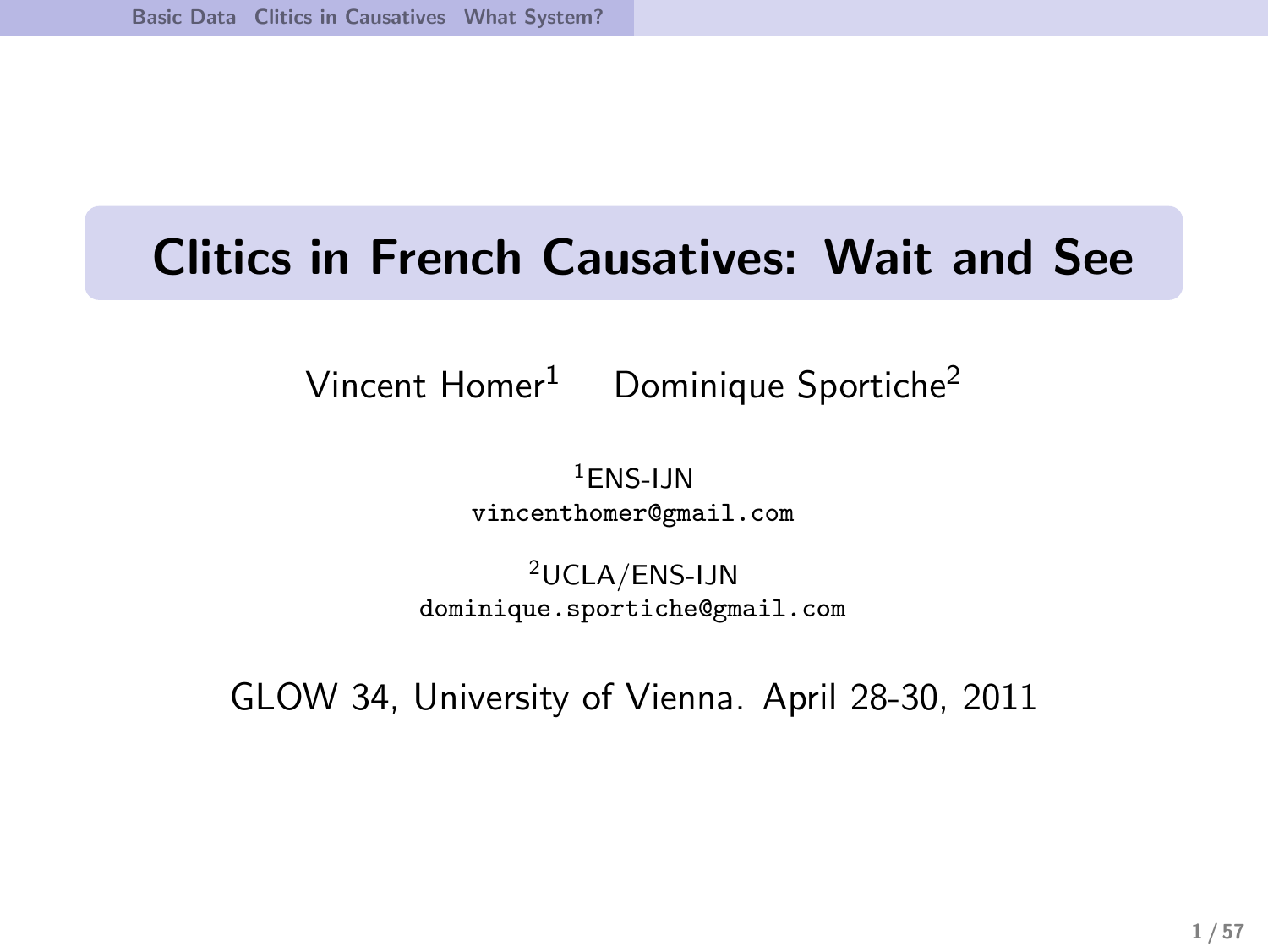### We dedicate this presentation to Jean-Roger Vergnaud, friend, colleague, mentor, whose work has been an inspiration.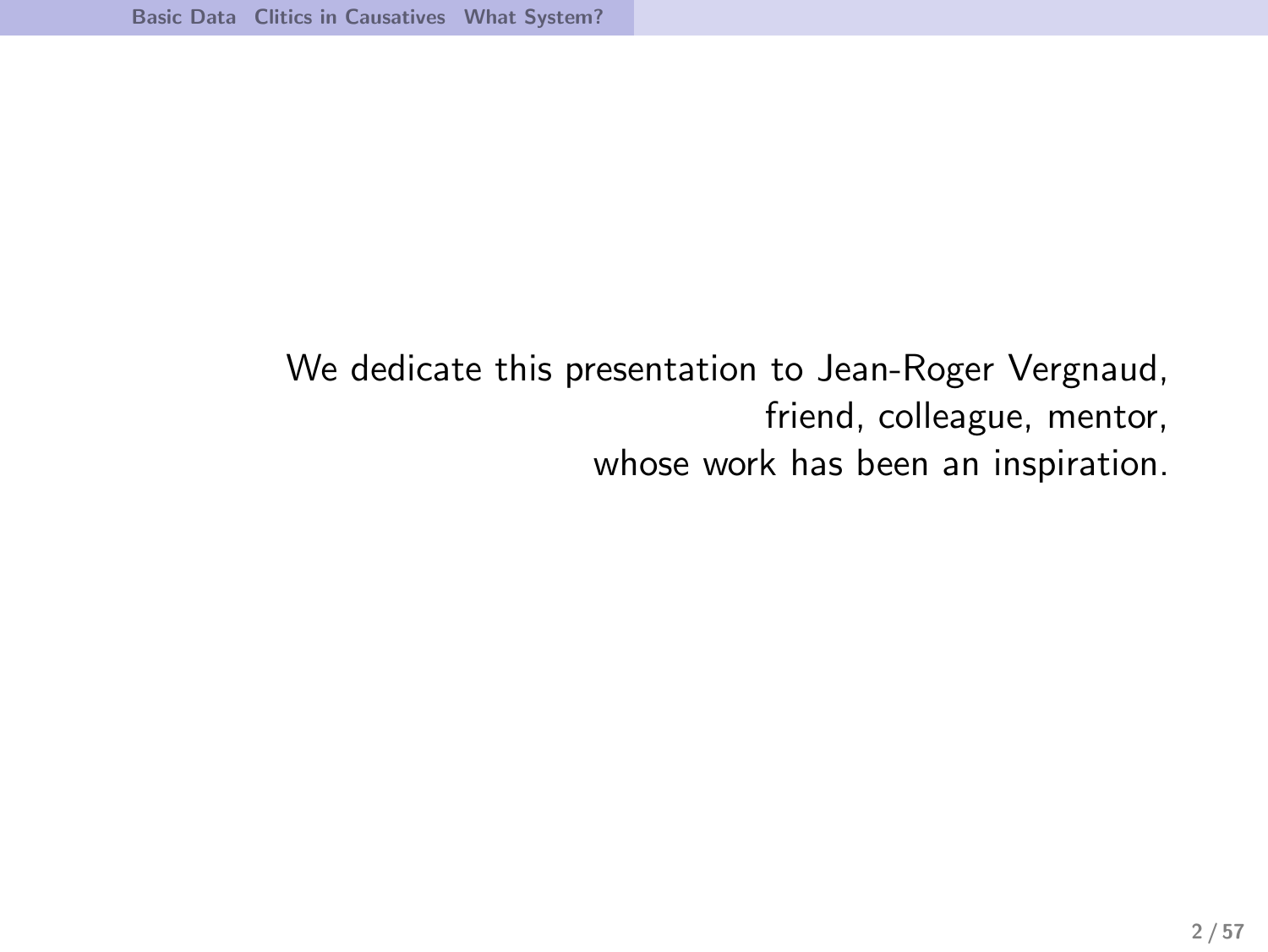## Problem

- How efficient is tree building? Is it (nearly) crash proof? Strictly incremental?
- Chomsky's Extension Condition (merge only to the edge) proposes a strong version of strict bottom-up incrementality;
- How are **economy** considerations, if any, integrated with this version of strict incrementality?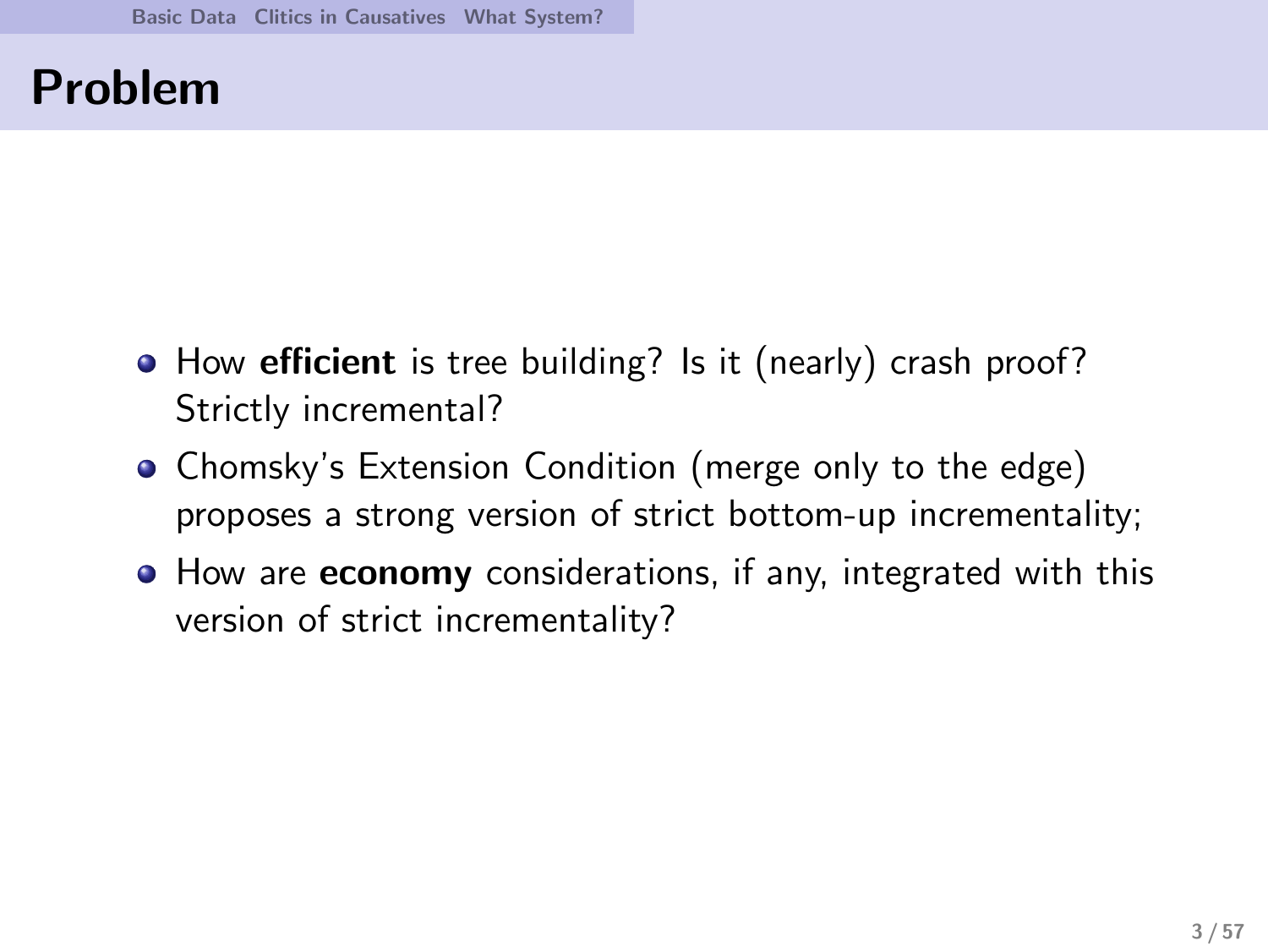## Goals

- Argue for some boundary conditions any analysis of French Causative constructions must meet.
- Use the analysis of these constructions to further our understanding of Clitic Placement/Case assignment/VP structure.

#### And in particular:

- Show that cliticization patterns in French causative constructions cannot be captured in an empirically justified way with this notion of strict incrementality;
- Conclude that a finite look-ahead window conditioning Merge is necessary, whereby Merge must be used parsimoniously.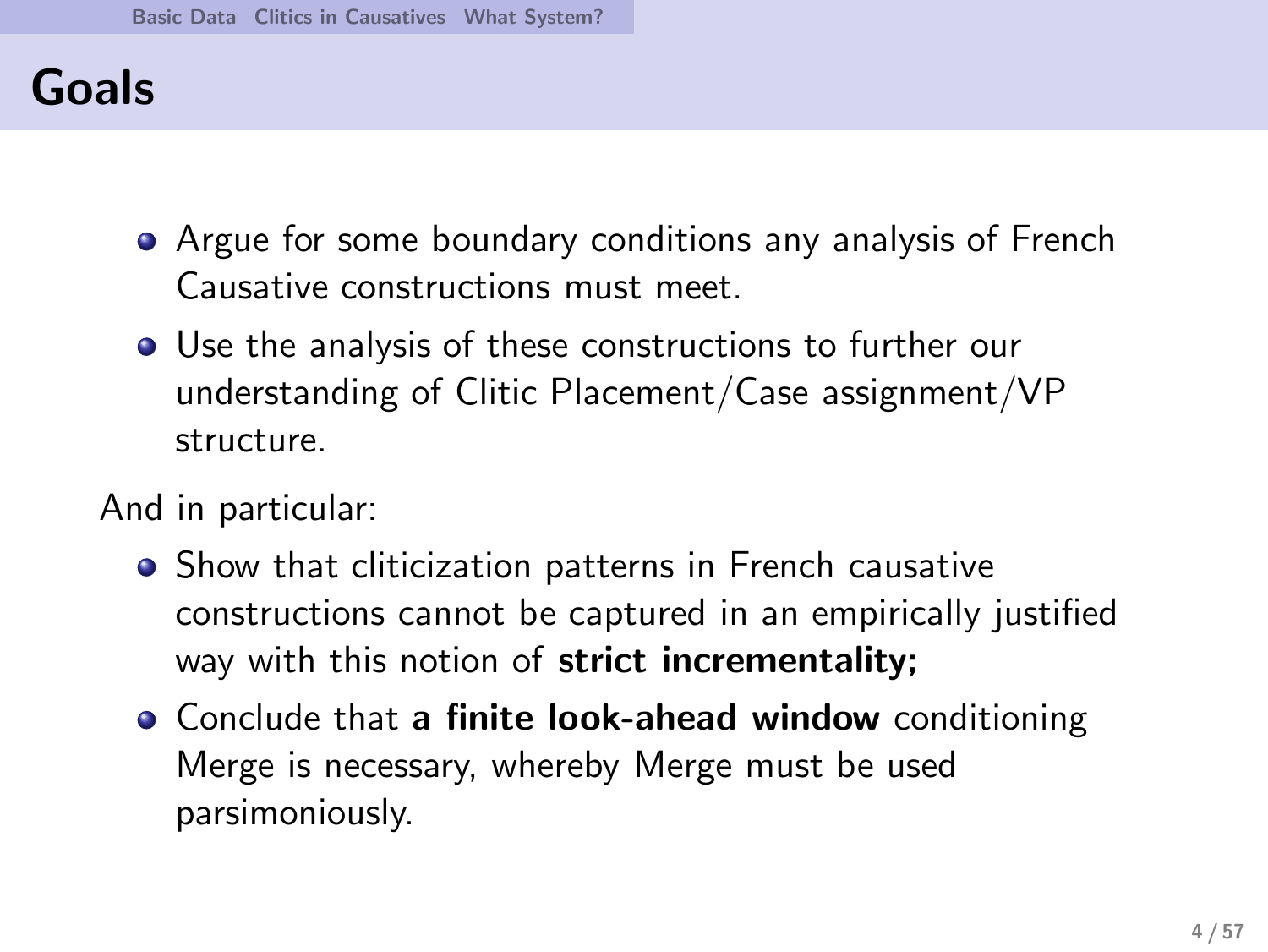## <span id="page-4-0"></span>Part I: Basic Data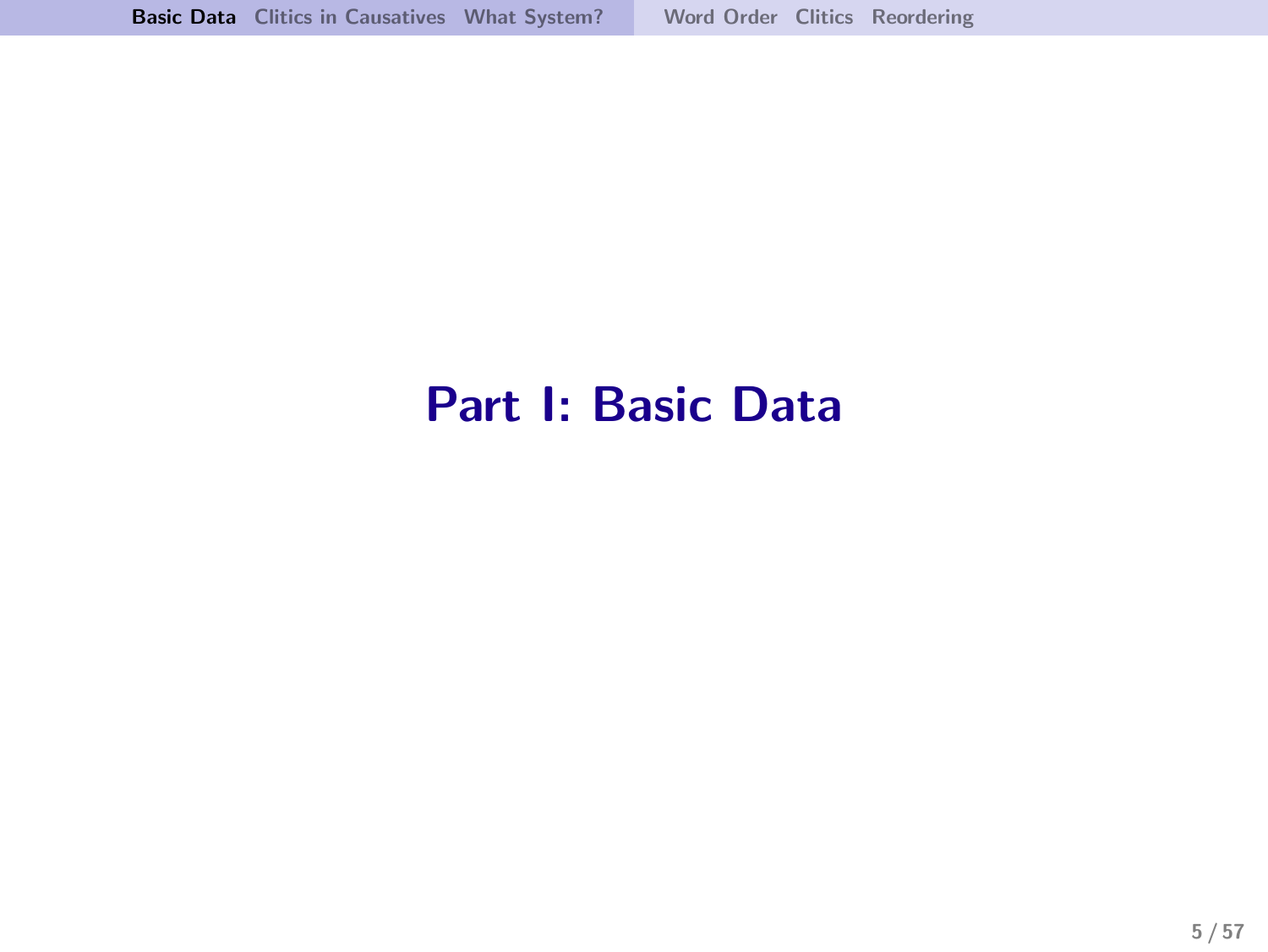## Word Order

- **•** French is SVO.
- (1) Max a lu le livre. Max has read the book 'Max read the book.'

Max a lu le livre .  $\frac{1}{2}$   $\sqrt{100}$  $\widetilde{V}$  $\overline{D}$  $\overline{O}$ 

(2) Max a envoyé le livre à Flo. Max has sent the book to Flo 'Max sent the book to Flo.'

<span id="page-5-0"></span>
$$
\frac{Max}{S} = \frac{envoyé}{VO} = \frac{le - 10}{NO} = 10
$$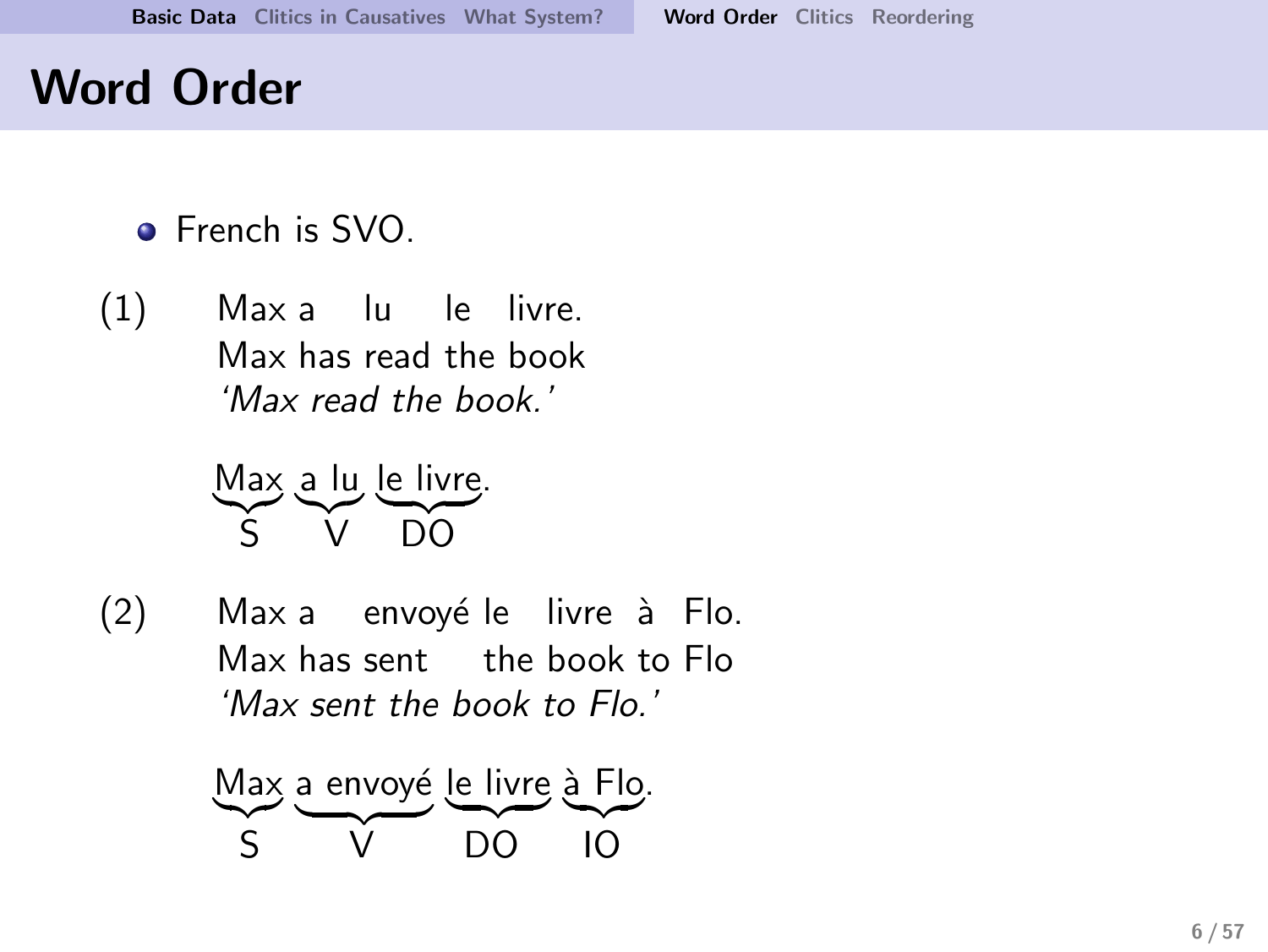## Assumptions about French Clitics

- <span id="page-6-0"></span>(3) Marie likes him. (4) Marie  $\mathbf{l}'_i$  aime  $\mathbf{t}_i$ . Marie him likes
	- **Cliticization** involves **movement:** to simplify, it is the clitic itself which moves.
	- The final cliticization site is in the T region.
	- Clitics are attracted by **Clitic probes in the Functional** Sequence (FS) in the spine of the clausal structure (linked to T.)
	- They need a **verbal host.**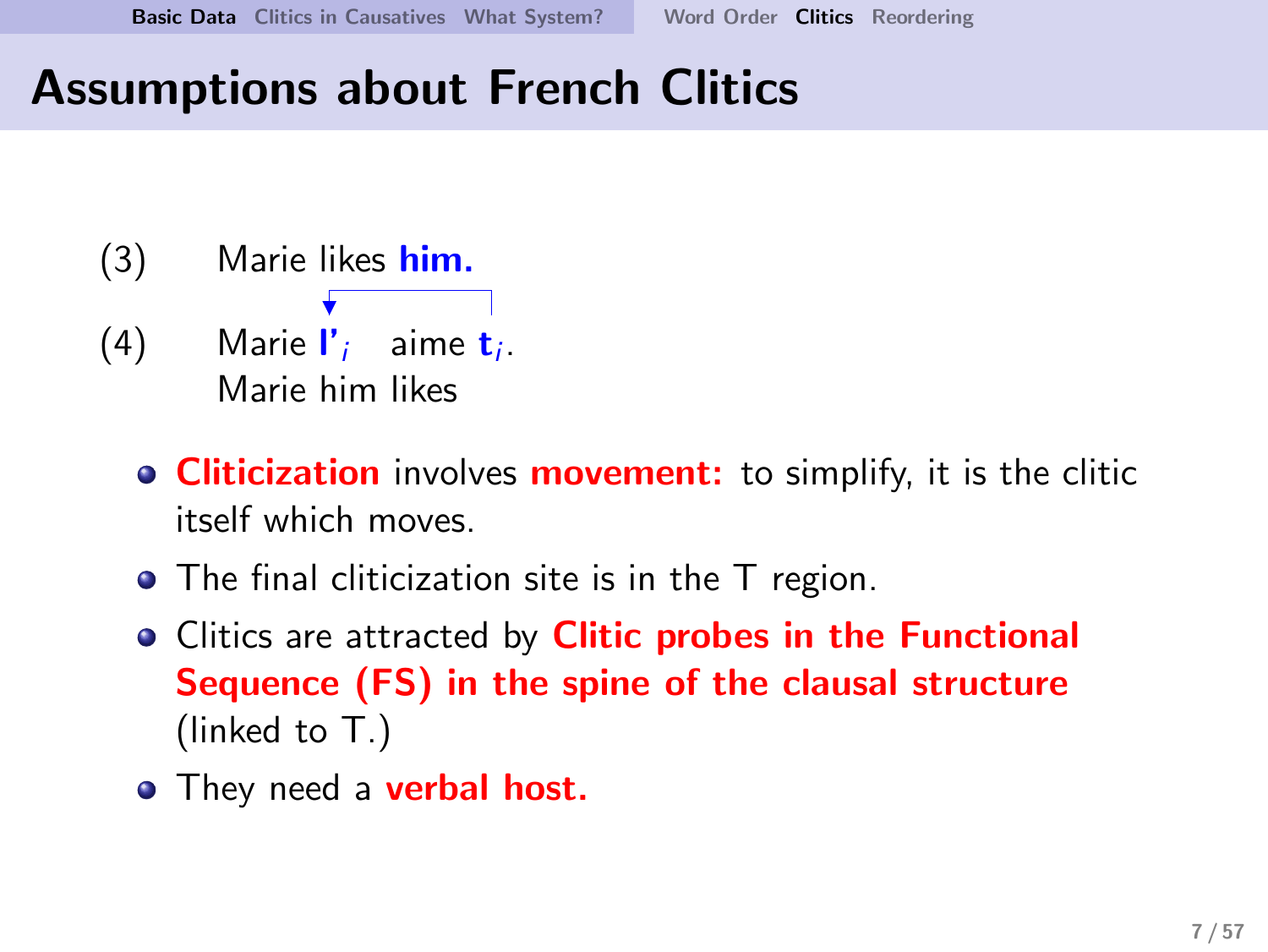## Reordering

- **•** Two causative verbs: *faire* ('make') and *laisser* ('let').
- Laisser allows 2 word orders: 'ECM' and the causative transformation order. The causative transformation is obligatory with faire.

'ECM':

- (5) Jean laisse Pierre rire. Jean lets Pierre laugh S V
- (6) Jean laisse Pierre examiner le livre. Jean lets Pierre examine the book S V DO
- <span id="page-7-0"></span>(7) Jean laisse Pierre téléphoner à Marie. Jean lets Pierre phone to Marie S V IO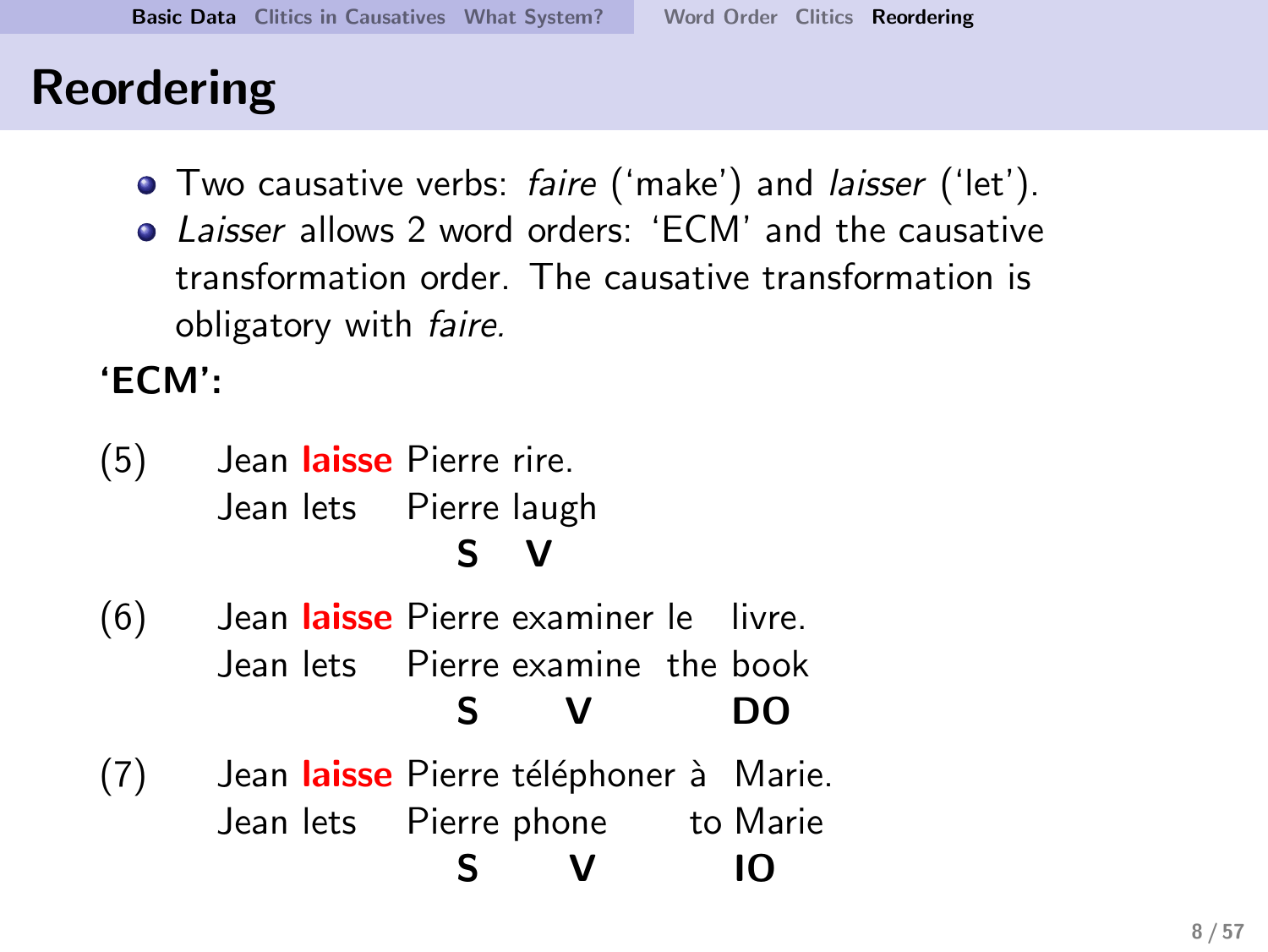## Reordering

### Causative transformation order (Faire à):

- (8) Jean laisse rire Pierre. Jean lets laugh Pierre V S
- (9) Jean laisse examiner le livre à Pierre. Jean lets examine the book to Pierre V DO S
- (10) Jean laisse téléphoner Pierre à Marie. Jean lets phone Pierre to Marie V S IO
	- ► The comparison strongly suggests a reordering process: the causative transformation.
	- N.B.: The subject of the embedded verb is called the **Causee.**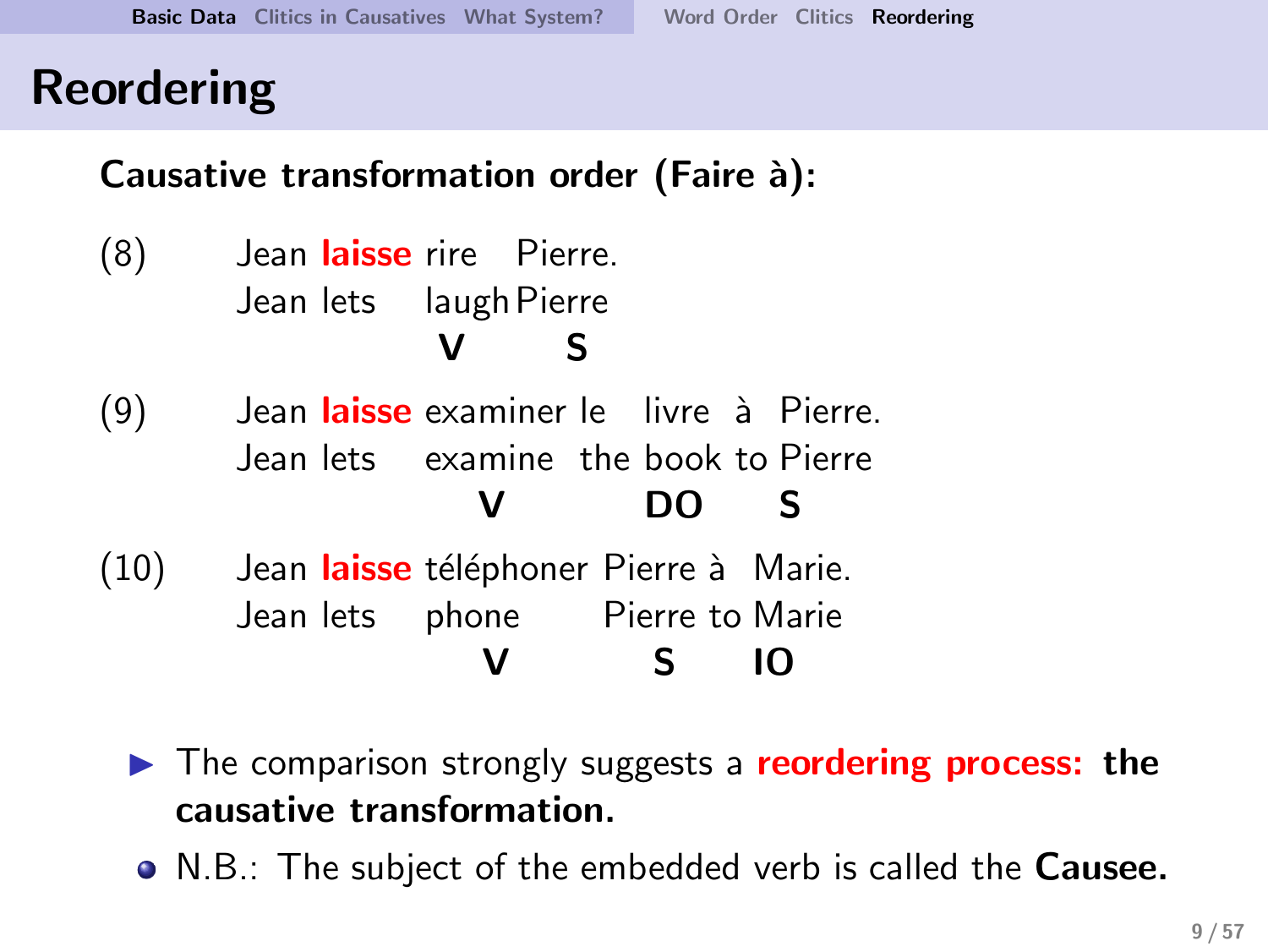## Basic Data: Templates (Causative Transformation)

| (11) | faire/laisser $\vee$ S<br>Acc |         | Faire à, intrans. V    |
|------|-------------------------------|---------|------------------------|
| (12) | faire/laisser $\vee$ DO S     | ACC DAT | Faire à, trans. V      |
| (13) | faire/laisser $\vee$ S        | 10      | Faire à, ind. trans. V |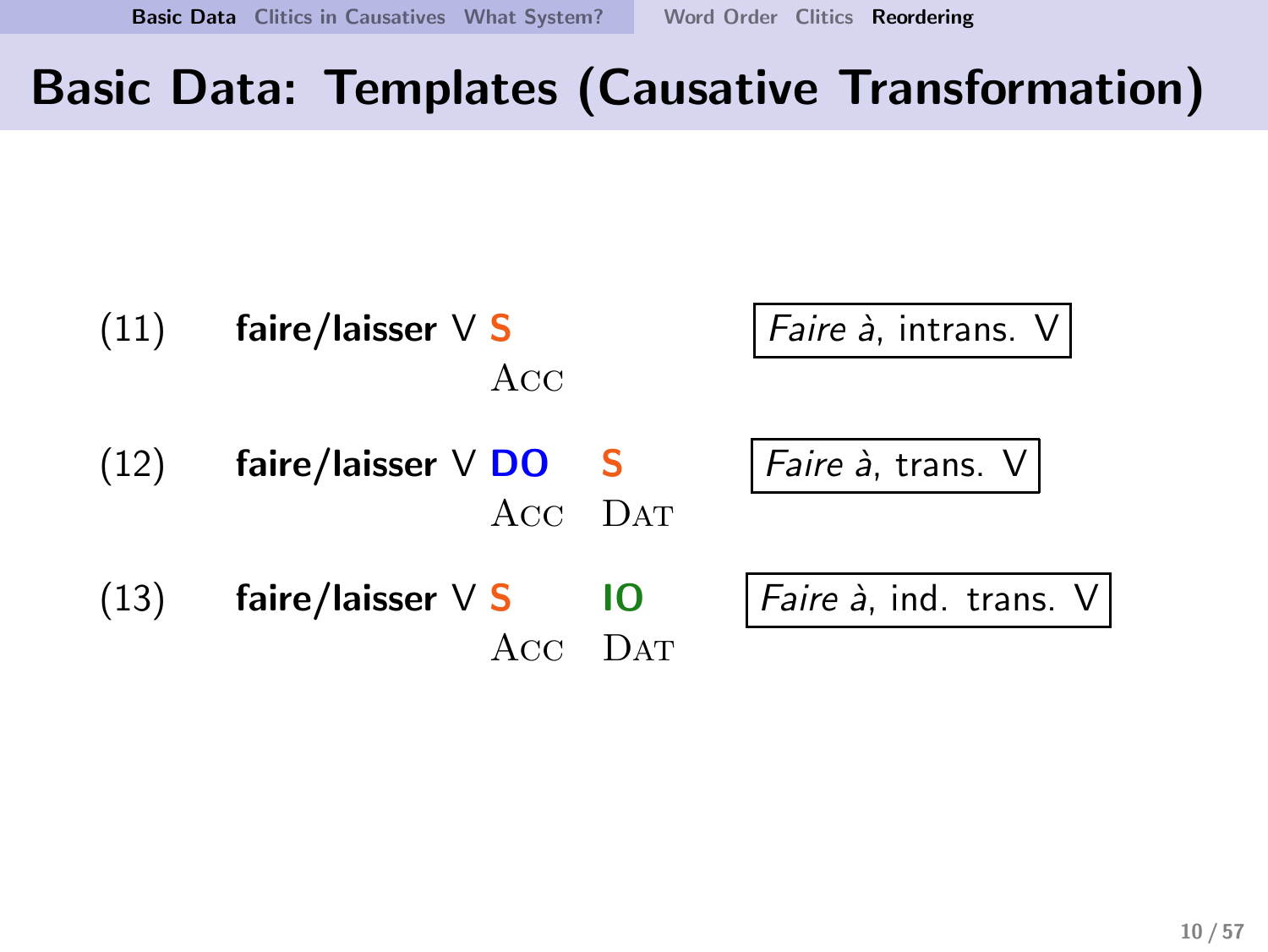# <span id="page-10-0"></span>Part II: Clitics in Causatives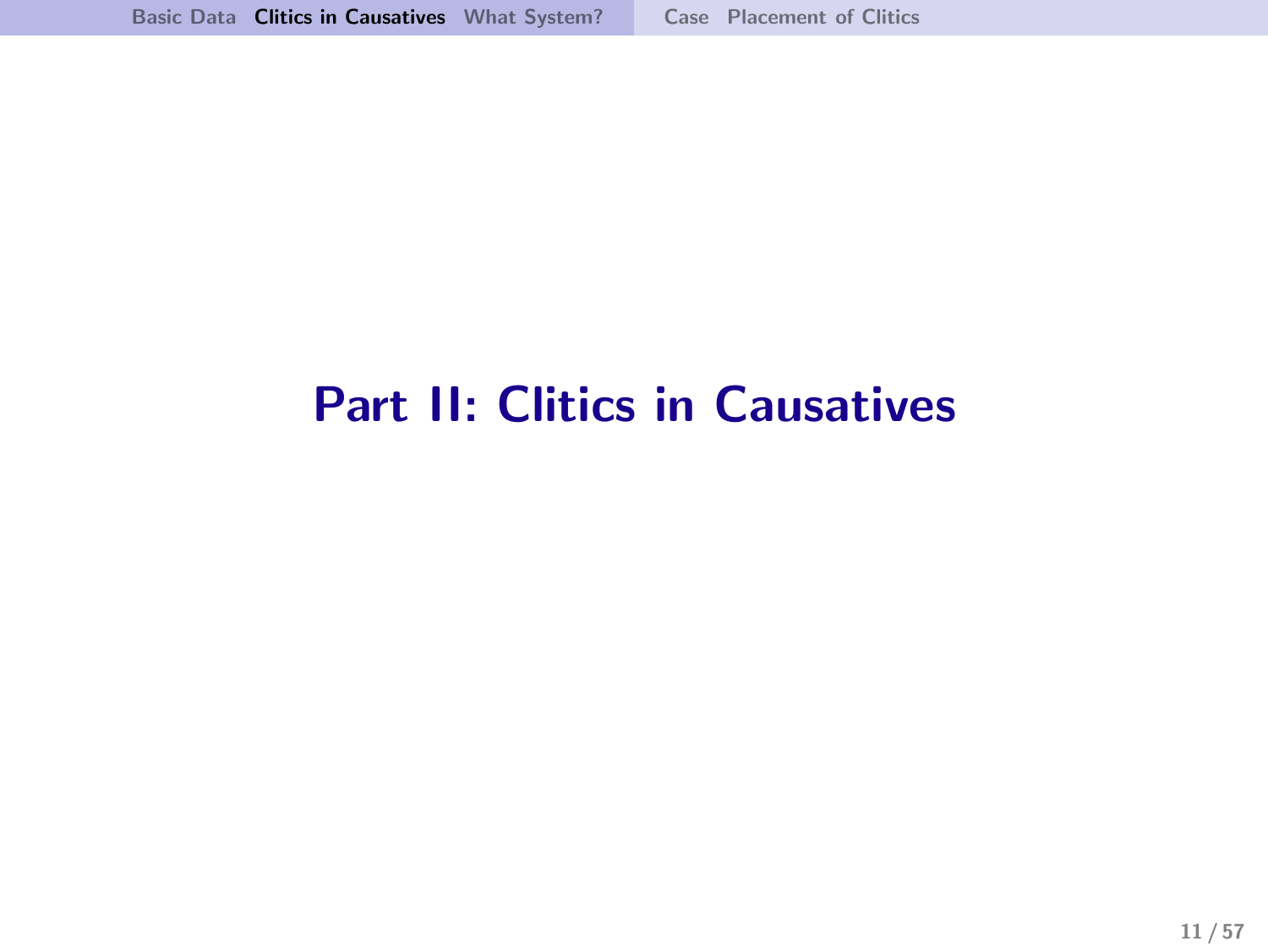# Clitics in 'ECM' and in the causative transformation: **Templates**



Causative transformation order  $(+)$  four exceptions):

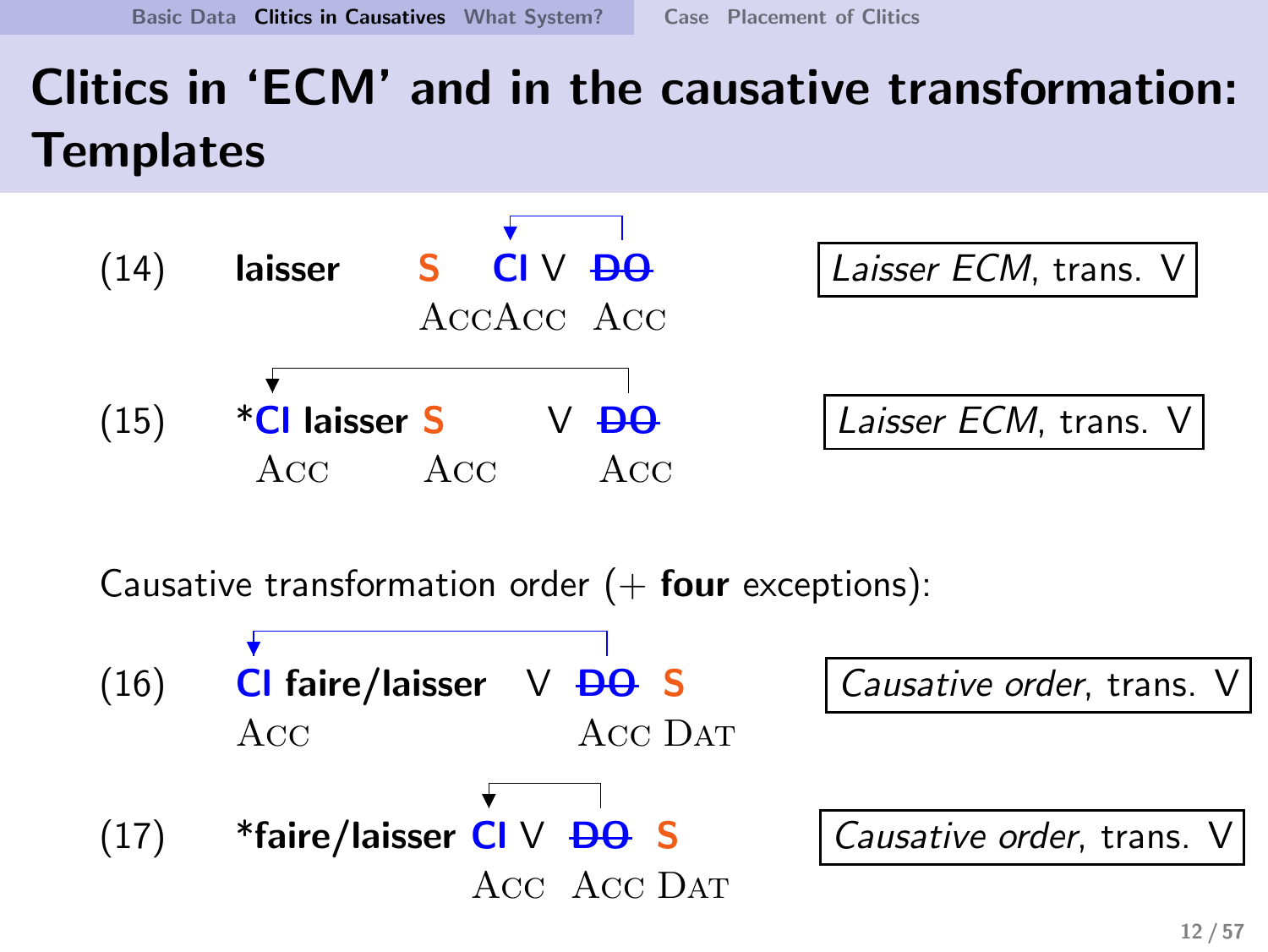## Clitics in 'ECM' and in the causative transformation

### 'ECM':

- (18) Jean **Iaisse** Pierre l'examiner. Jean lets Pierre it examine
- (19) × Jean <mark>le laisse</mark> Pierre examiner. Jean it lets Pierre examine

### Causative transformation:

- (20) Jean l**e fait/laisse** examiner \*(à) Pierre. Jean it makes/lets examine to Pierre
- (21) \*Jean fait/laisse l'examiner à Pierre. Jean makes/lets it examine to Pierre
	- The distribution of clitics is contingent on the causative transformation.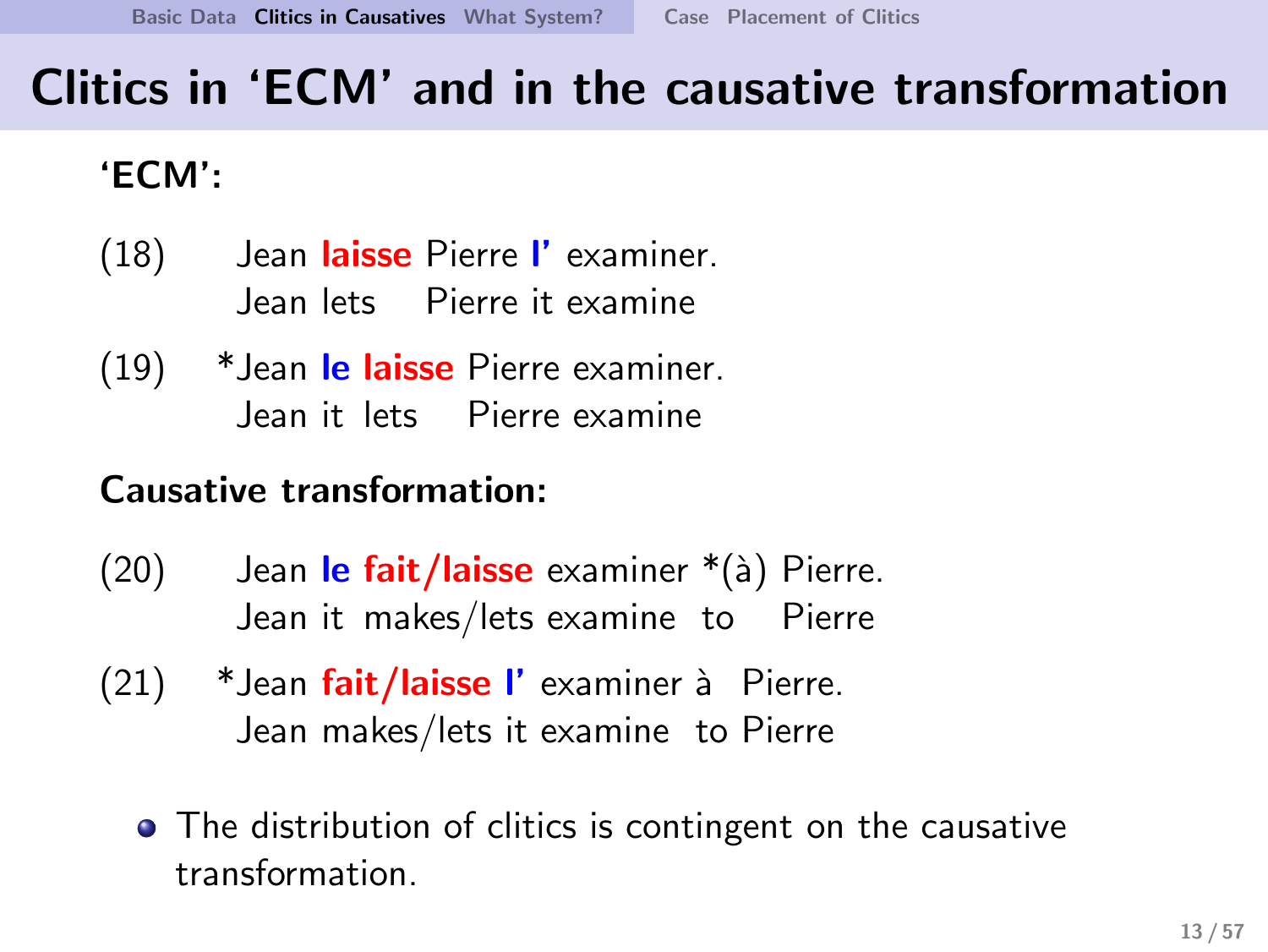### Case

We assume that Case on S, DO (and IO) is licensed by properties of the Functional Structure  $(FS)$  (little v may be involved).

#### Generalizations about Case in Faire `a:

If the embedded V has a **full DP object**, then the Causee DP must be **Dative.** 

If the embedded V has **no DO**, then the Causee DP can be Accusative.

|      | $(22)$ faire $V S$                  | Faire à, intrans. V         |
|------|-------------------------------------|-----------------------------|
|      | Acc                                 |                             |
|      | $(23)$ faire $V$ DO S               | <i>Faire à</i> , trans. $V$ |
|      | ACC DAT                             |                             |
| (24) | $\mathsf{faire} \vee \mathsf{S}$ 10 | Faire à, ind. trans.        |
|      | ACC DAT                             |                             |

<span id="page-13-0"></span> $\hat{\mathsf{a}}$ , ind. trans.  $\mathsf{V}$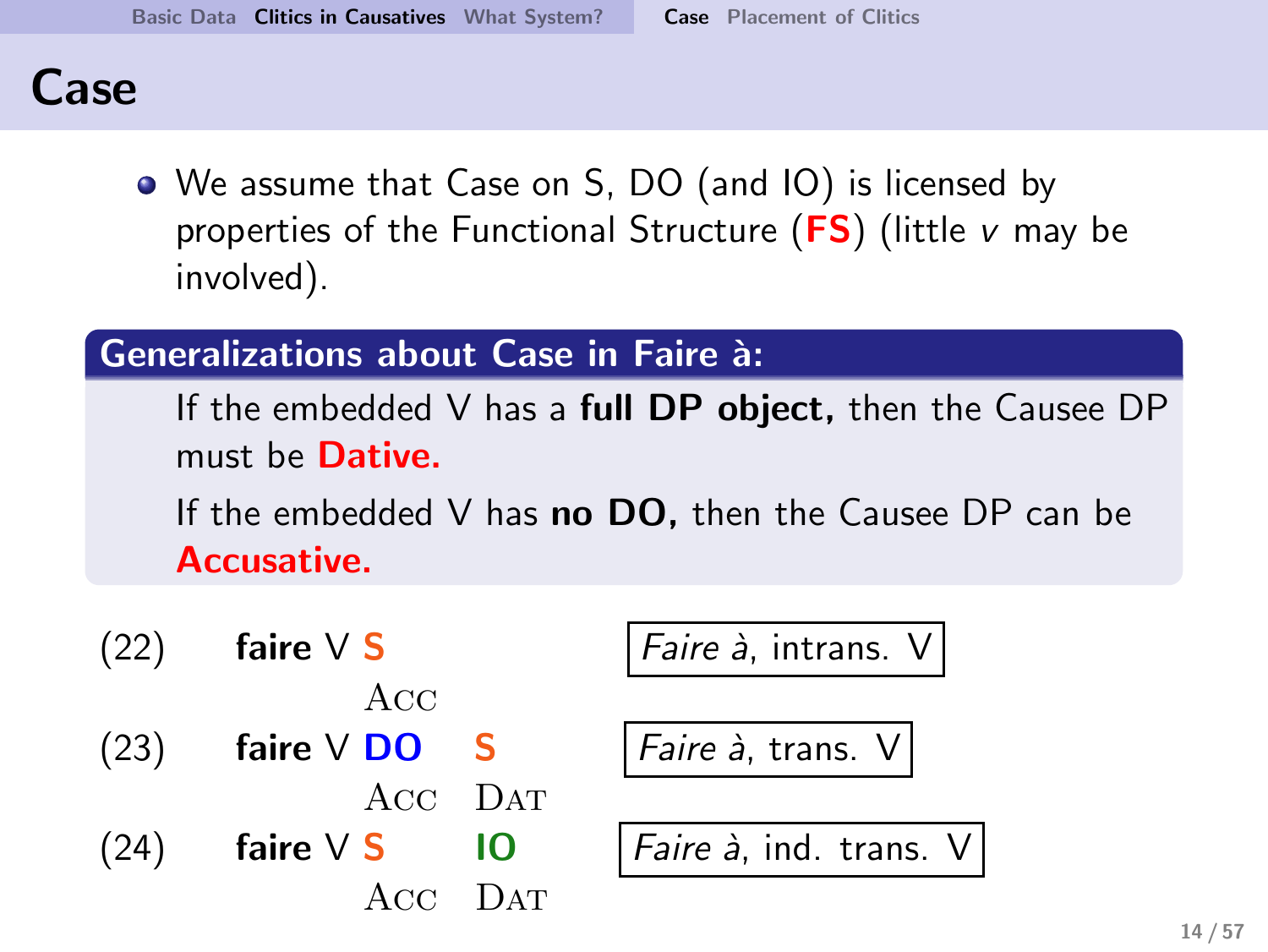### Basic Data

(25) Jean **fait** rire (\*à) Marie. **V S** Jean makes laugh to Marie |*Faire à* (26) Jean fait examiner le livre \*(à) Pierre. **V DO S** Jean makes examine the book to Pierre |*Faire à* (27) Jean fait téléphoner Pierre à Marie. V S IO Jean makes phone Pierre to Marie |*Faire à*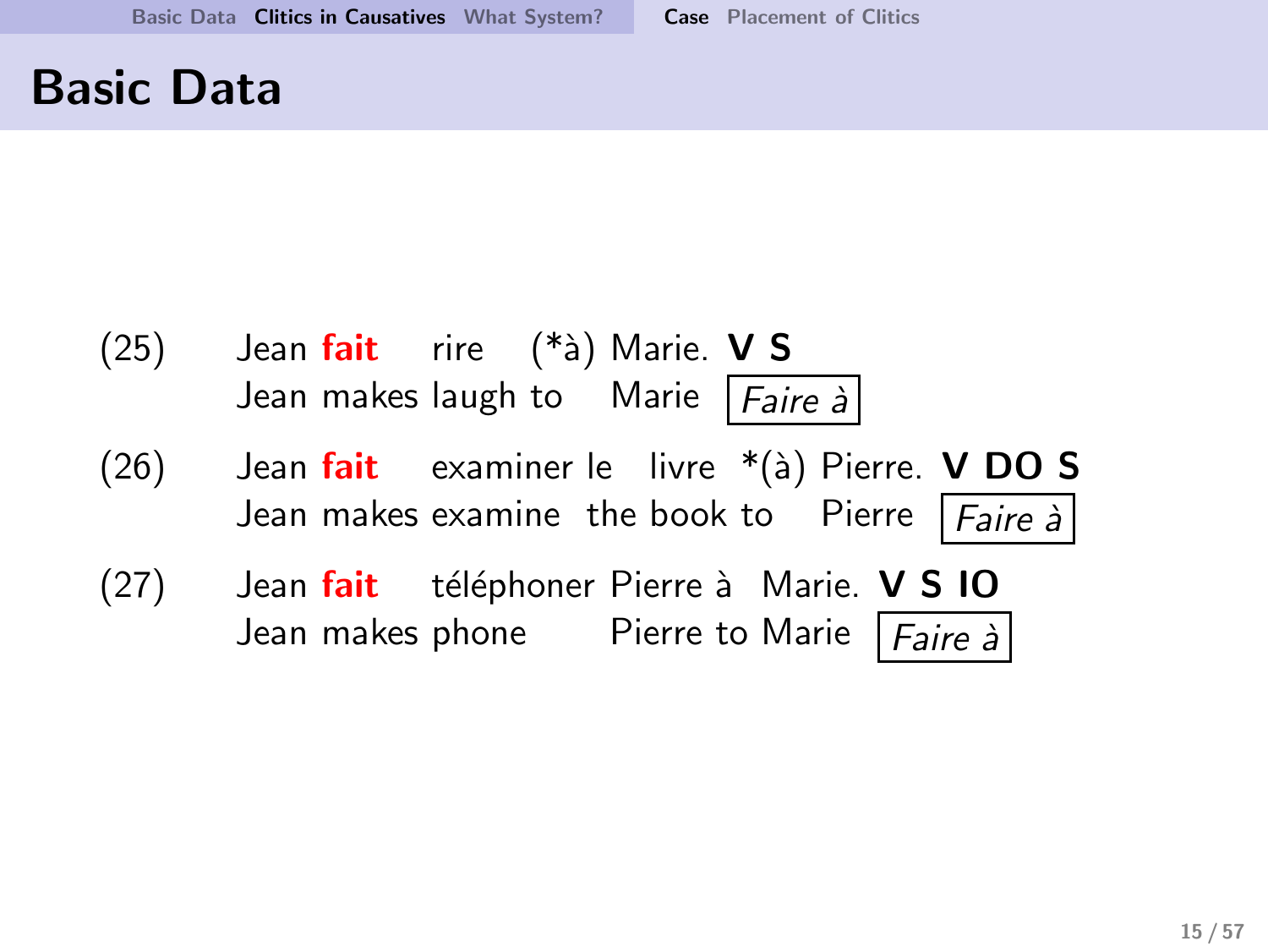### Case

#### Interpretation of the above facts:

- The Causee DP gets Case from *faire*;
- **•** French doesn't permit double Accusatives;
- The implication 'if DO then Dative Causee' follows if full DP DOs get Case from *faire* as well.

**Question:** Can Accusative on DO be licensed twice (in the embedded clause and in the faire-clause)?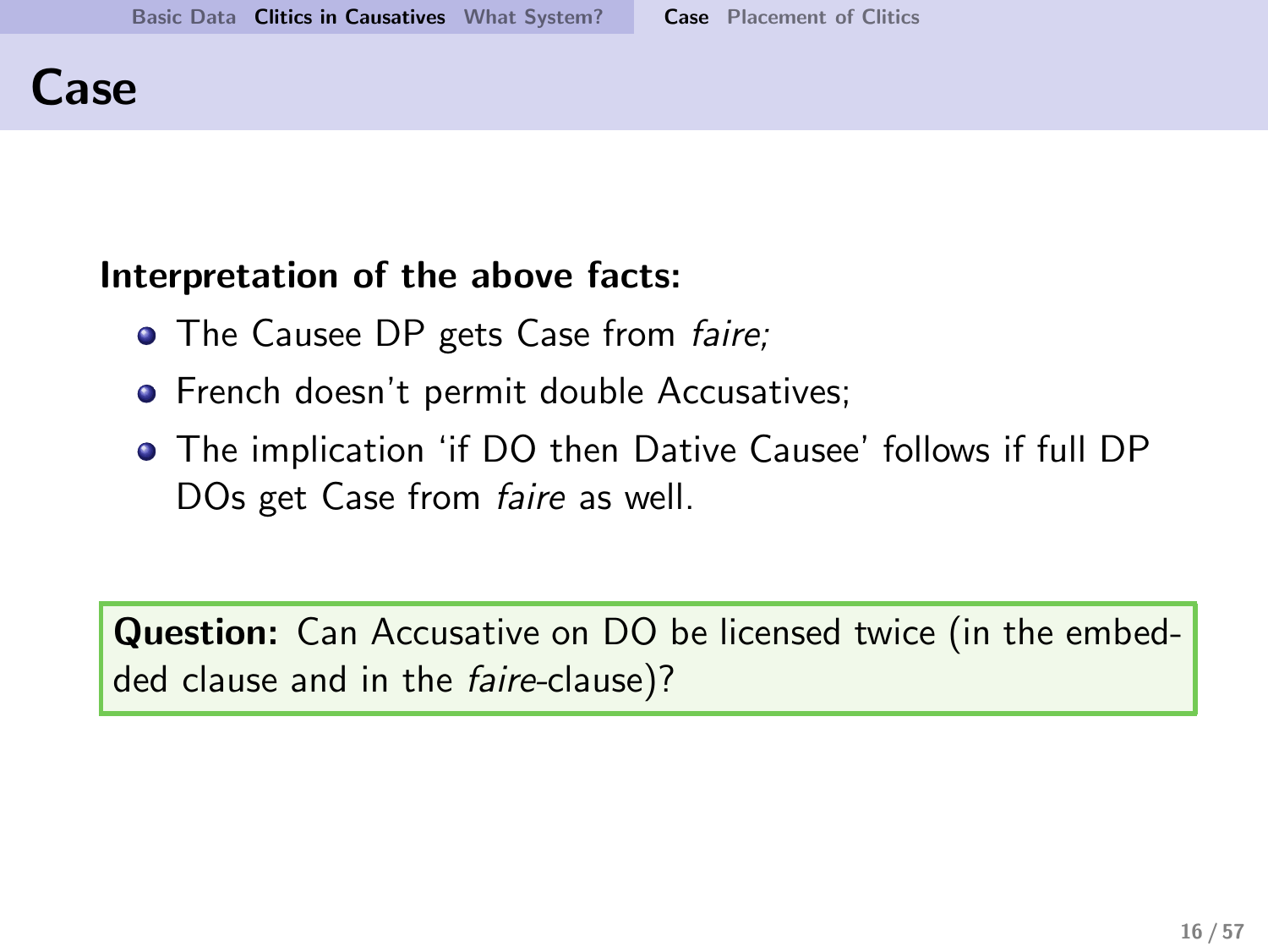### Case

Clitics tell us that Case is assigned only once.

- **Certain idioms contain DO clitics.** There are 2 kinds (revealed in causatives):
- 1. Type 1: The clitic must go low (strongly cohesive), e.g. l'emporter sur ('win out over'), l'avoir dans le baba ('be screwed');
- 2. Type 2: The clitic must go high (weakly cohesive), e.g. la jouer fine ('act smart'), l'échapper belle ('to escape by the skin of teeth'), le donner en mille ('dare someone to guess').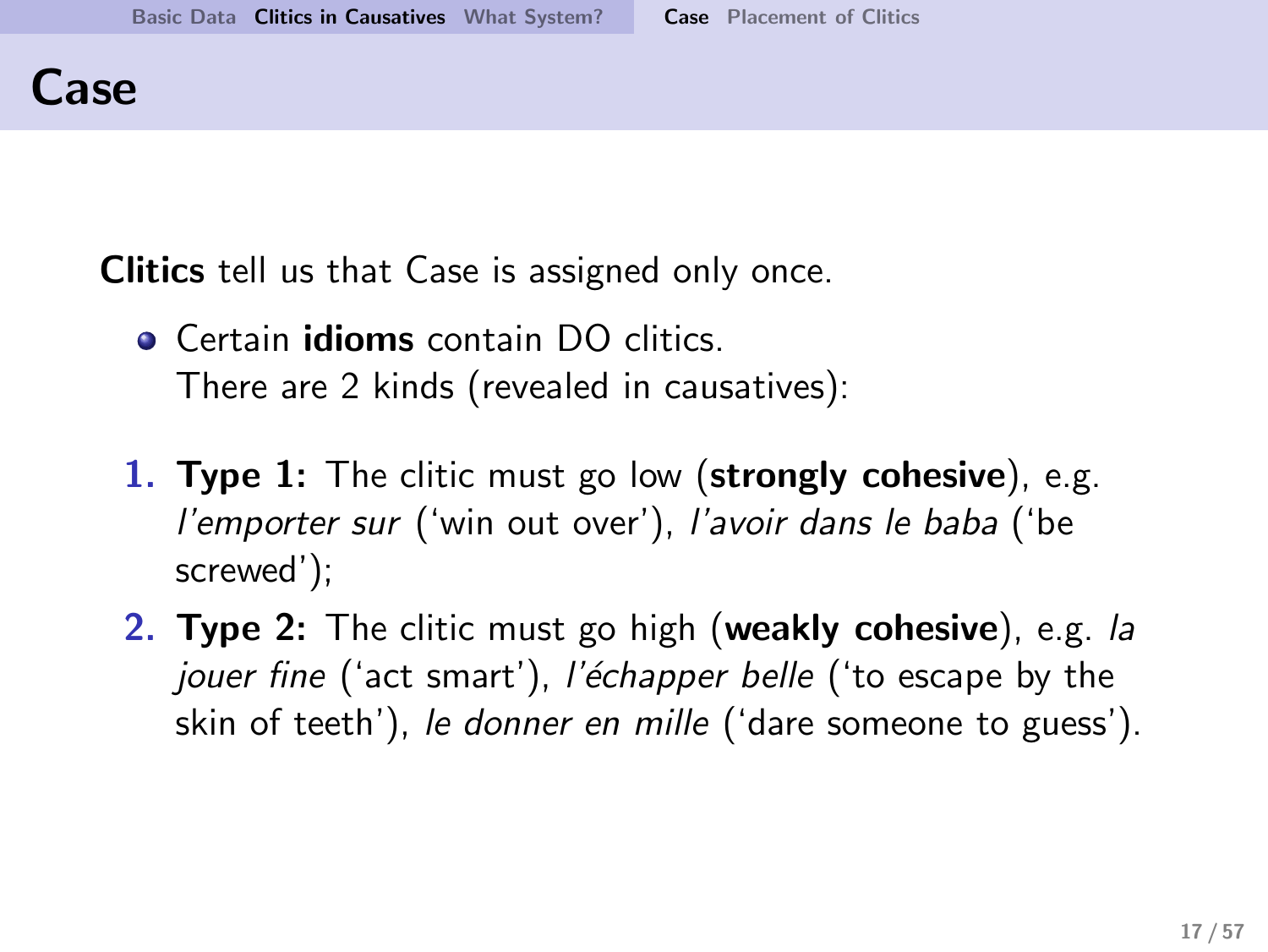- $\bullet$  Idioms of type 1 are not frozen: verbal morphology is variable and the clitic behaves morphologically and distributionally like a normal Accusative Clitic. For example, it can be split by auxiliaries:
- $(28)$  Jean l'a emporté sur Pierre.
	- Idioms of type 1 show that there is no absolute bar against bare Accusative clitics in the complement.
- $(29)$ this has made it bring to Jean on Pierre a **fait l'**emporter (\*à) Jean sur Pierre. 'This made Jean win out over Pierre.'
- $(30)$  \*Cela l'a fait emporter  $(\grave{a})$  Jean sur Pierre.
	- With this idiom, the Causee must be **Accusative.**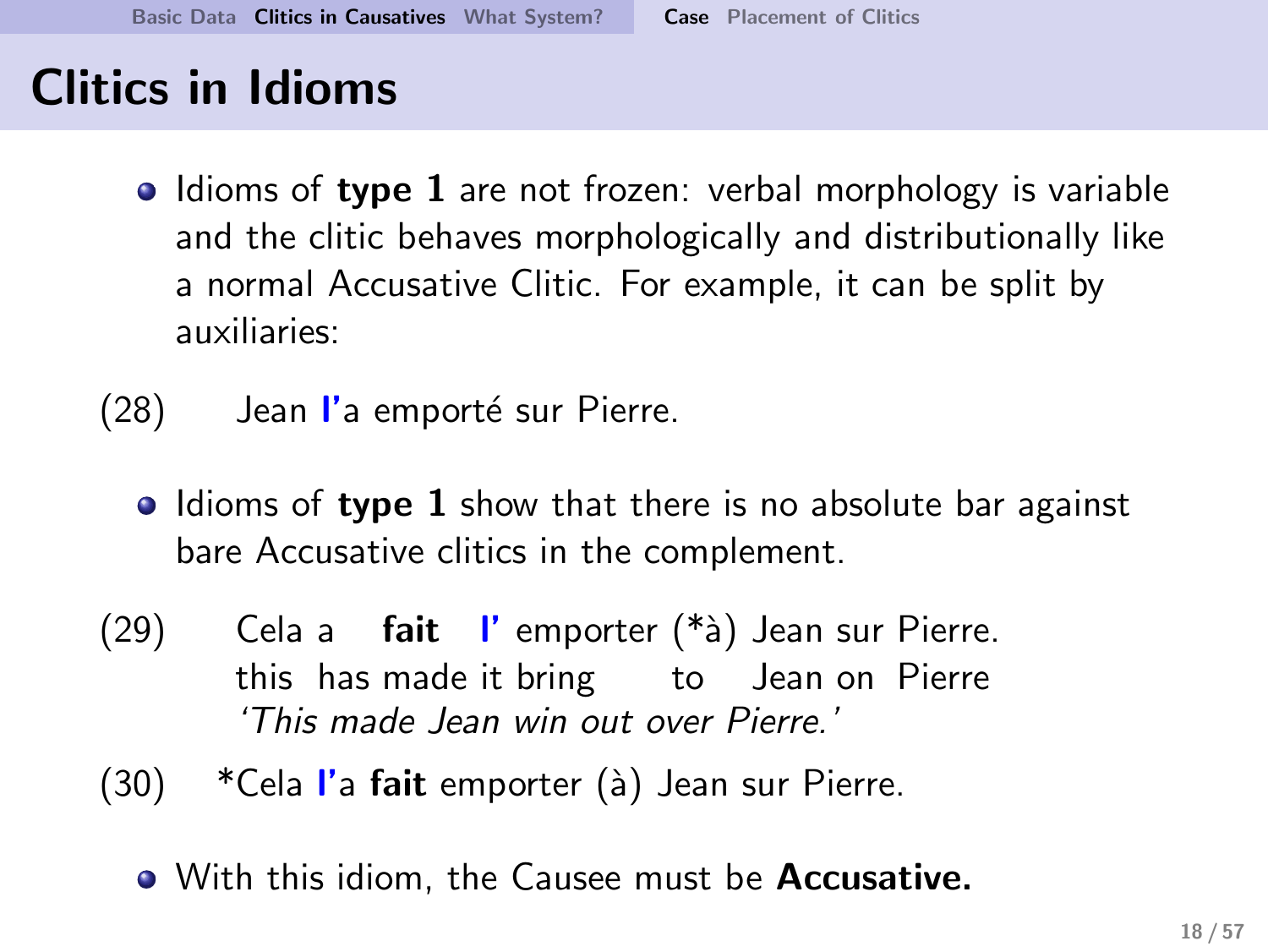- In idioms of type 2, high cliticization is forced (*l'échapper* belle, la jouer fine, etc.):
- (31) a. Cela**l'**a **fait** jouer-fine \*(à)-Pierre. this it has made play fine to Pierre 'This made Pierre act smart.'
	- b. \*Cela a **fait la** jouer fine à Pierre.
	- Just as in **non-idiomatic** cases:
- (32) a. Jean <mark>le fait</mark> examiner \*(à) Pierre. Jean it lets examine to Pierre
	- b. \*Jean **fait I'** examiner à Pierre. Jean lets it examine to Pierre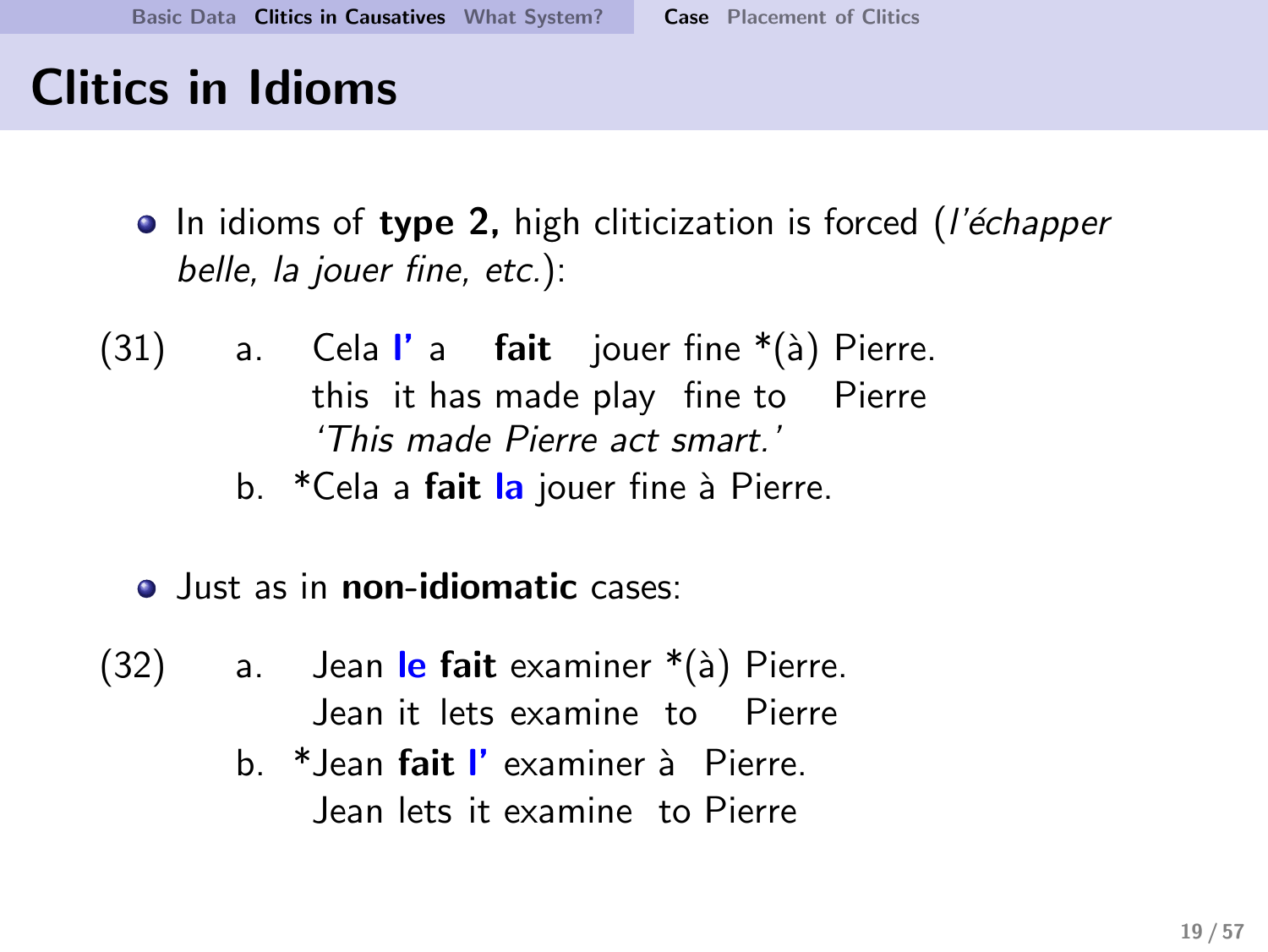• Idioms must contain a connected string of heads (Sportiche 2005, p. 82):



 $\triangleright$  The Accusative licensing position (or substructure), call it ACC, can be part of the idiom.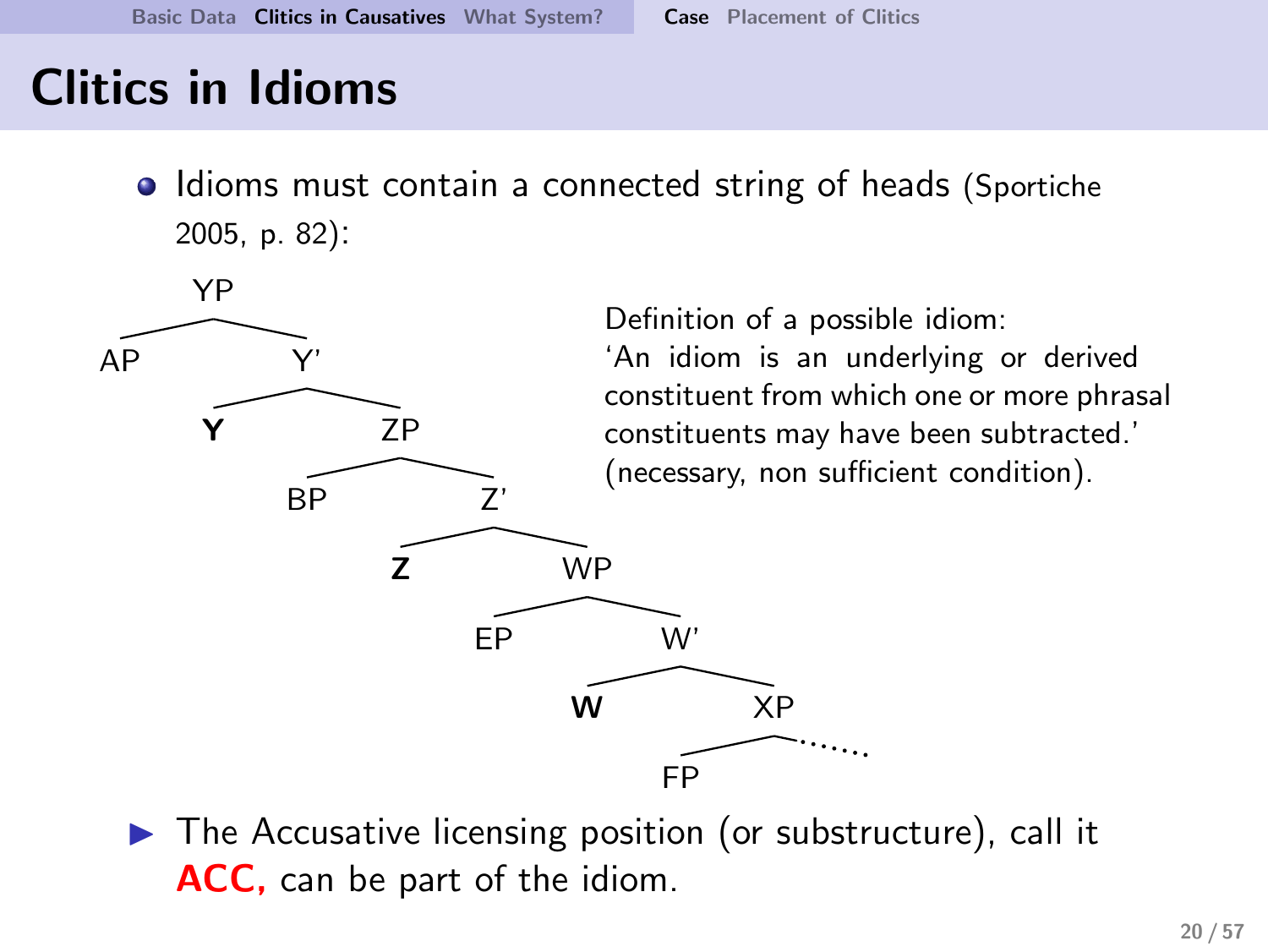### Interpretation of the difference between idioms:

- Idioms of type 1 must include ACC, while idioms of type 2 cannot.
- In *l'emporter sur*, ACC is immediately above vP.
- Structure of the idiom:

$$
(33) \qquad \left[ \text{ ACC } \left[_{\text{vP}} \text{ emporte } \text{le } \left[_{\text{PP}} \text{ sur } \right] \text{ } \right] \right]
$$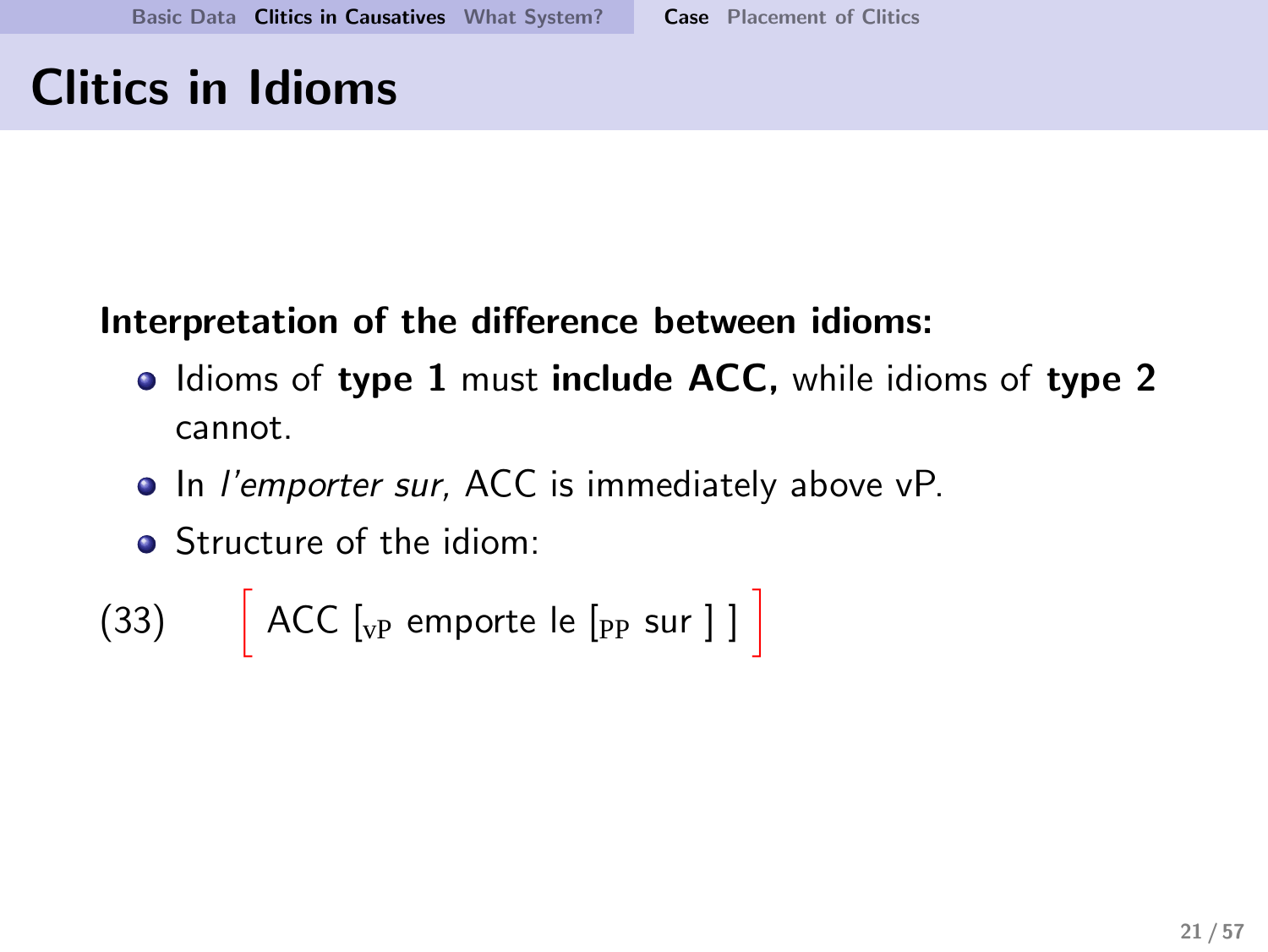#### Interpretation (cont'd):

- Since the Causee in *l'emporter sur* must be Accusative, the Case of the clitic cannot be licensed in the faire-clause (otherwise the Causee should be able to be Dative);
- **•** Therefore Accusative on this idiomatic clitic is licensed **once** (low). It cannot be licensed twice  $\rightarrow$  Phase boundary.

$$
(34) * \boxed{\qquad \qquad}
$$
\n
$$
Prob_{\text{Acc}} \text{ faire } [\text{ Prob}_{\text{Acc}} [v_{\text{P}} \text{ emperor } \text{le sur } ]]
$$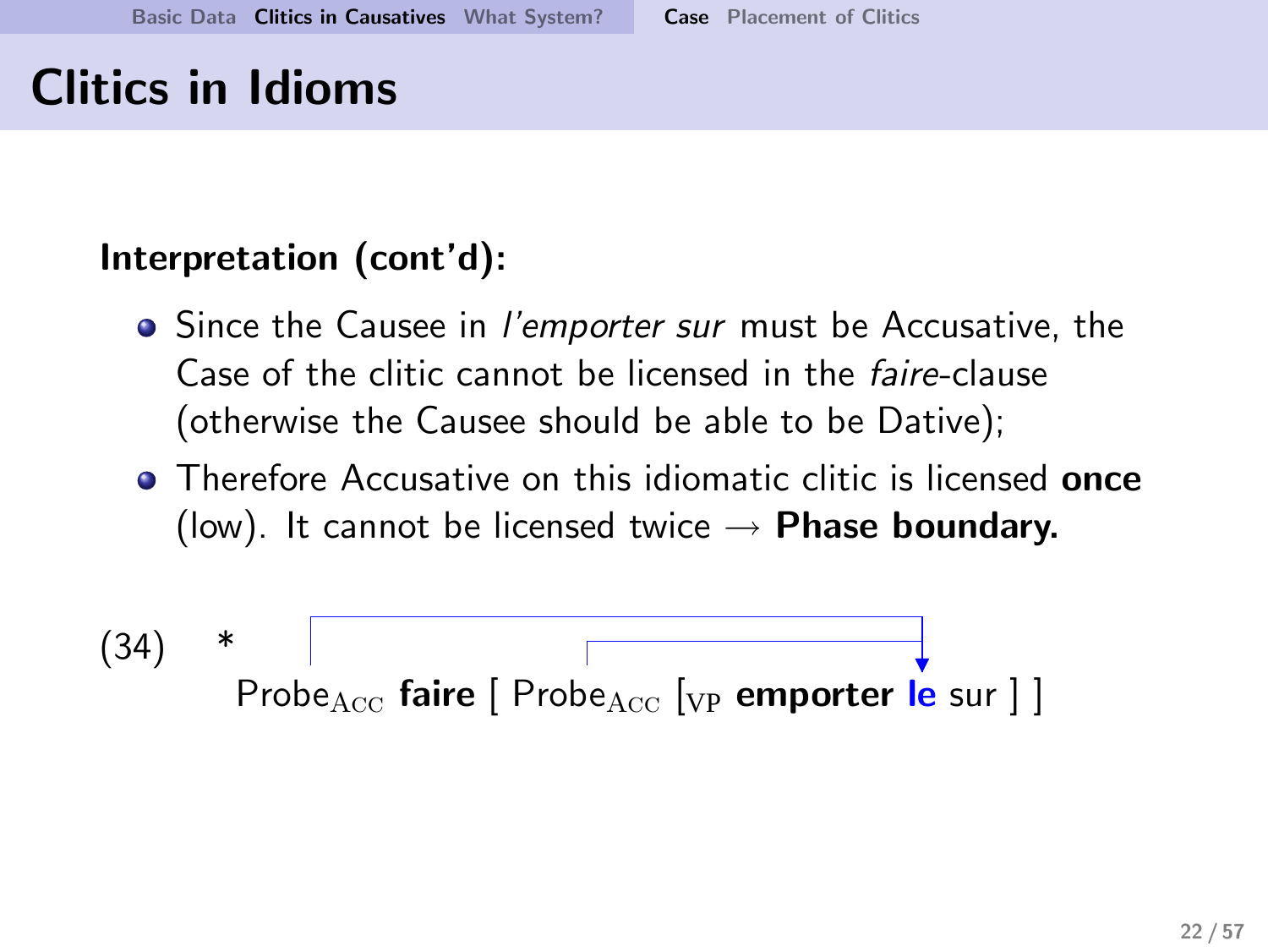### Interpretation (cont'd):

- More generally, Accusative on DO is not licensed twice;
- In all other cases, i.e. idioms of type 2, non-idiomatic cases, full DP objects, ACC is not available in the embedded clause: the Case of the object is licensed high (only), and as a result the Causee must be assigned Dative.

A (personal) clitic surfaces in the clause in which its Case is licensed.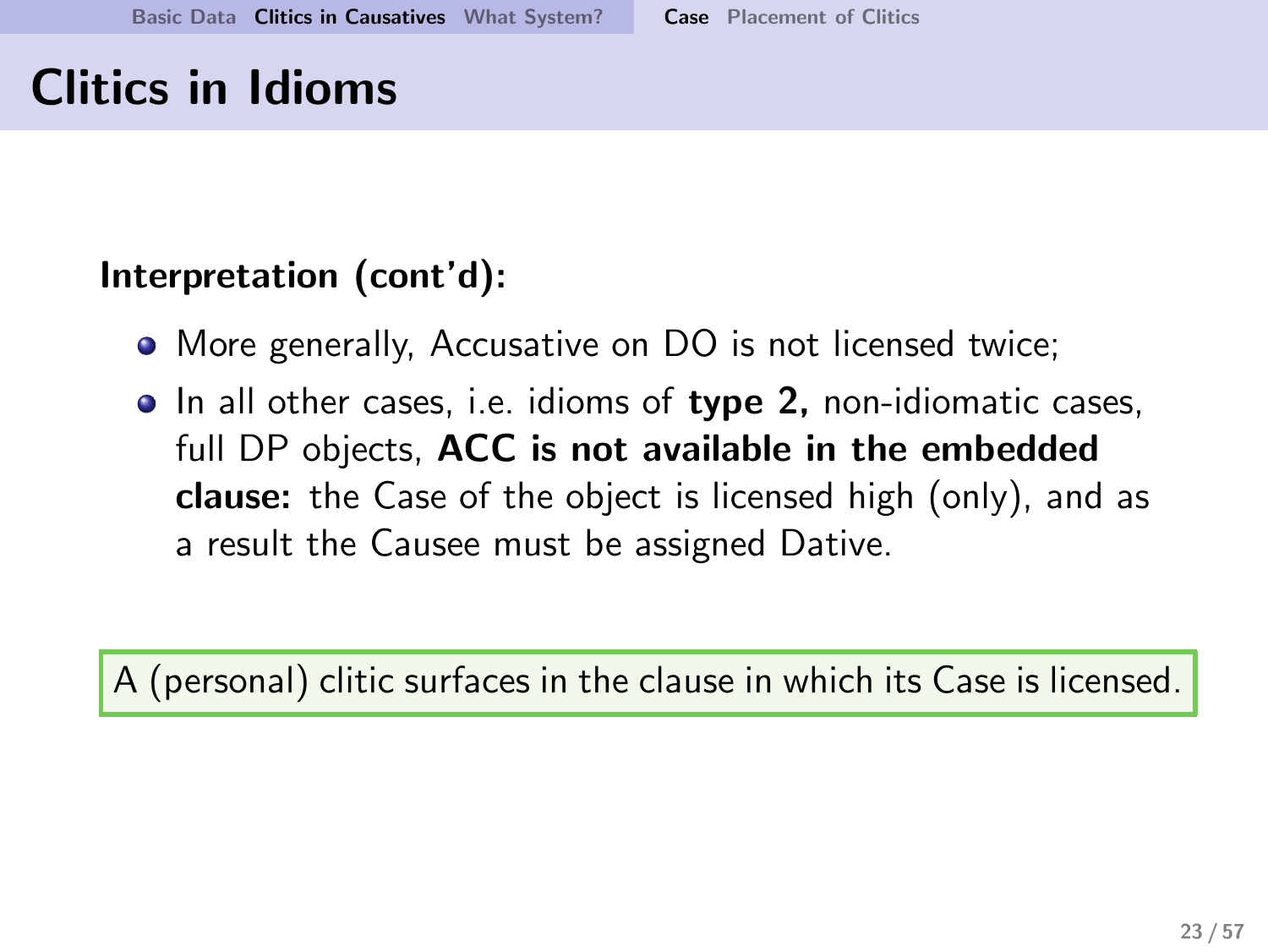## Important Implication: Case and Little v

- Accusative is sometimes not available in the embedded clause, although the embedded  $V$  is transitive: Accusative is **not** solely determined by little  $v$ , i.e. ACC is not reducible to little v.
- (35) a. Jean <mark>le fait</mark> examiner \*(à) Pierre. Jean it makes examine to Pierre
	- b. \*Jean fait l' examiner `a Pierre. Jean makes it examine to Pierre
	- Reminiscent of AgrO rather than multiple Specs.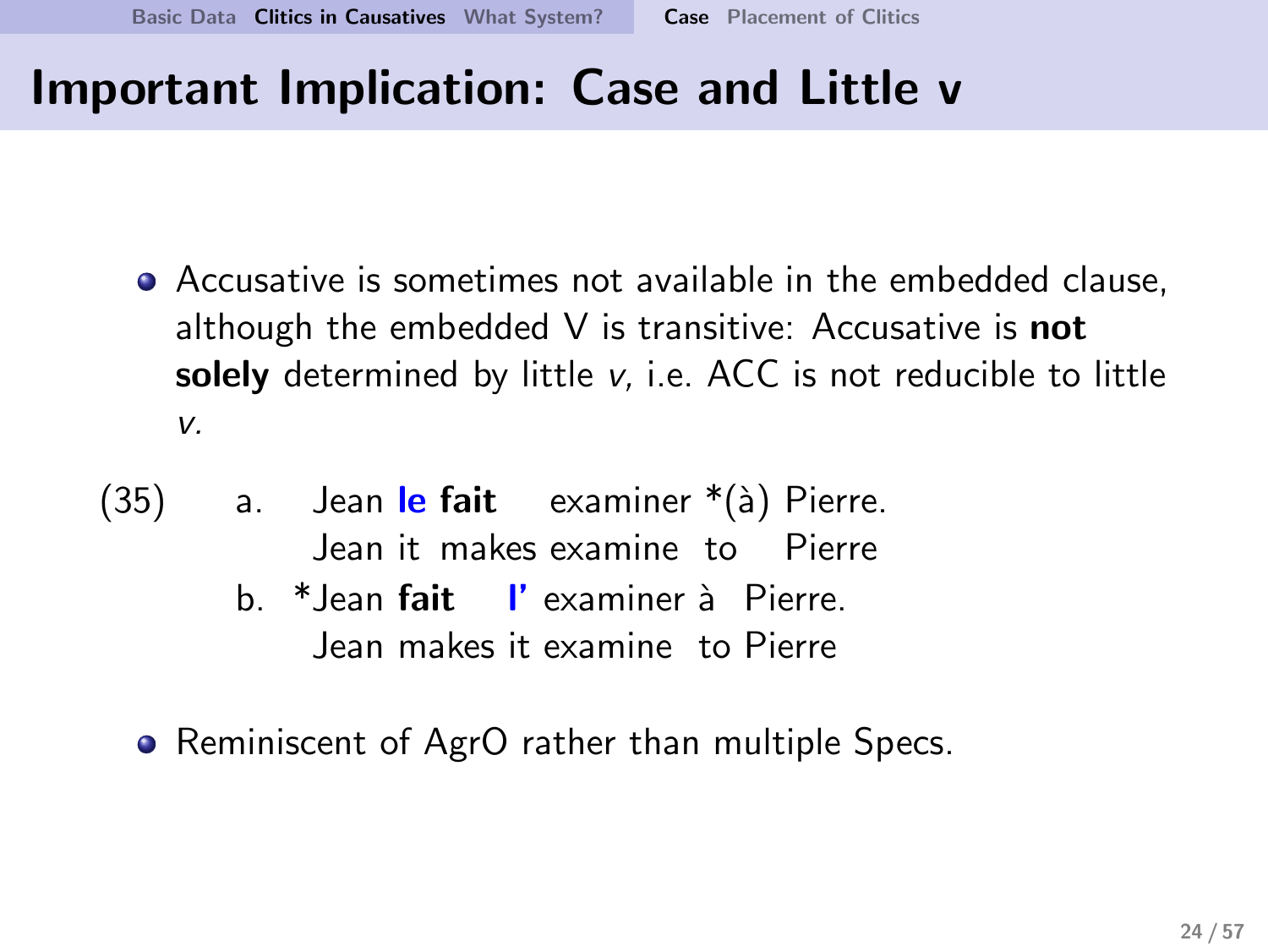- 1. If high cliticization is possible, then low cliticization is impossible;
- 2. If low cliticization is possible, then high cliticization is impossible;
- <span id="page-24-0"></span>3. There are cases of ineffability.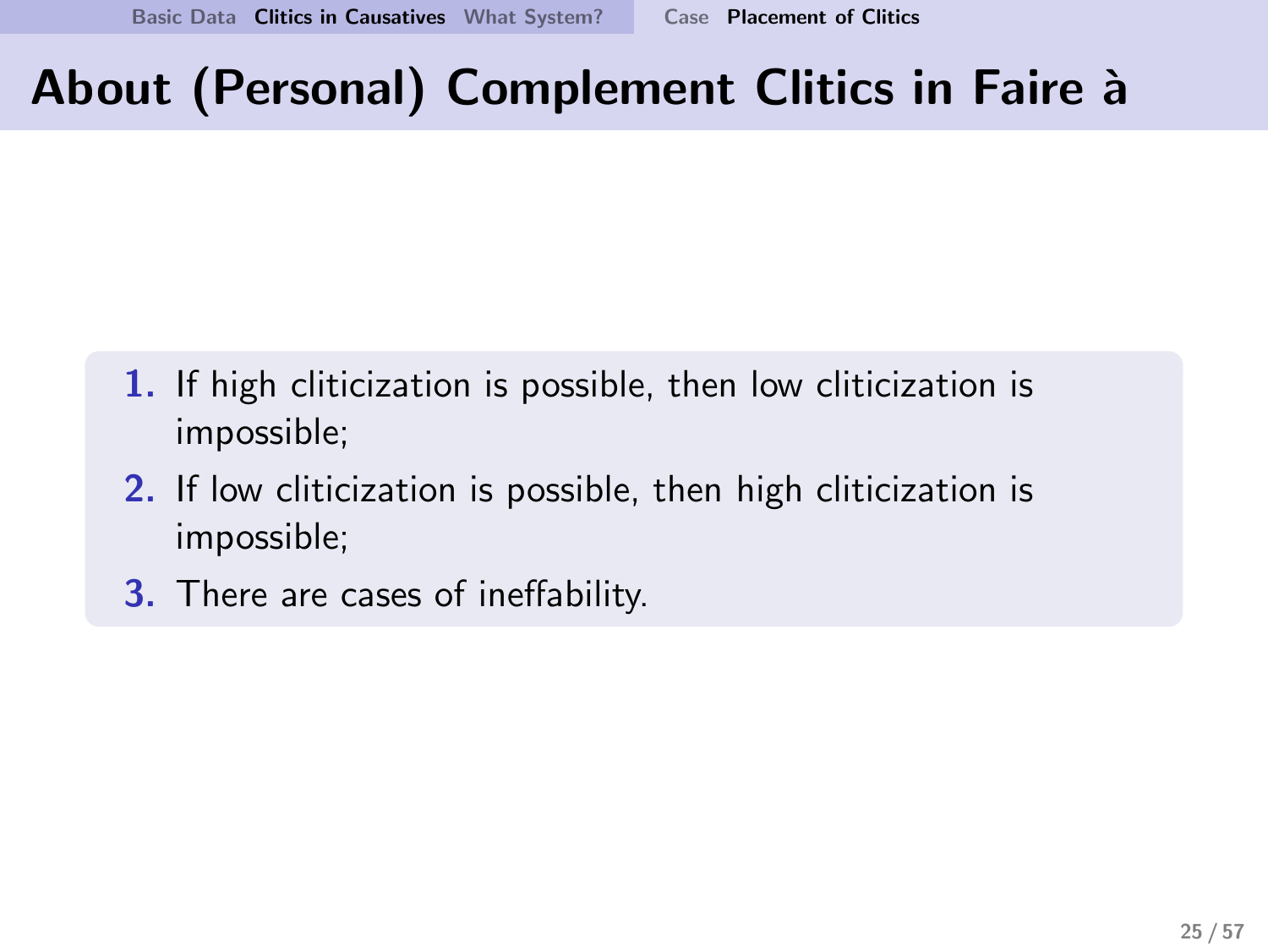**Observation**  $#1$ **:** If high cliticization is **possible**, then **low** cliticization is impossible.

- The availability of the low option depends on the availability of the high option.
- (36) a. Jean a fait examiner le livre à Marie.
	- b. Jean l'a fait examiner  $t$  à Marie.
	- $c$  \* lean a fait l'examiner t à Marie.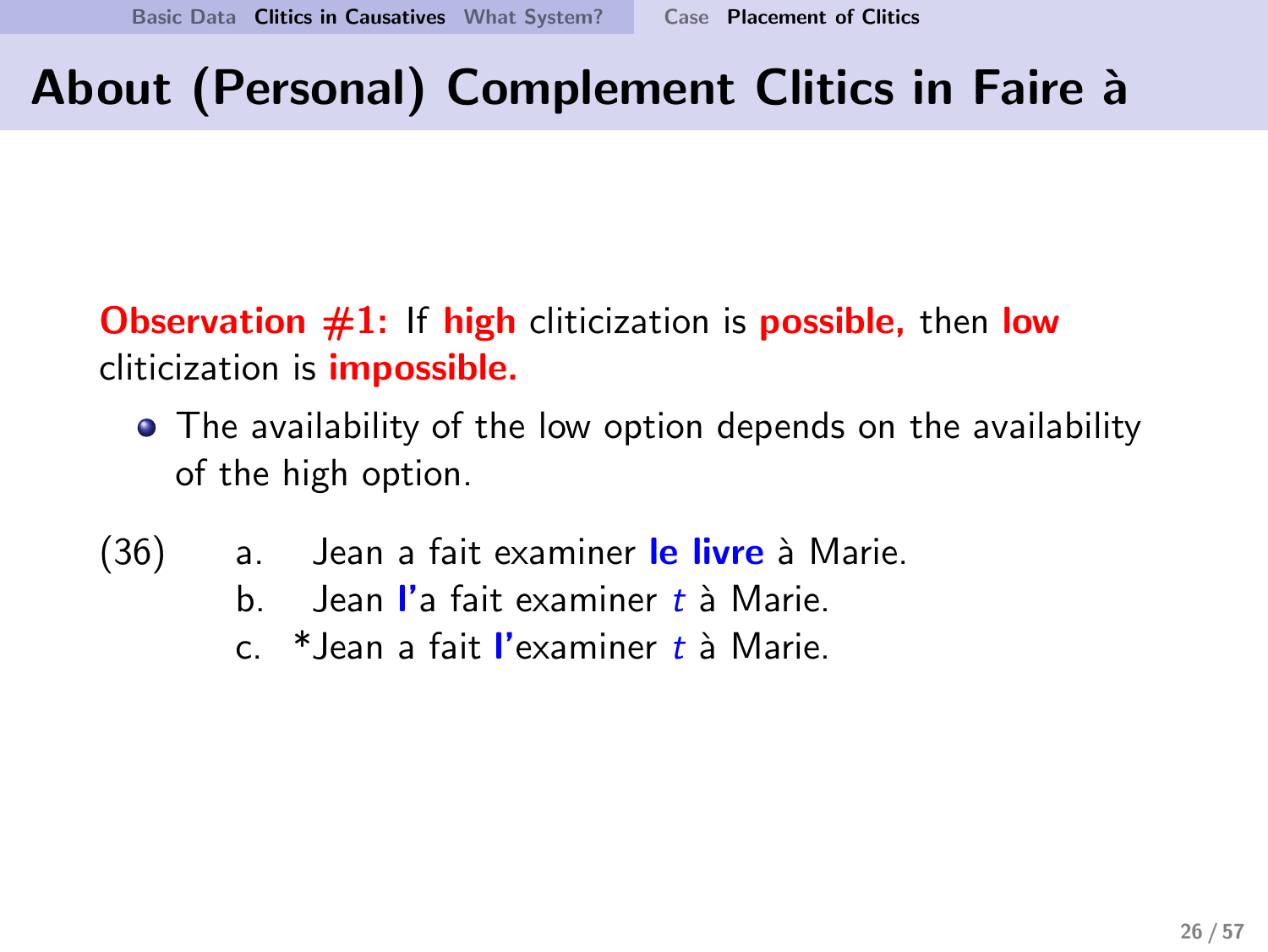**Observation**  $\#2$ **:** If low cliticization is **possible**, then high cliticization is impossible.

- Reminder: Idioms of type 1 (l'emporter sur).
- **If se** is merged in the complement, personal clitics **have to** be cliticized in the complement. The high option is barred.

(37) **faire SE** 
$$
\overset{\bullet}{CI}
$$
  $V$   $\overset{\bullet}{\mathbf{pQ}} \underset{\text{ACC}}{\mathbf{S}}$  **S**

- $(38)$  \*Cl faire SE  $V$  <del>DO</del> S Acc Data Acc Data
- $(39)$ this has made se them buy to Pierre Cela a **fait se les** acheter à Pierre. 'This made Pierre buy them for himself.'
- (40) \* Cela les a fait s'acheter à Pierre.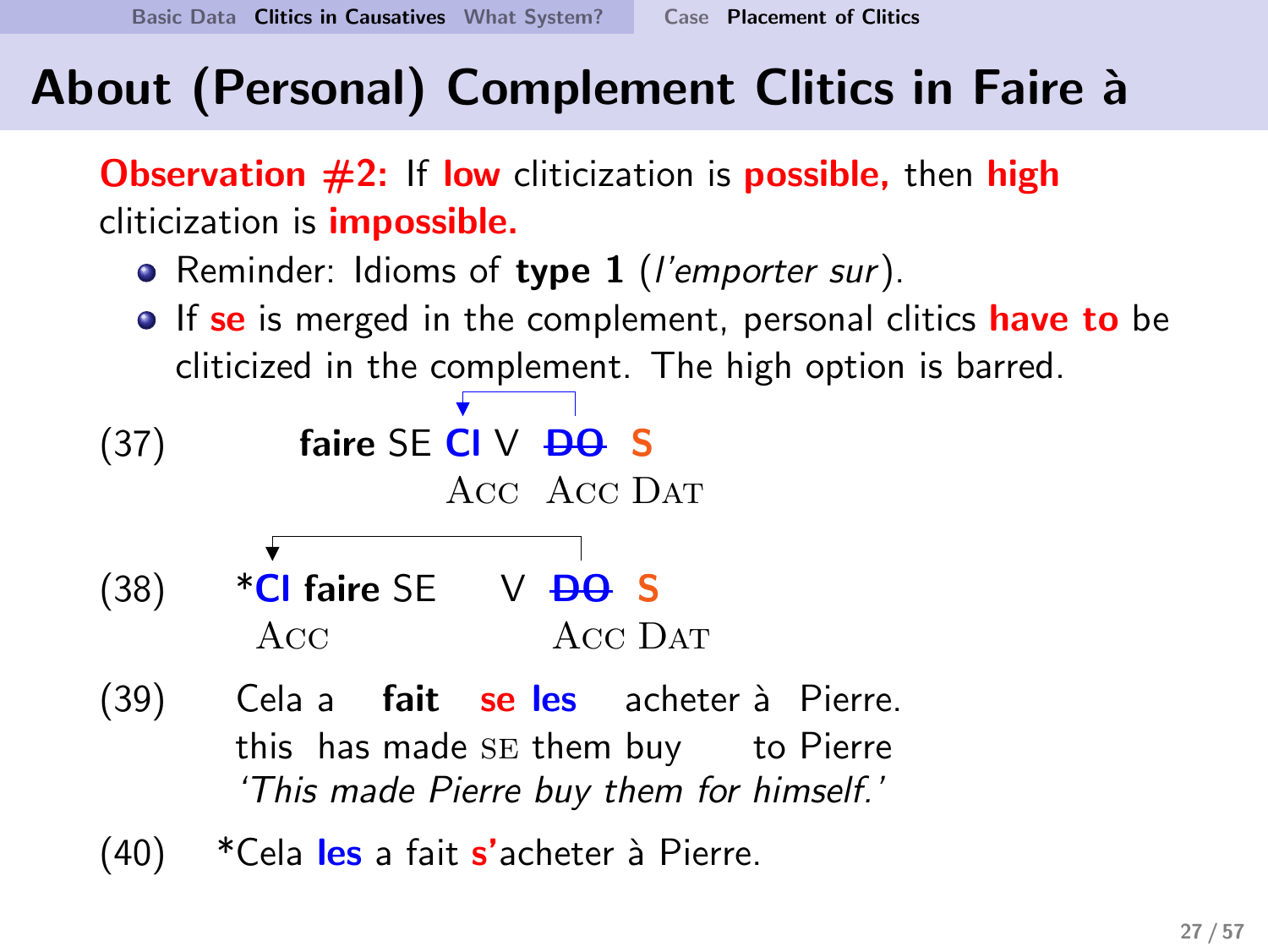[Basic Data](#page-4-0) [Clitics in Causatives](#page-10-0) [What System?](#page-35-0) [Case](#page-13-0) [Placement of Clitics](#page-24-0)

## About (Personal) Complement Clitics in Faire à

- Similarly, if **negation** is merged in the complement, personal clitics **have to** be cliticized in the complement. The high option is barred.
- $(41)$  faire NEG CI V  $\overline{DQ}$  S Acc Acc Dat
- $(42)$  \*CI faire NEG V  $\overline{DQ}$  S Acc Acc D<sub>AT</sub>
- $(43)$ this has made NEG NEG them buy to Pierre Cela a **fait ne pas les** acheter-à Pierre. 'This made Pierre not buy them.'
- $(44)$  \* Cela les a fait ne pas acheter à Pierre.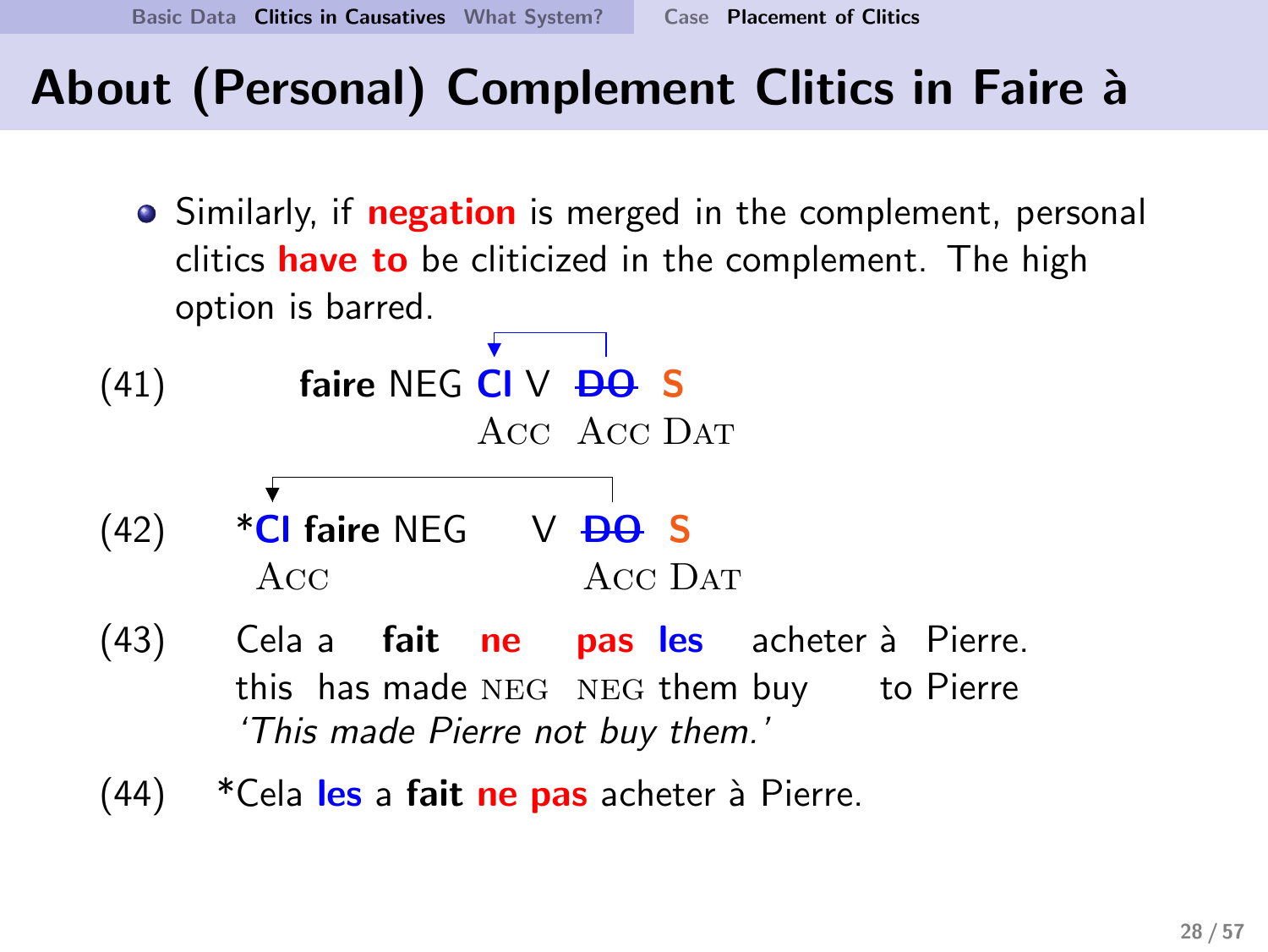• Similarly, if an **auxiliary** verb is merged in the complement, personal clitics **have to** be cliticized in the complement. The high option is barred.

(45) **faire C** 
$$
\overrightarrow{AUX} \vee \overrightarrow{BO} S
$$
  
Acc  $\overrightarrow{ACC}$   $\overrightarrow{ACC}$   
(46) **\*CI faire**  $\overrightarrow{AUX} \vee \overrightarrow{BO} S$   
Acc  $\overrightarrow{ACC}$   $\overrightarrow{ACC}$   $\overrightarrow{DAT}$ 

- (47) Cela **fera I' avoir** goûté à Jean. this will-make it have tasted to Jean Intended: 'This will make Jean have tasted it.'
- (48) \*Cela le fera avoir goûté à Jean.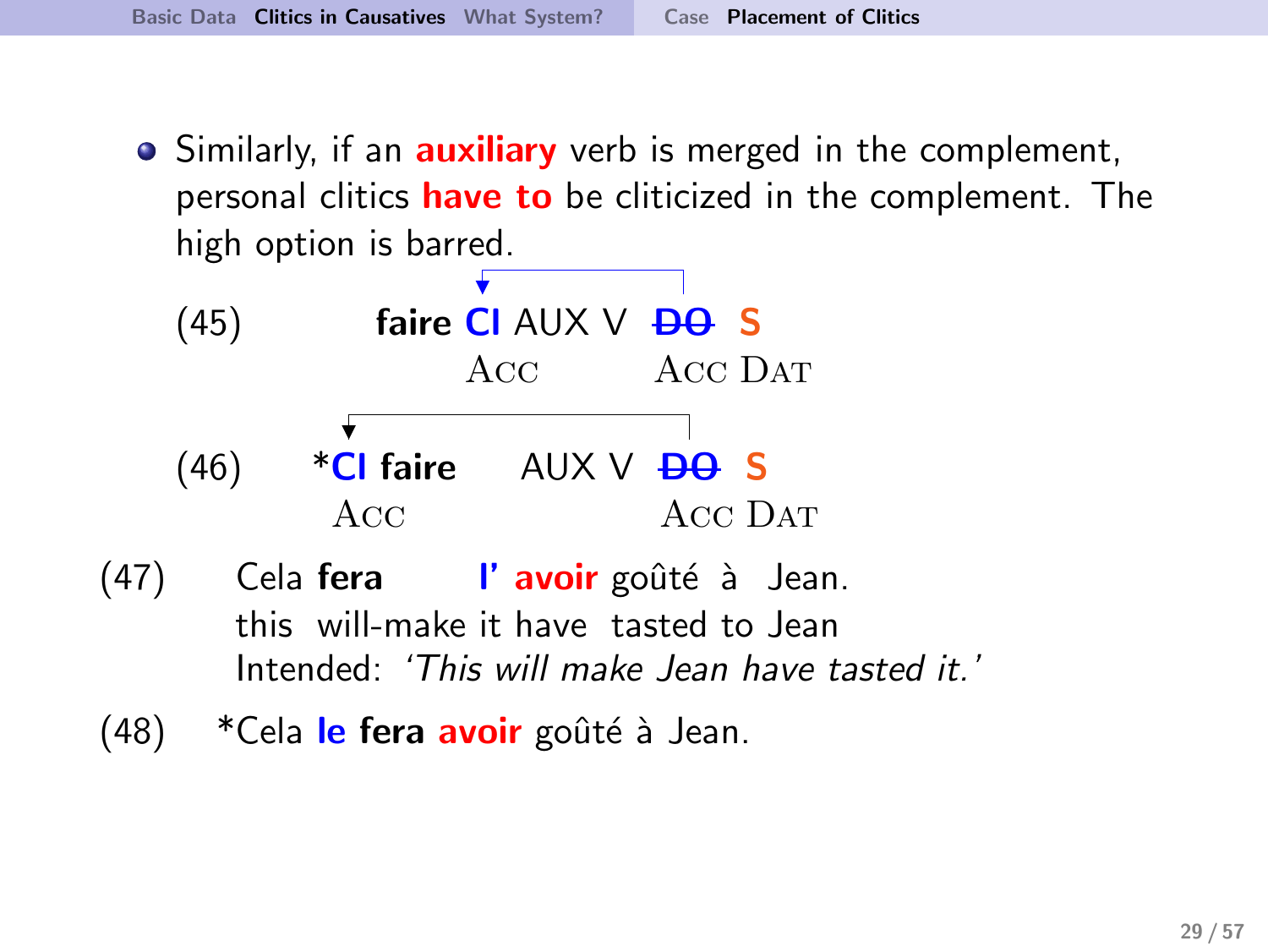## Summary

To sum up: 4 cases that make low cliticization possible (and therefore necessary):

- Idiom of type 1;
- $\bullet$  Insertion of se:
- Insertion of negation;
- Insertion of an Auxiliary.

In all four cases, insertion of (the relevant portion of) FS is made necessary in the low clause.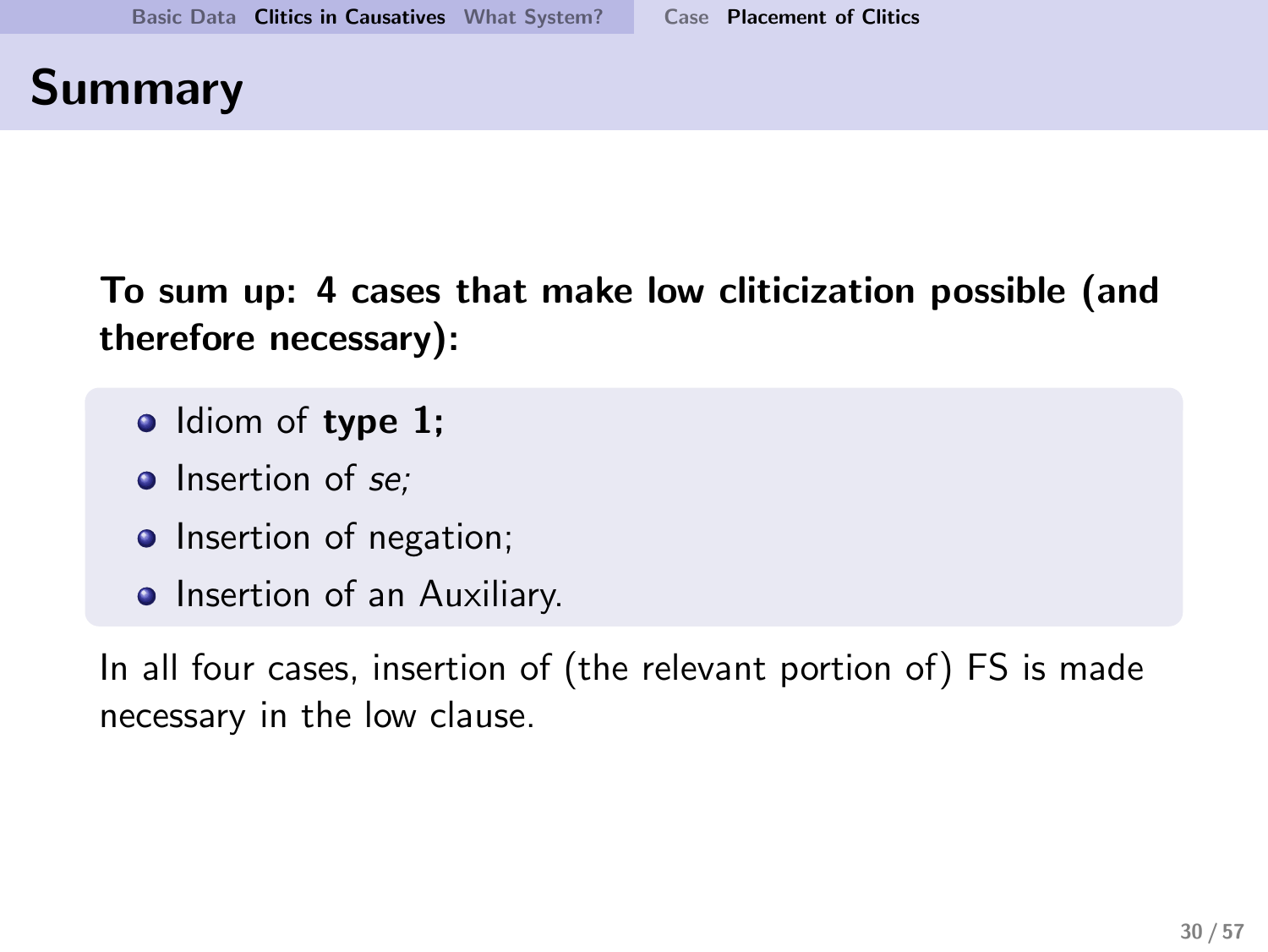**Observation**  $\#3$ **:** Sometimes, neither the **low** nor the **high** option is available.

There are cases of *ineffability*: PCC and Bare IO clitics.

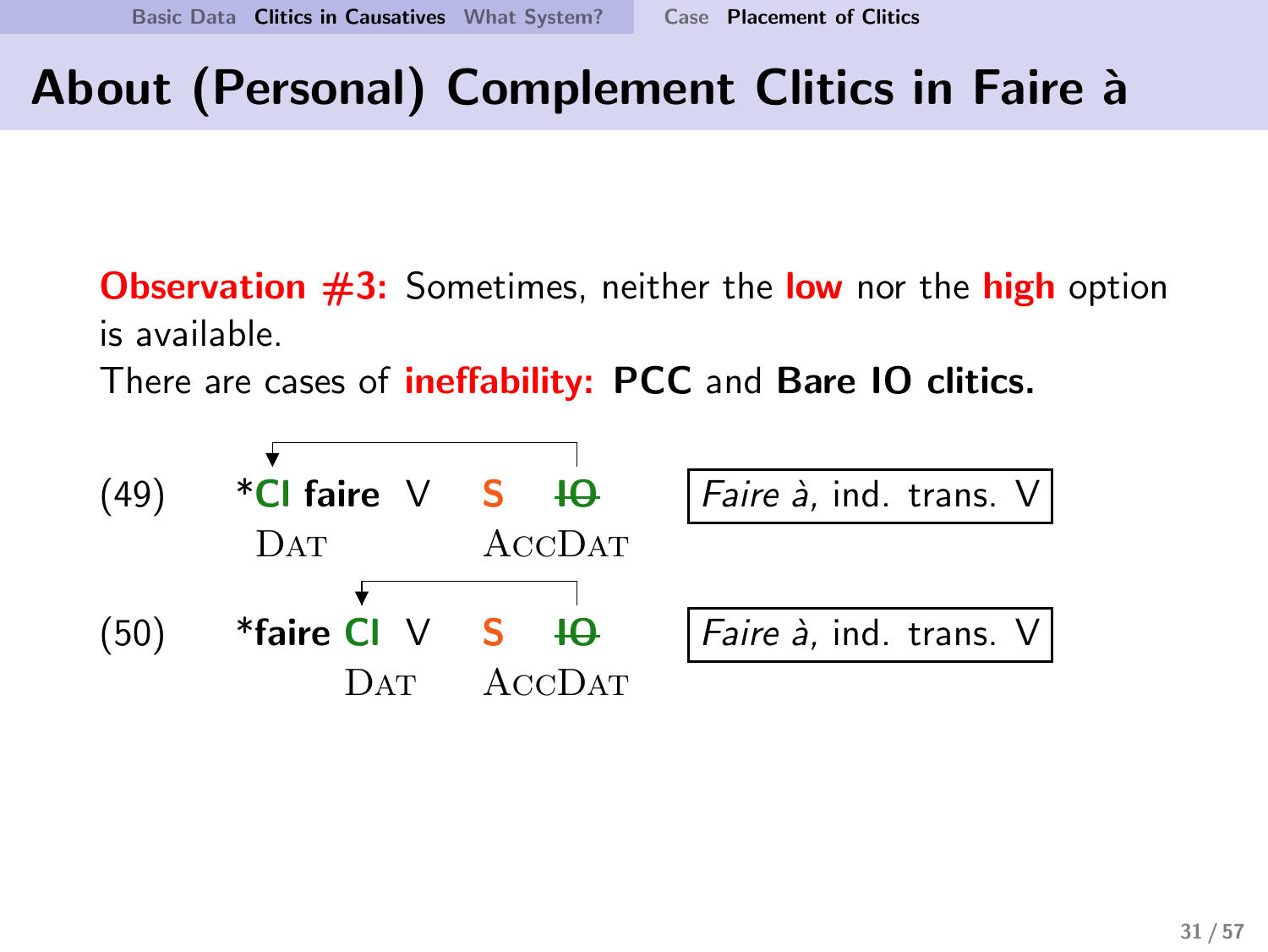## Placement of the Bare Dative Clitic

- (51) \*Jean <mark>Iui</mark> fait/laisse téléphoner Pierre t. Jean to-her makes/lets phone Pierre 'Jean makes/lets Pierre call her.'
- (52) \*Jean **fait/laisse l<mark>ui</mark> téléphoner Pierre t.** Jean makes/lets to-her phone Pierre 'Jean makes/lets Pierre call her.'
	- Comparing Faire à and ditransitive constructions: no complex predicates.
- (53) Jean <mark>Iui</mark> Jean to-him makes/lets examine the book **fait/laisse** examiner le livre t. 'Jean makes/lets him examine the book.'
- $(54)$ Jean to-him give the book lui donne le livre t.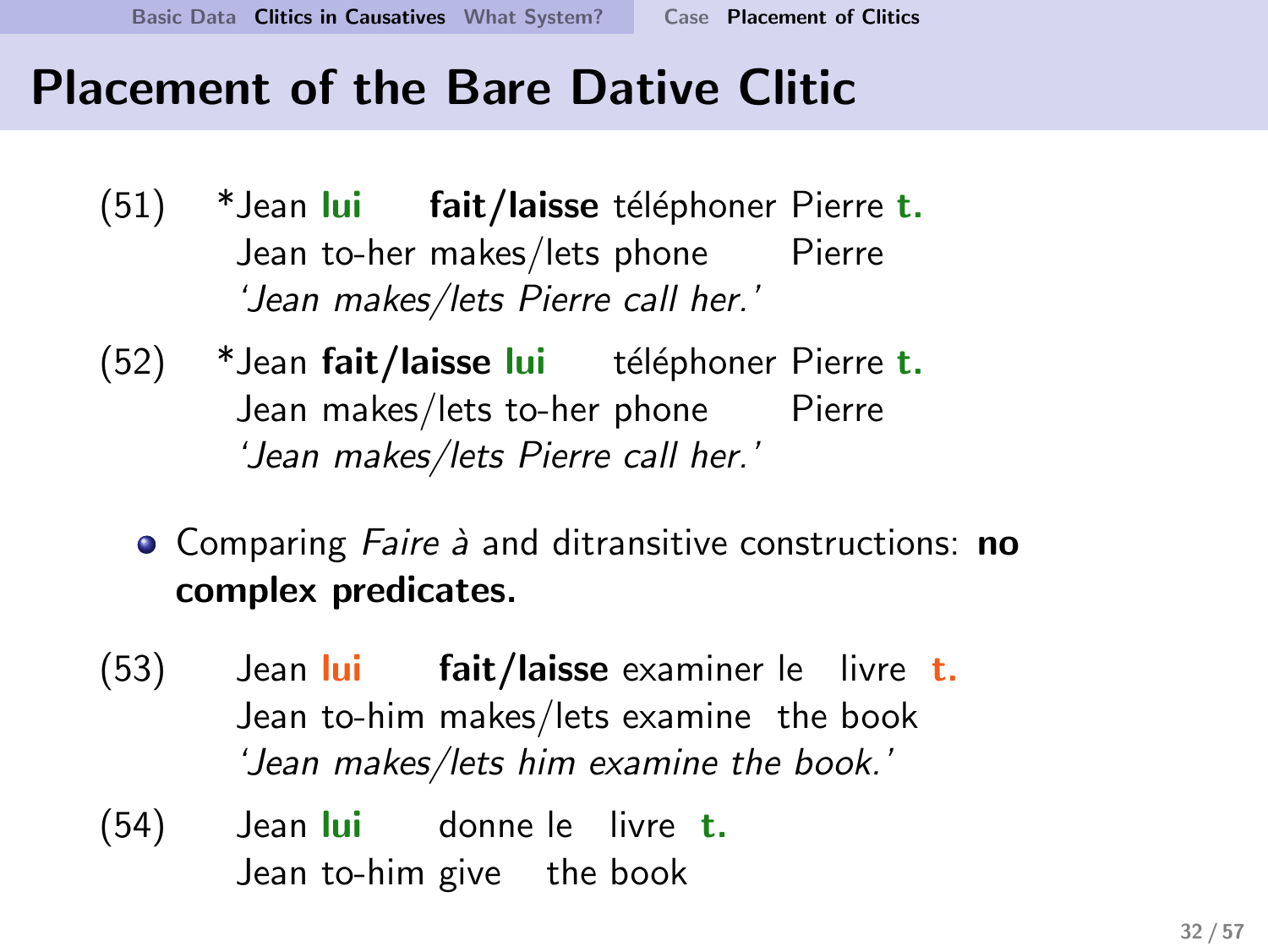## Placement of the Bare Dative Clitic: Templates



 $\Rightarrow$  The Dative internal arguments cannot cliticize in *Faire à*. No such problem in ditransitive constructions, which we call monoclausal.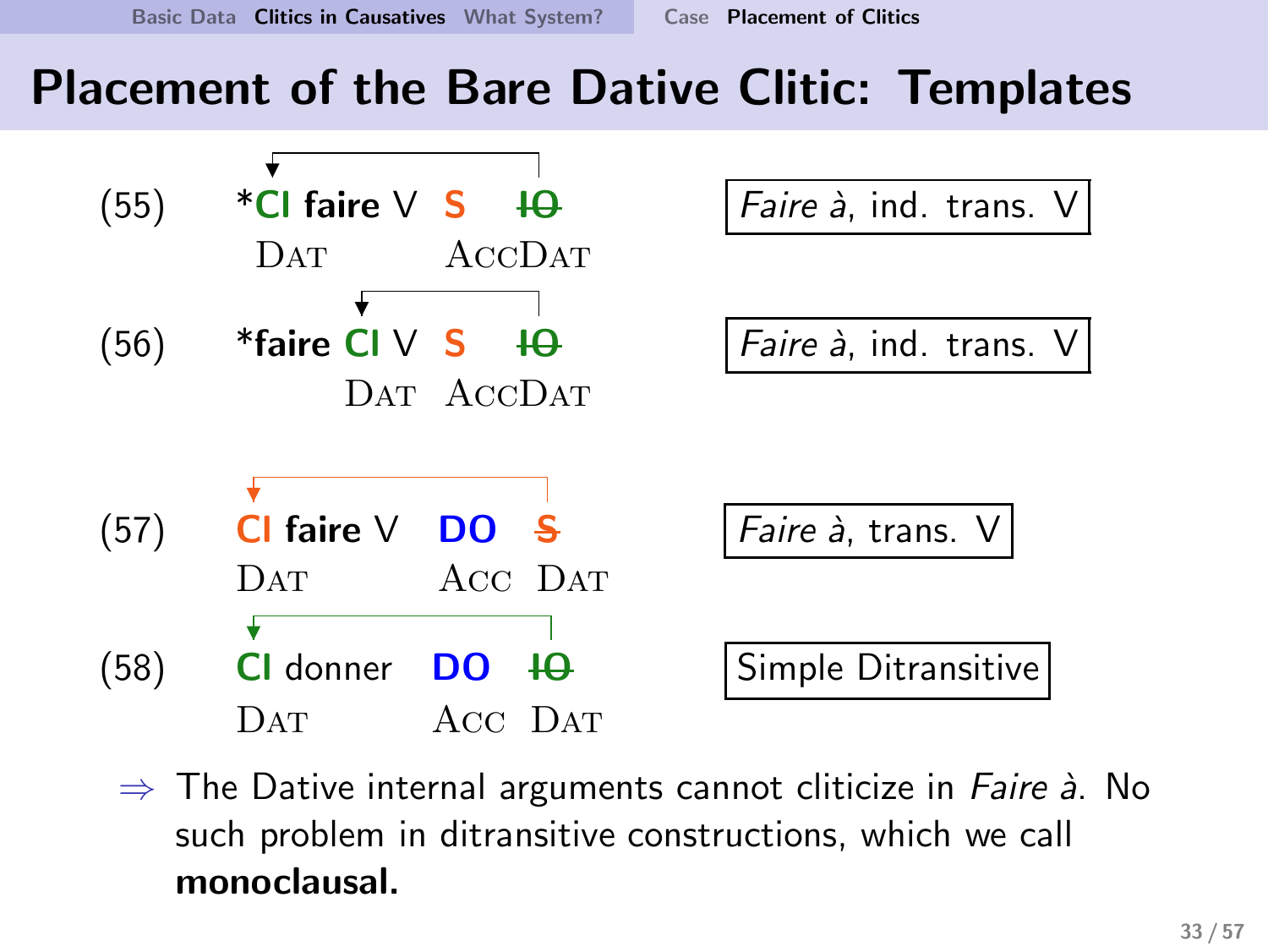## Summary

#### **Conclusions**

- 1. Causative constructions are not (always) monoclausal.
- 2. ACC functional structure is available low in principle.
- 3. Clitics appear in the clause in which their Case is licensed (in causatives, there is only one such clause).
- 4. Case is a property of FS.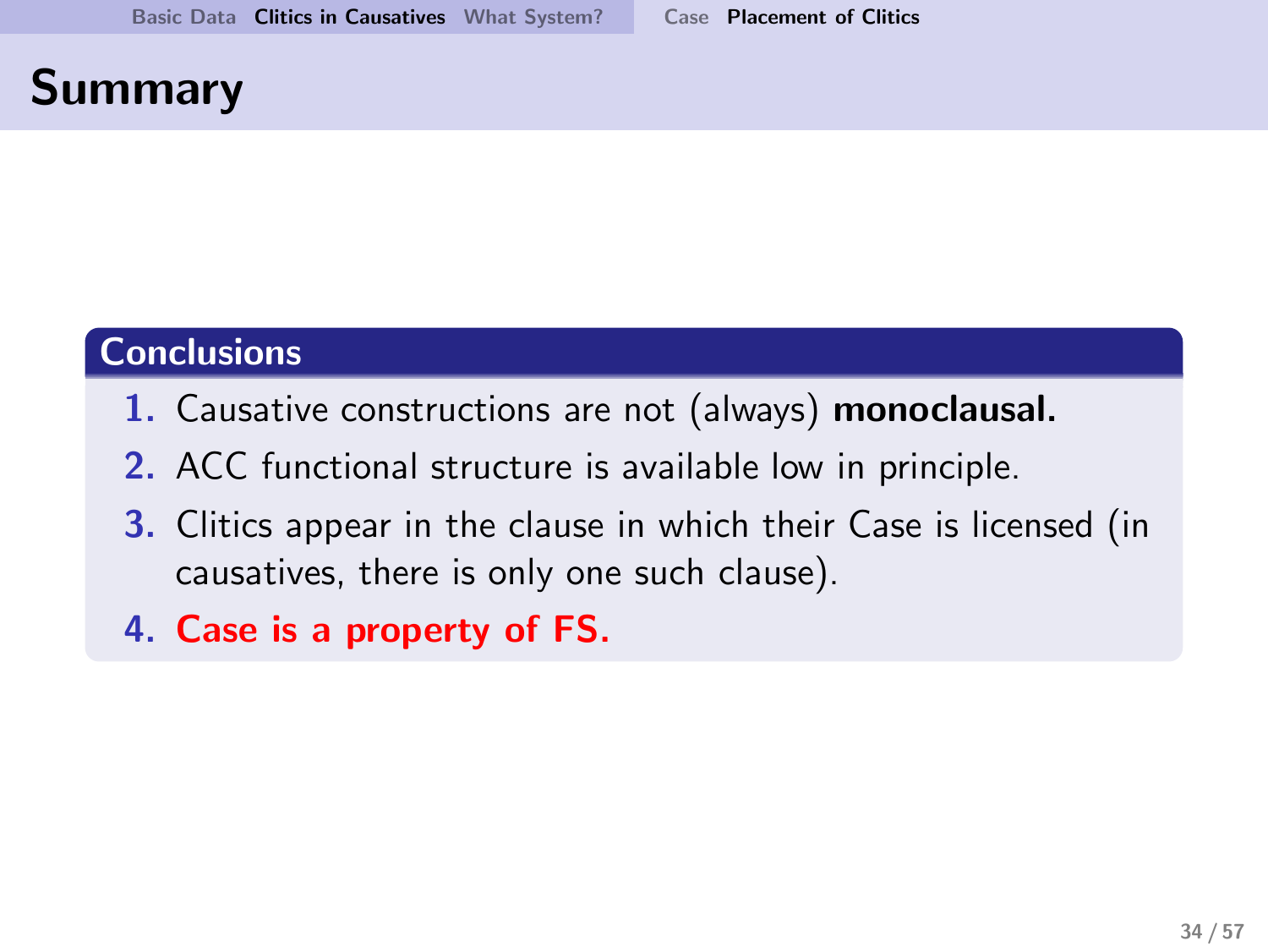## Summary

#### Three descriptive generalizations:

1. If low cliticization is possible for personal clitics (SE, neg, auxiliary, strongly cohesive idiom), high cliticization is impossible.

 $\blacktriangleright$  If FS is inserted low, the clitic must appear low;

- 2. If high cliticization is possible for personal clitics, low cliticization is impossible;
- 3. Ineffability with bare IO clitics and PCC.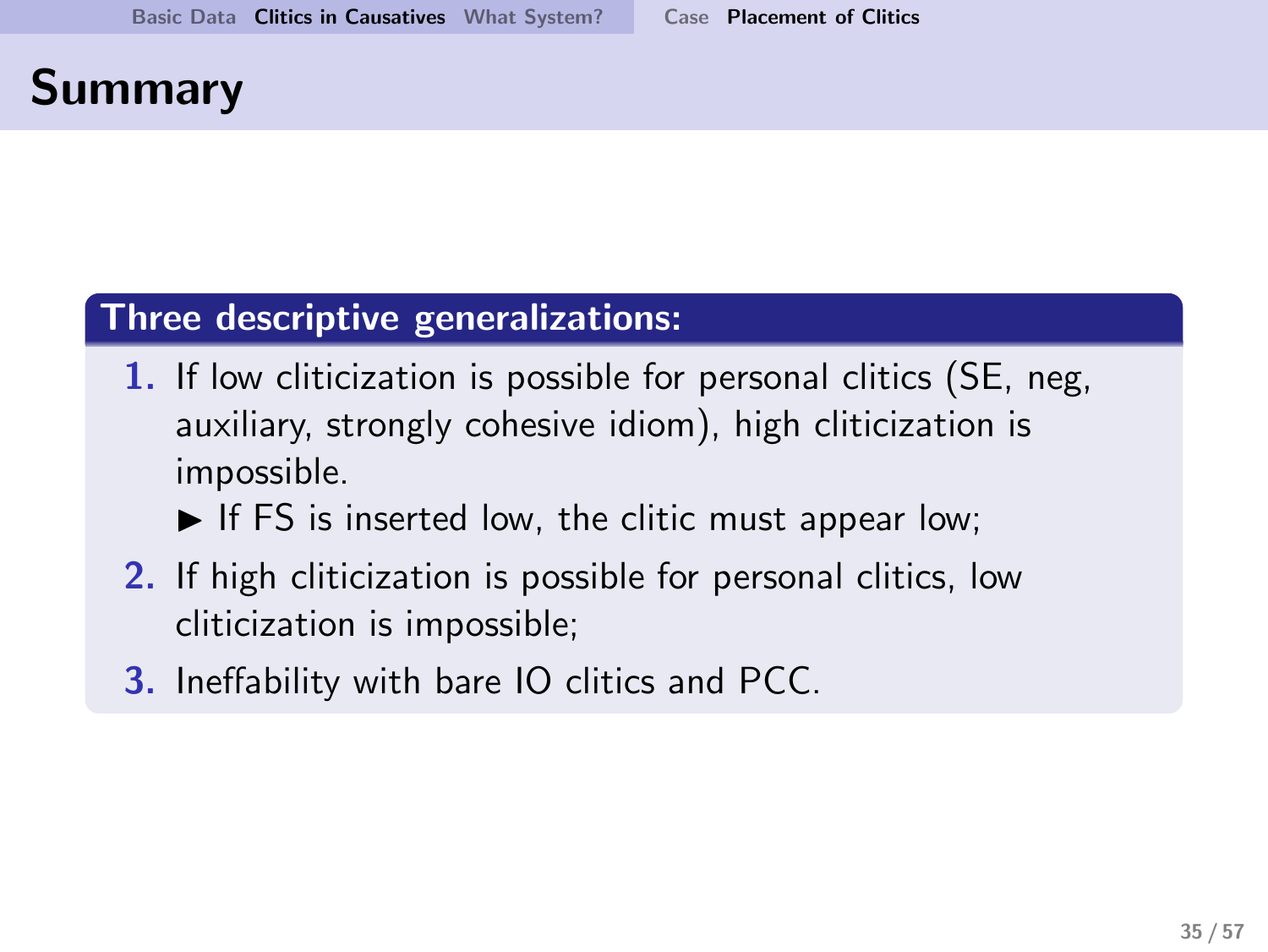# <span id="page-35-0"></span>Part III: What System?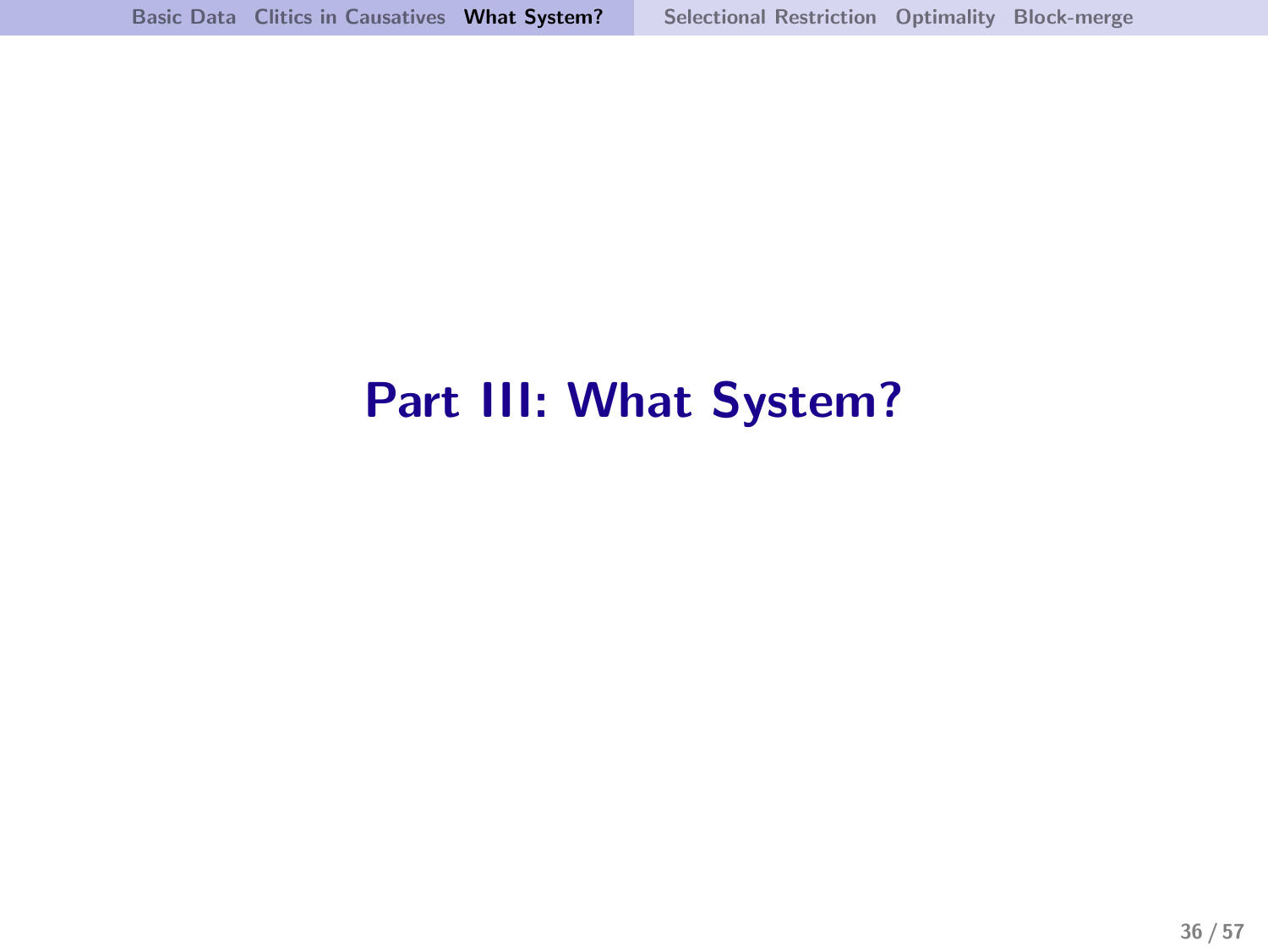#### What governs the merger of FS?

 $\blacktriangleright$  The property we want is:

FS can be merged low unless high cliticization is possible.

This can't be obtained strictly incrementally in a motivated way.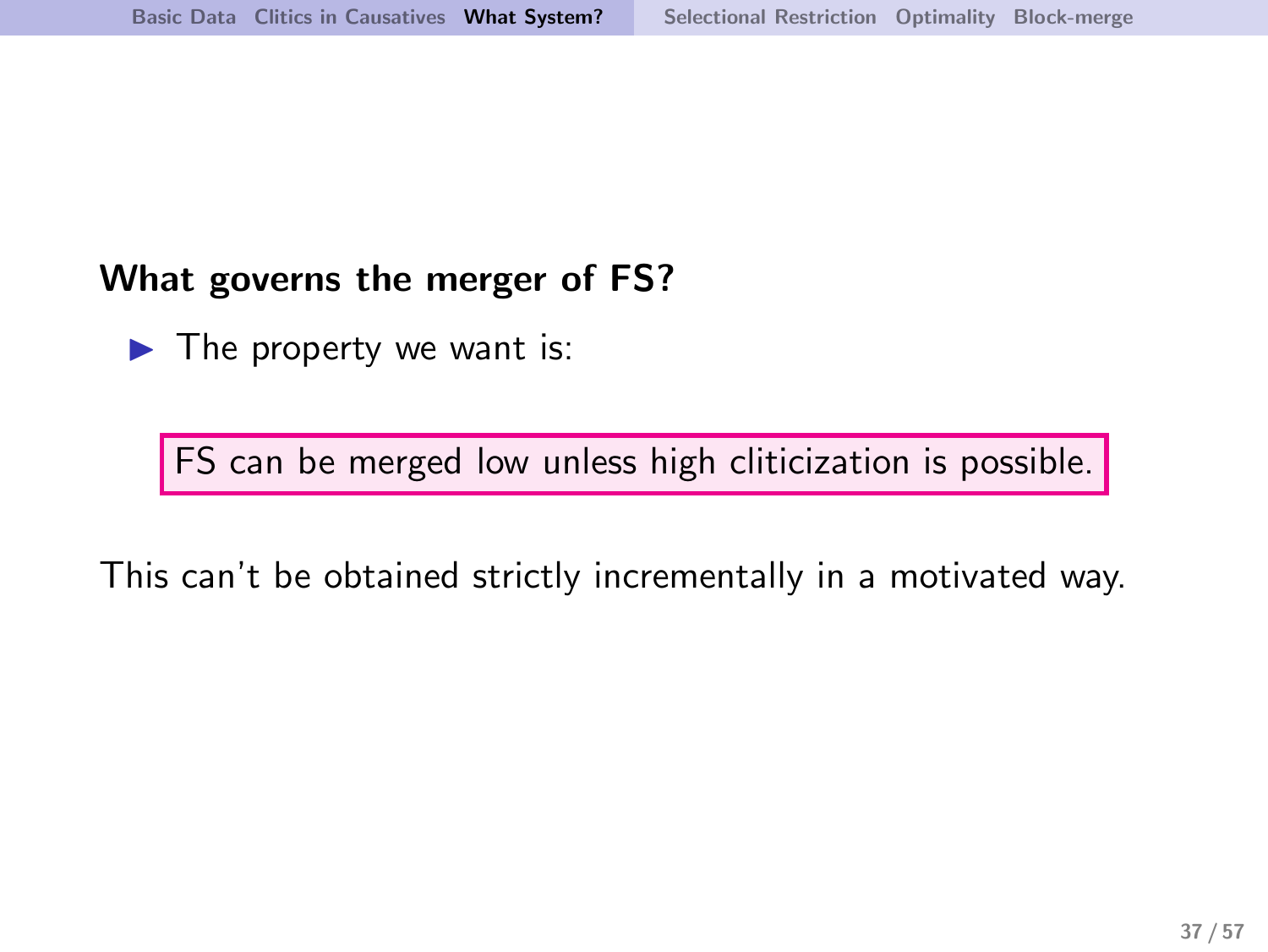Suppose we derive the sentence bottom-up (as is standard $^{\rm 1)}$ starting from the complement of *faire*.

Question: Can FS be freely inserted above V?

• Superficially, it looks like yes: at the point where the question arises, the fact that what is being built is the complement of faire is not known (nor that the complement is tensed). Problem: sometimes, bare low personal cliticization is impossible.

 $1$ Going top-down wouldn't change anything.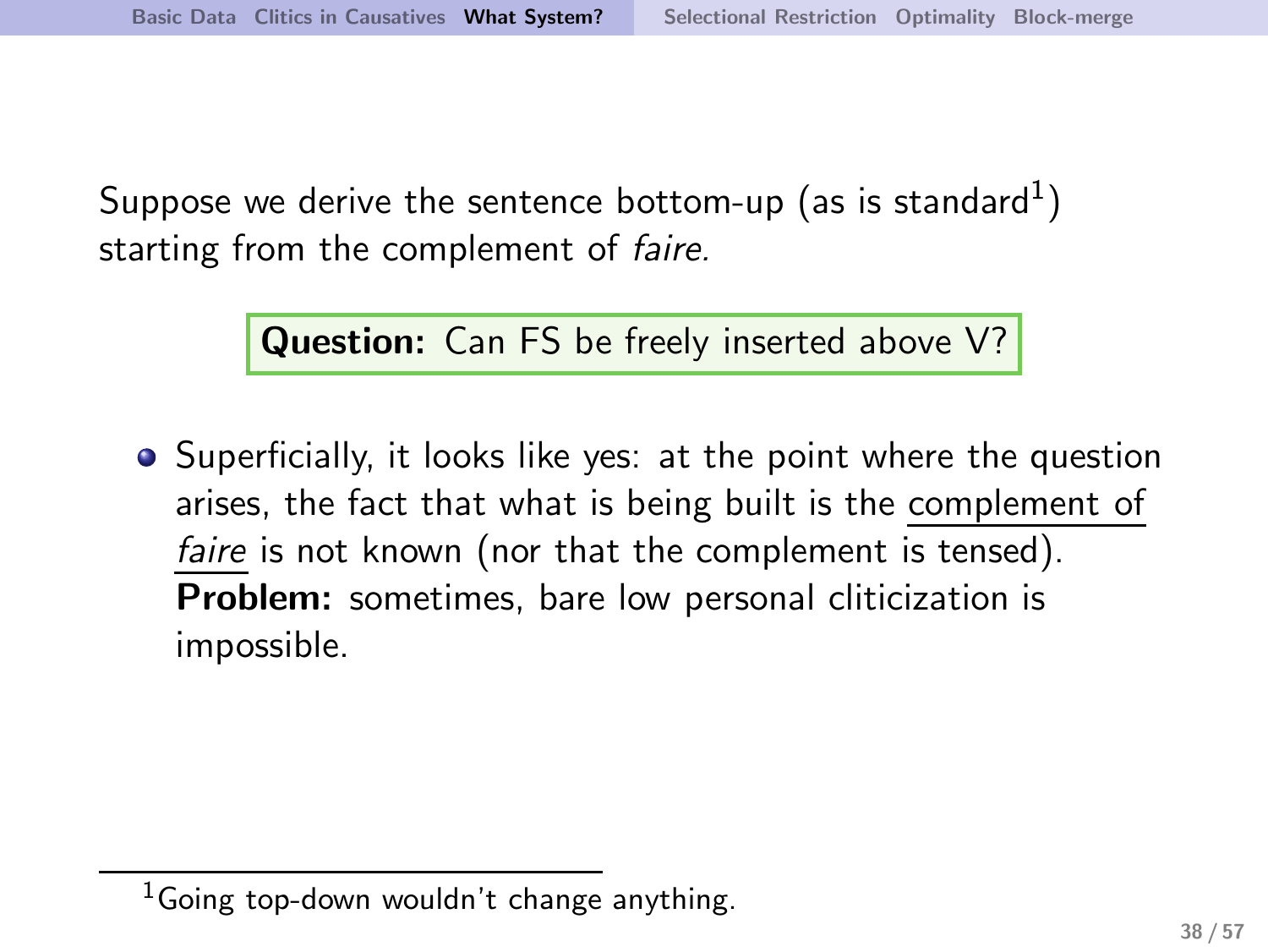![](_page_38_Figure_2.jpeg)

● Option 1: One might say that when ACC is merged low, it is guaranteed that high cliticization is not going to be possible. How to guarantee this? By imposing a selectional restriction.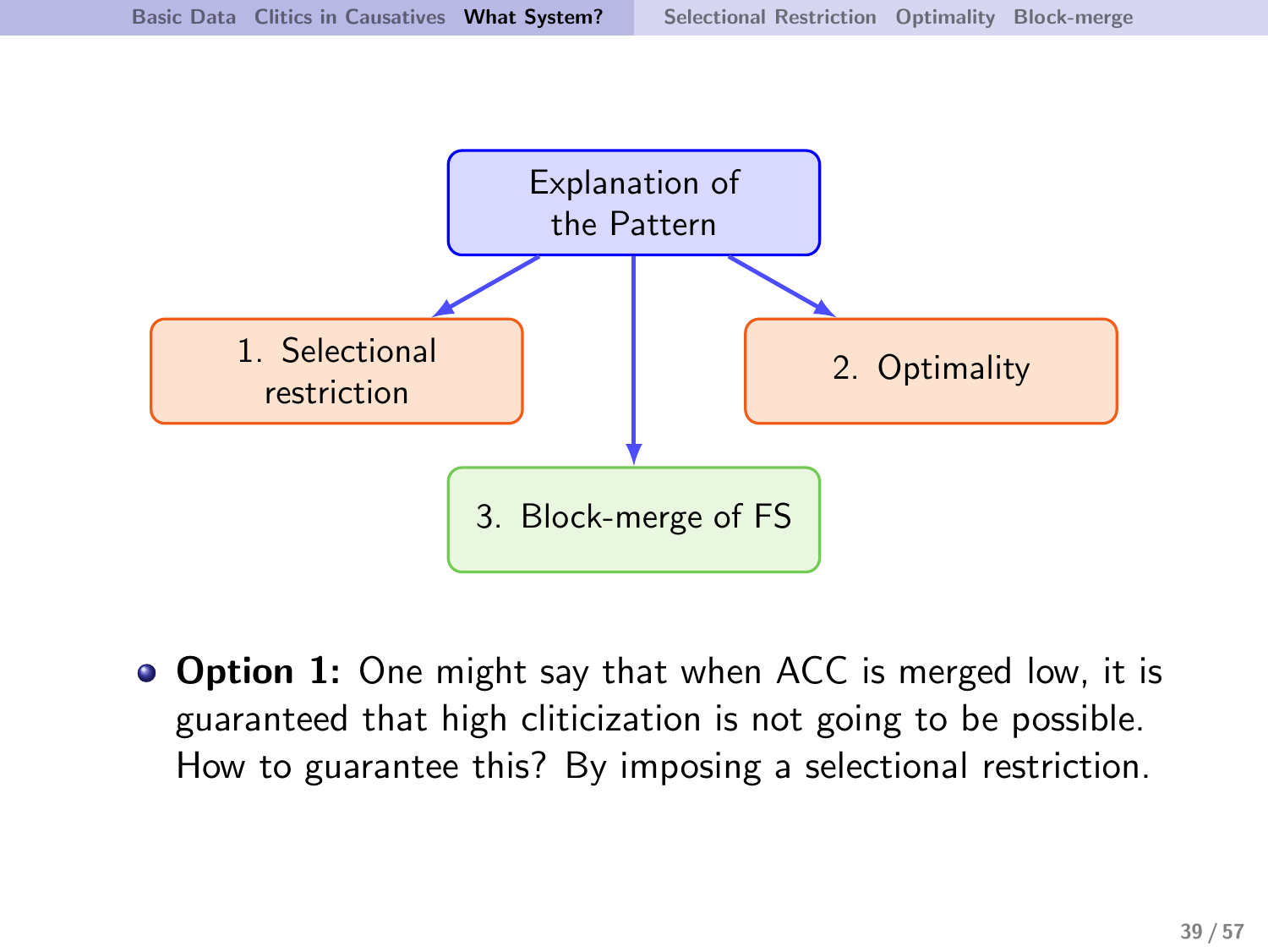## Option 1: Selectional Restriction

![](_page_39_Figure_3.jpeg)

- Stipulate (i.) that idiomatic ACC is special; and (ii.) that *faire* can only take a complement whose FS contains se, an auxiliary or negation, i.e. it doesn't select an FS which only contains 'normal' ACC.
- <span id="page-39-0"></span>Equivalent to a surface filter which would exclude constituents of the form [AccCl V] in which the causative rule has applied and would rule in Faire ACC idiom<sub>type1</sub>.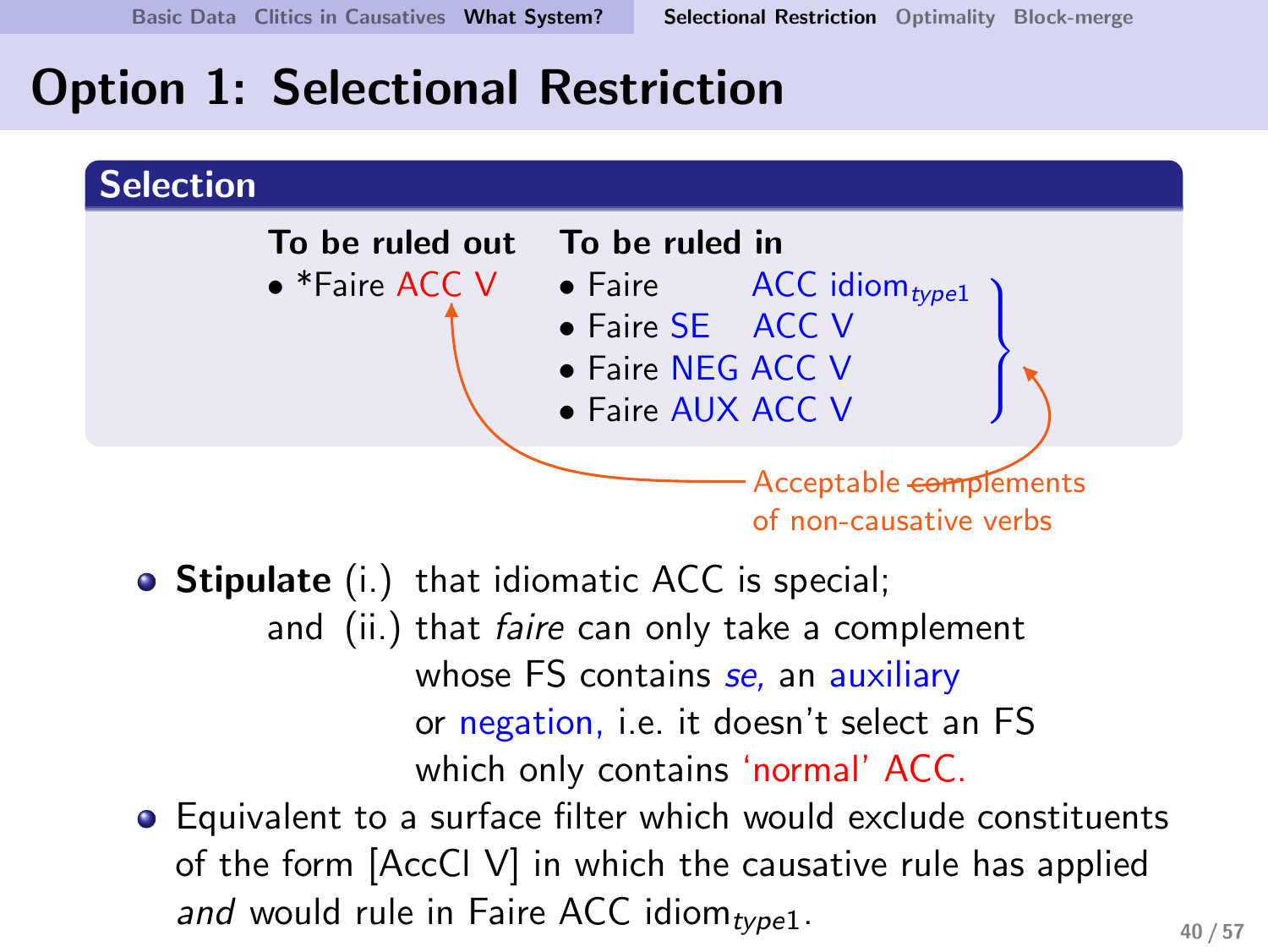• This makes the selectional properties of faire (and laisser) unique. No other verb taking an infinitival complement disallows bare Accusative clitics.

| Example: vouloir ('want') |                                                      |       |  |  |
|---------------------------|------------------------------------------------------|-------|--|--|
|                           | (59) a. Pierre veut le raser.                        | AccCl |  |  |
|                           | Pierre wants him shave                               |       |  |  |
|                           | b. Pierre veut se raser.                             | SE.   |  |  |
|                           | c. Pierre veut ne pas raser Jean.                    |       |  |  |
|                           | d. Pierre veut avoir rasé Jean avant six heures. AUX |       |  |  |
|                           | Pierre wants have shaved Jean by six hours           |       |  |  |
|                           | e. Pierre veut l'emporter sur Jean.                  |       |  |  |

 $\Rightarrow$  No necessary categorial distinction.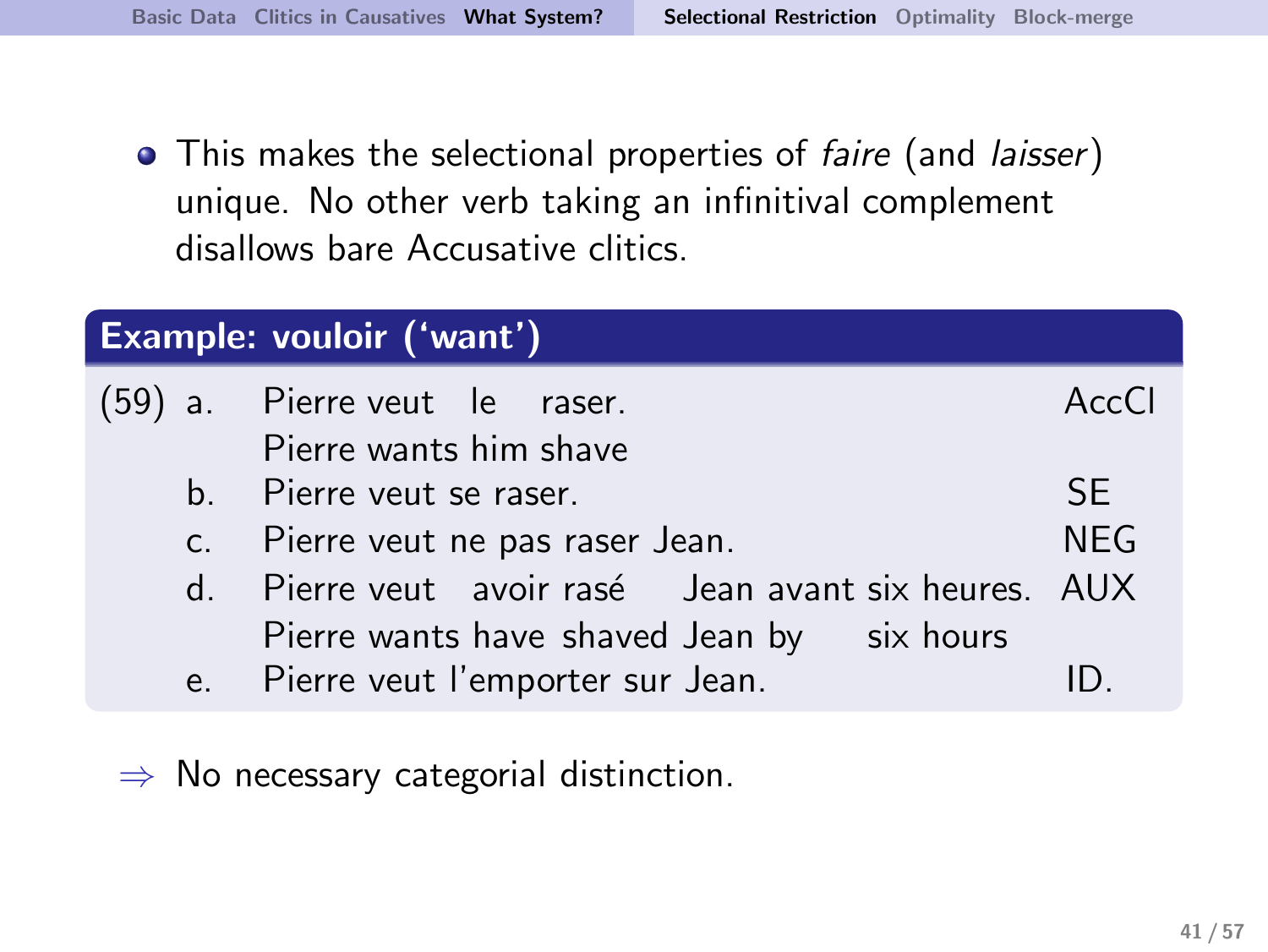• But faire and laisser are also unique in triggering the causative rule.

**Question:** Could these selectional properties be explained by the independently existing causative rule?

Answer: No.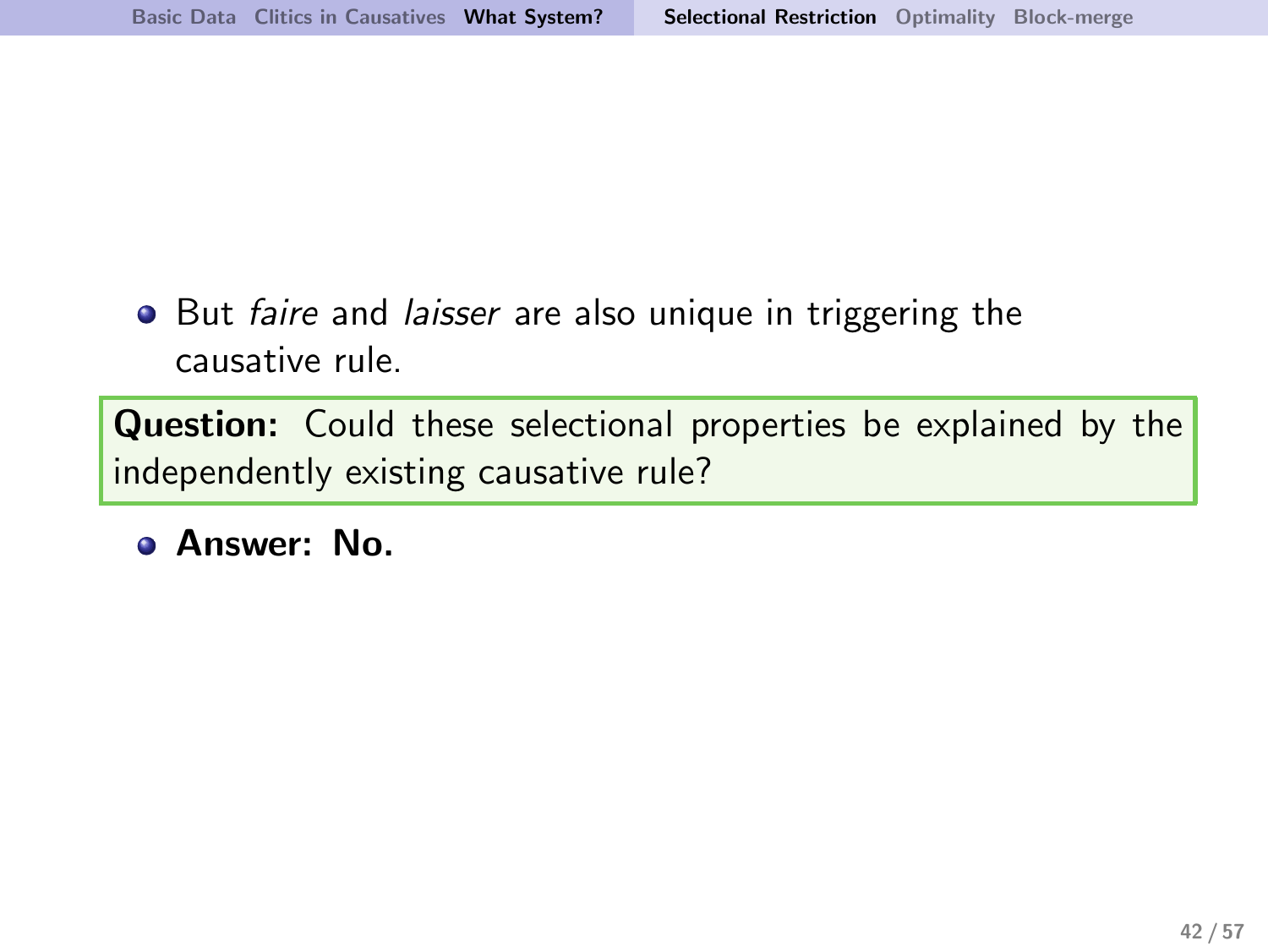• The causative rule **preposes** chunks of variable size (Kayne 1975, Burzio 1986, Homer, Ishizuka & Sportiche 2009, etc.). There doesn't have to be a categorial distinction.

| (60) | faire $V$ S           |          |      | Faire à, intrans. V                          |
|------|-----------------------|----------|------|----------------------------------------------|
| (61) | ACC<br>faire $V$ DO S |          |      | Faire à, trans. V                            |
|      | ACC DAT               |          |      |                                              |
| (62) | faire $V$ S           | - 10     |      | $  Faire \nightharpoonup$ , ind. trans. $V $ |
|      | ACC DAT               |          |      |                                              |
| (63) | faire $V$ DO $10$ S   |          |      | <i>Faire à</i> , ditrans. $V$                |
|      |                       | $\Gamma$ | 12AT |                                              |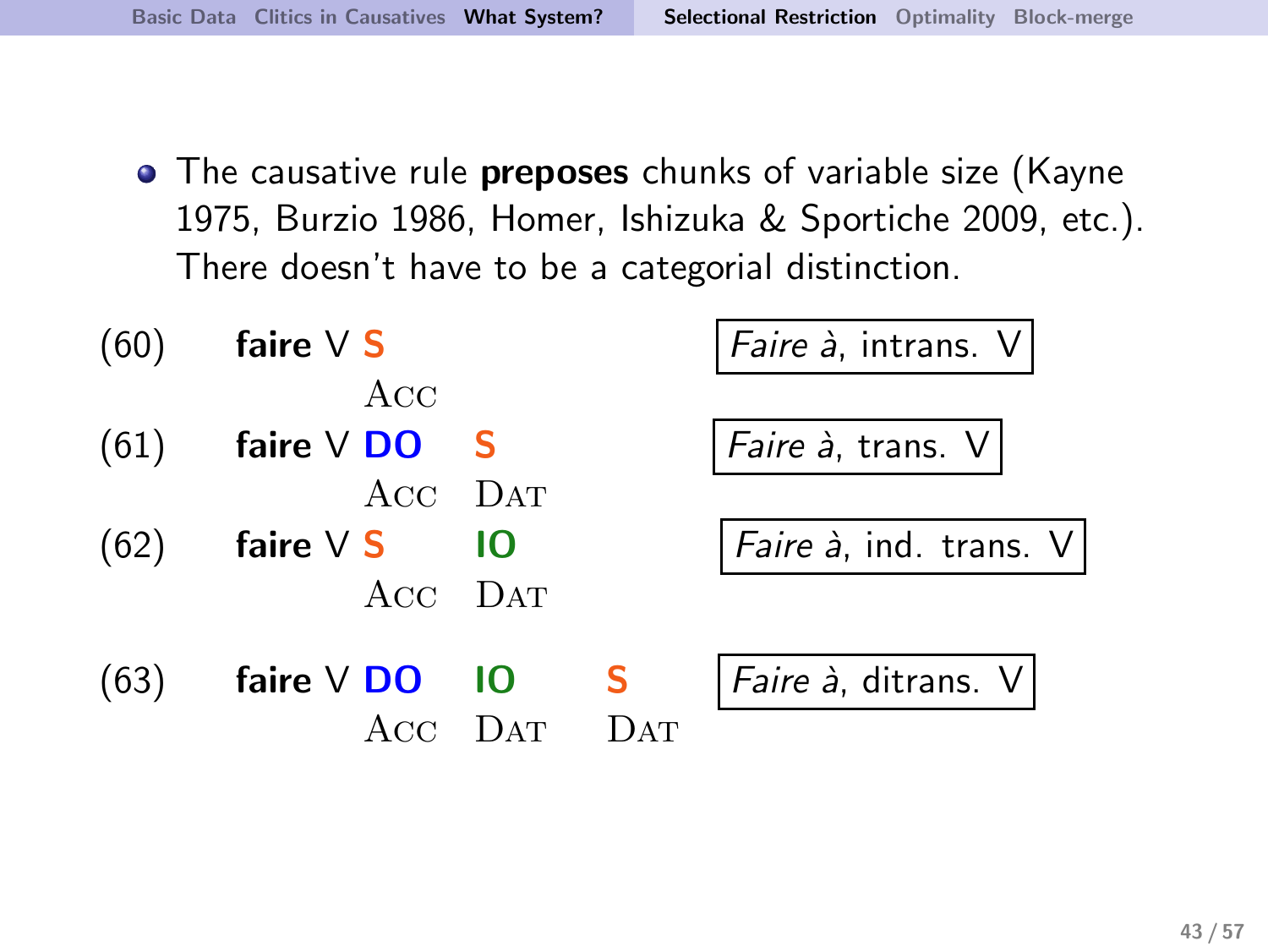- Option 1 is totally ad hoc: the four cases where low cliticization is forced have nothing in common, except the fact that high cliticization is prohibited.
- Pandora box opened: non-local selection.

![](_page_43_Figure_4.jpeg)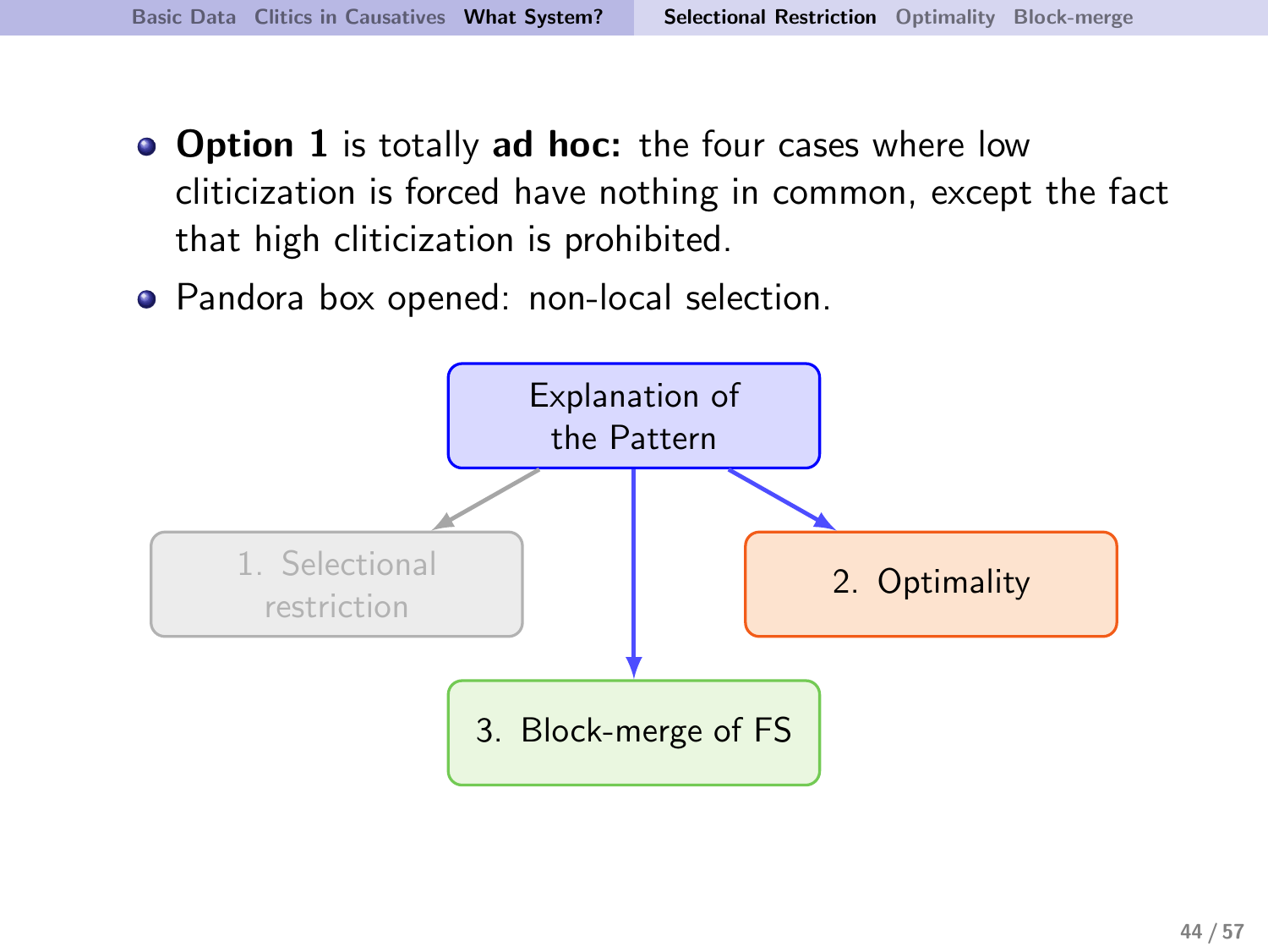# Option 2: Optimality

- Multiple derivations in parallel with the same numeration.
- Ranking: high cliticization better than low cliticization.
- <span id="page-44-0"></span>• The optimal derivation gets chosen among e.g.:

![](_page_44_Figure_6.jpeg)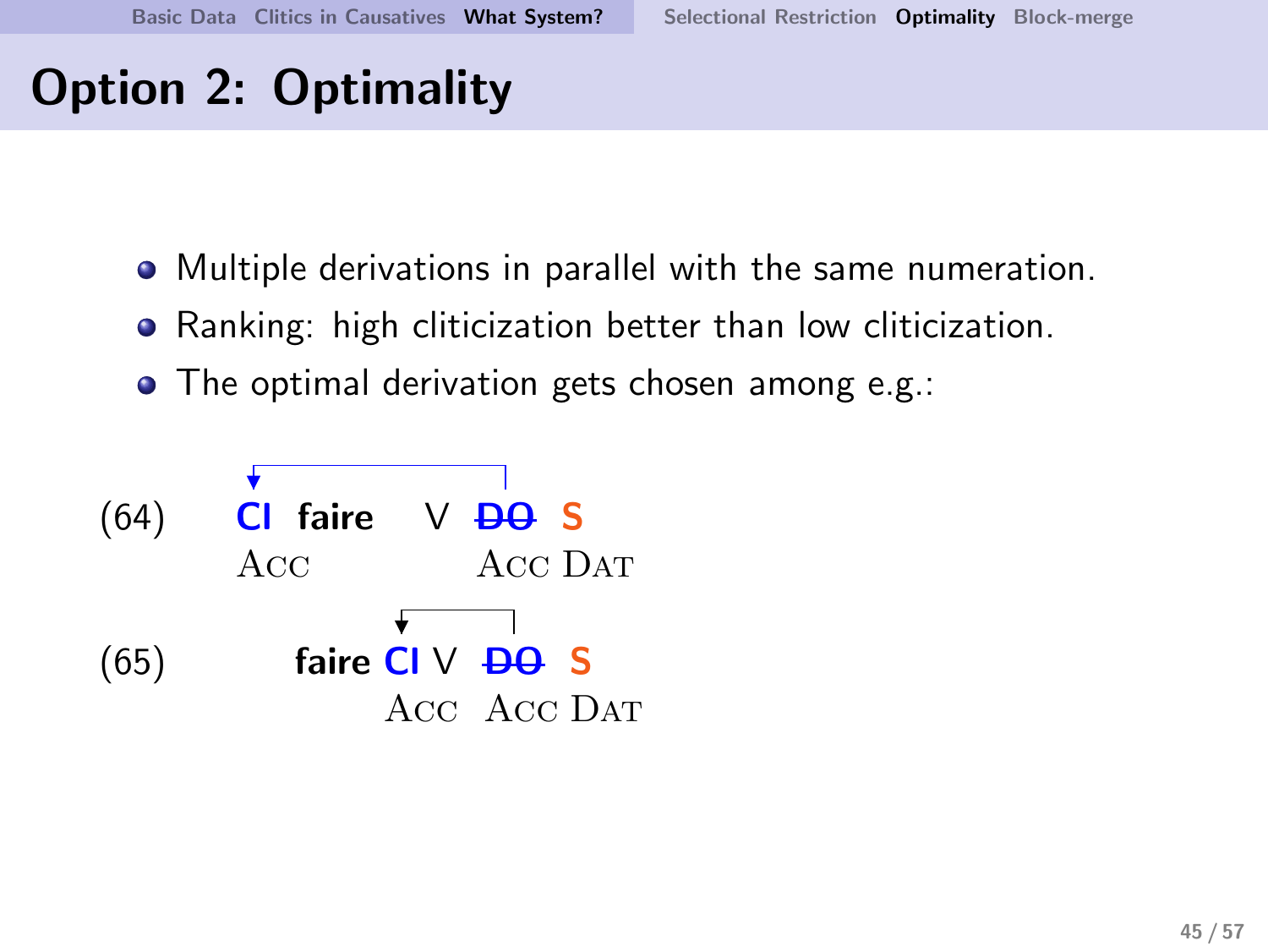#### Problems

• It is not always true that low cliticization is good if high cliticization is bad.

#### **•** Three cases:

- 1. Bare IO clitics (ineffability);
- $2.$  1<sup>st</sup> and  $2<sup>nd</sup>$  p. object pronouns degraded; this doesn't make the low option possible:
- (66) ??Il **m'**a **fait** photographier à Jean. he me has made photograph to Jean Intended: 'He had Jean photograph me.'
- $(67)$  \*Il a fait me photographier à Jean.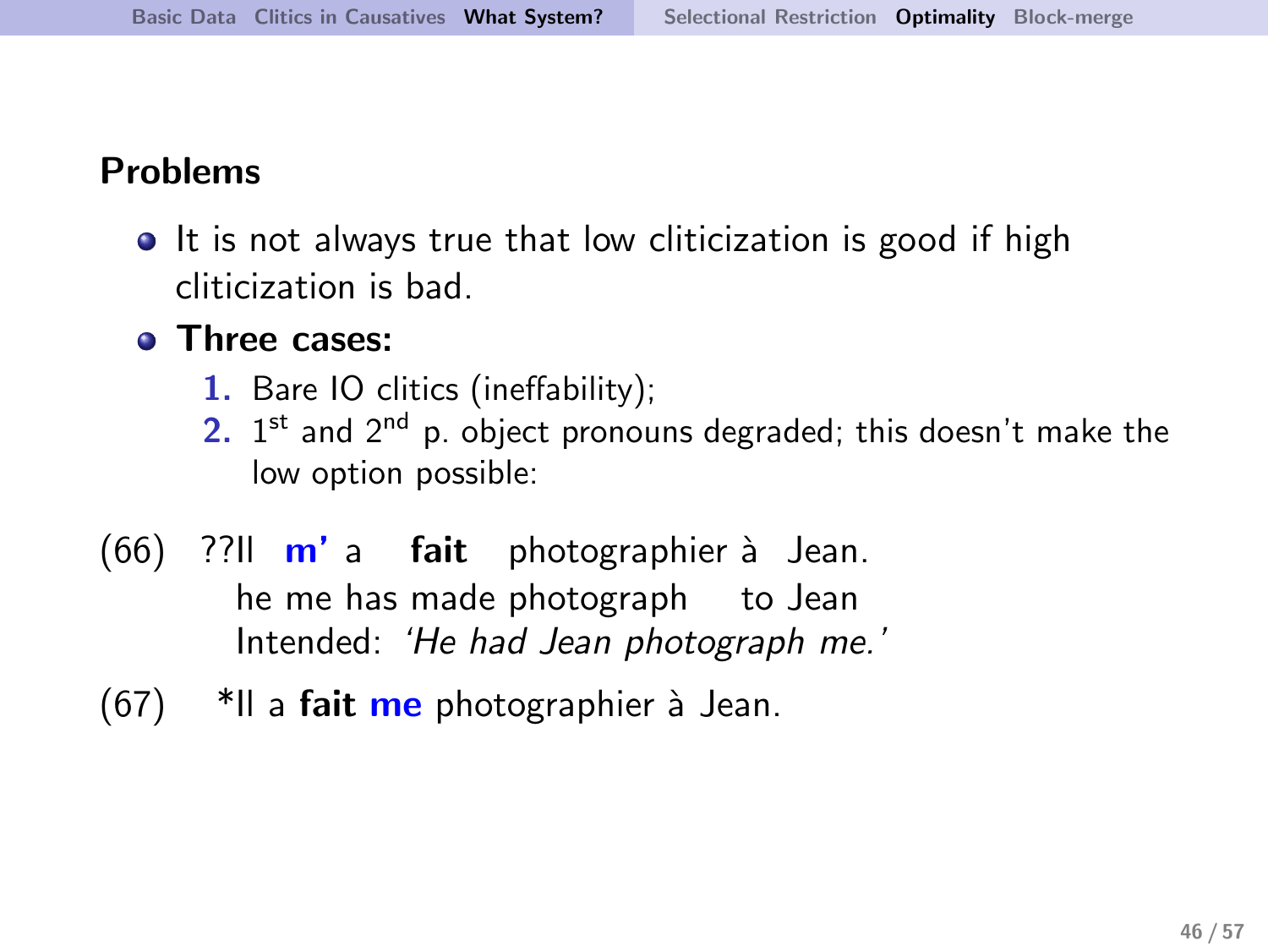### Problems (cont'd)

- 3. Double Dative (non-standard) PCC: a  $1<sup>st</sup>/2<sup>nd</sup>$  person pronoun is incompatible regardless of Case, with an adjacent 3<sup>rd</sup> person Dative clitic in the same cluster.
- (68) Cela fera rendre <mark>le livre à la bibliothécaire à</mark> this make.FUT return the book to the librarian to moi.

me

- (69) Cela me le lui fera rendre.
- (70) \*Cela me lui lefera lie rendre le livre. this me to-her make.FUT return the book 'This will make me return the book to her.'

<u>PCC</u>

<span id="page-46-0"></span>This fact doesn't make the low option possible $^2$ :

(71) \*Cela me fera lui rendre le livre.

 $2$ In some dialects, *faire* can embed an ECM complement, and  $(71)$  is fine.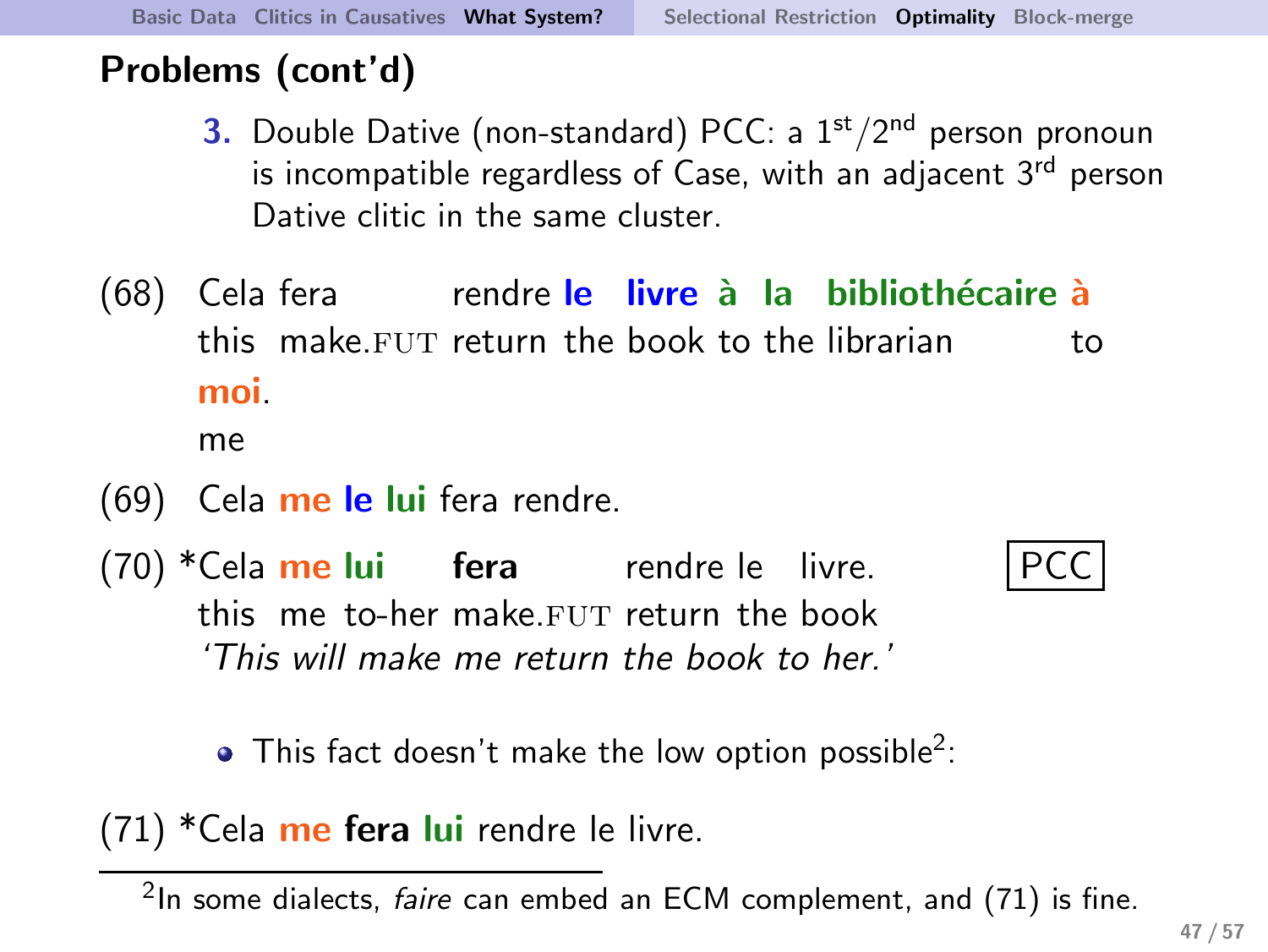![](_page_47_Figure_1.jpeg)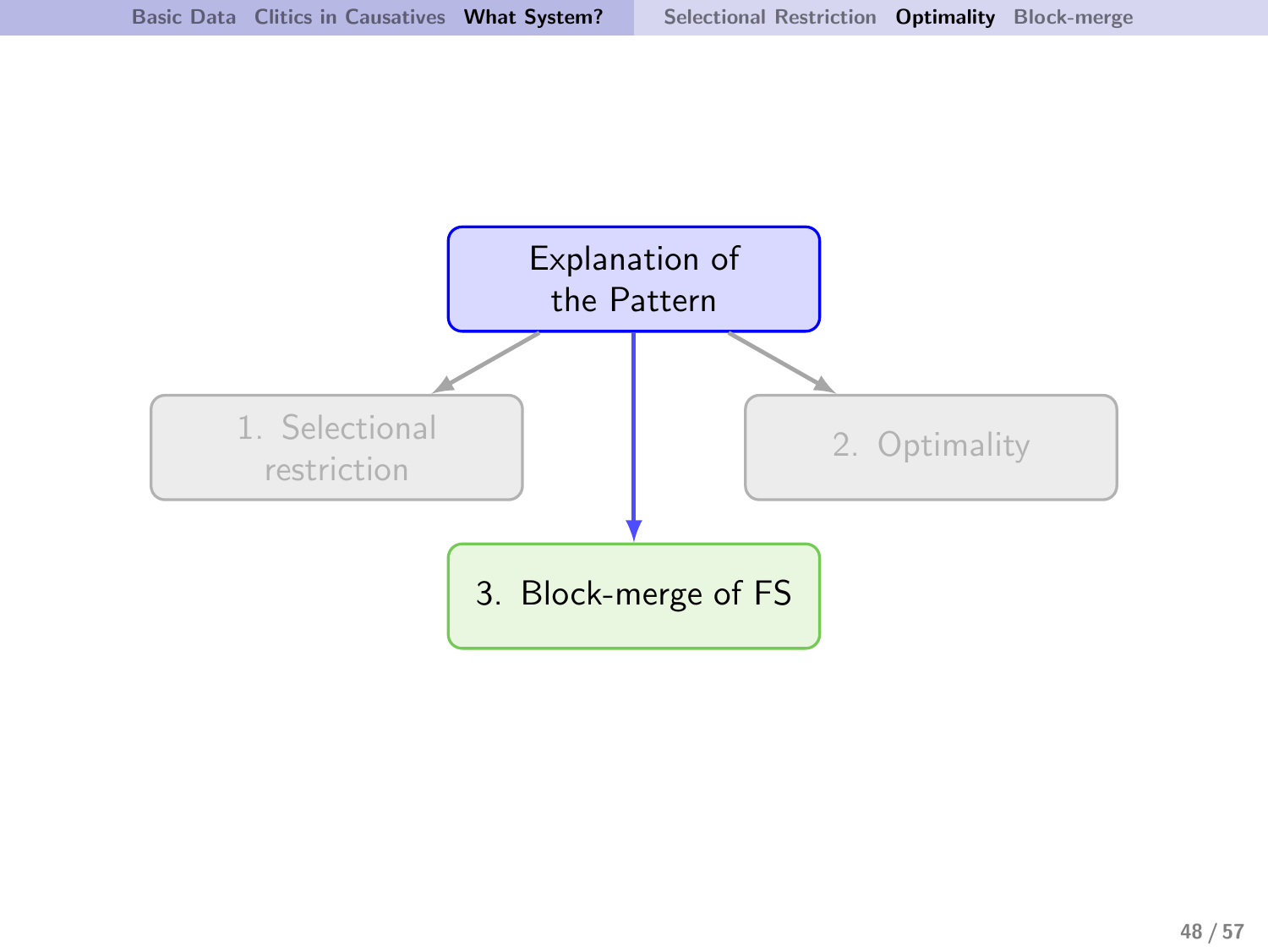# Option 3: Block-merge of FS

Make merge dependent on what is coming up (**countercyclic**).

#### Two outcomes:

- 1. If a truth-functional element (negation or an auxiliary or se) is to be merged:
- $\star$  The complement of *faire* behaves just like a plain infinitival clause. Case assignment takes place within the complement (hence the cliticization pattern: high cliticization is blocked). Phase boundary inserted.
- <span id="page-48-0"></span>(72) a. Cela a fait se les acheter à Pierre.
	- b. \*Cela les a fait s'acheter à Pierre.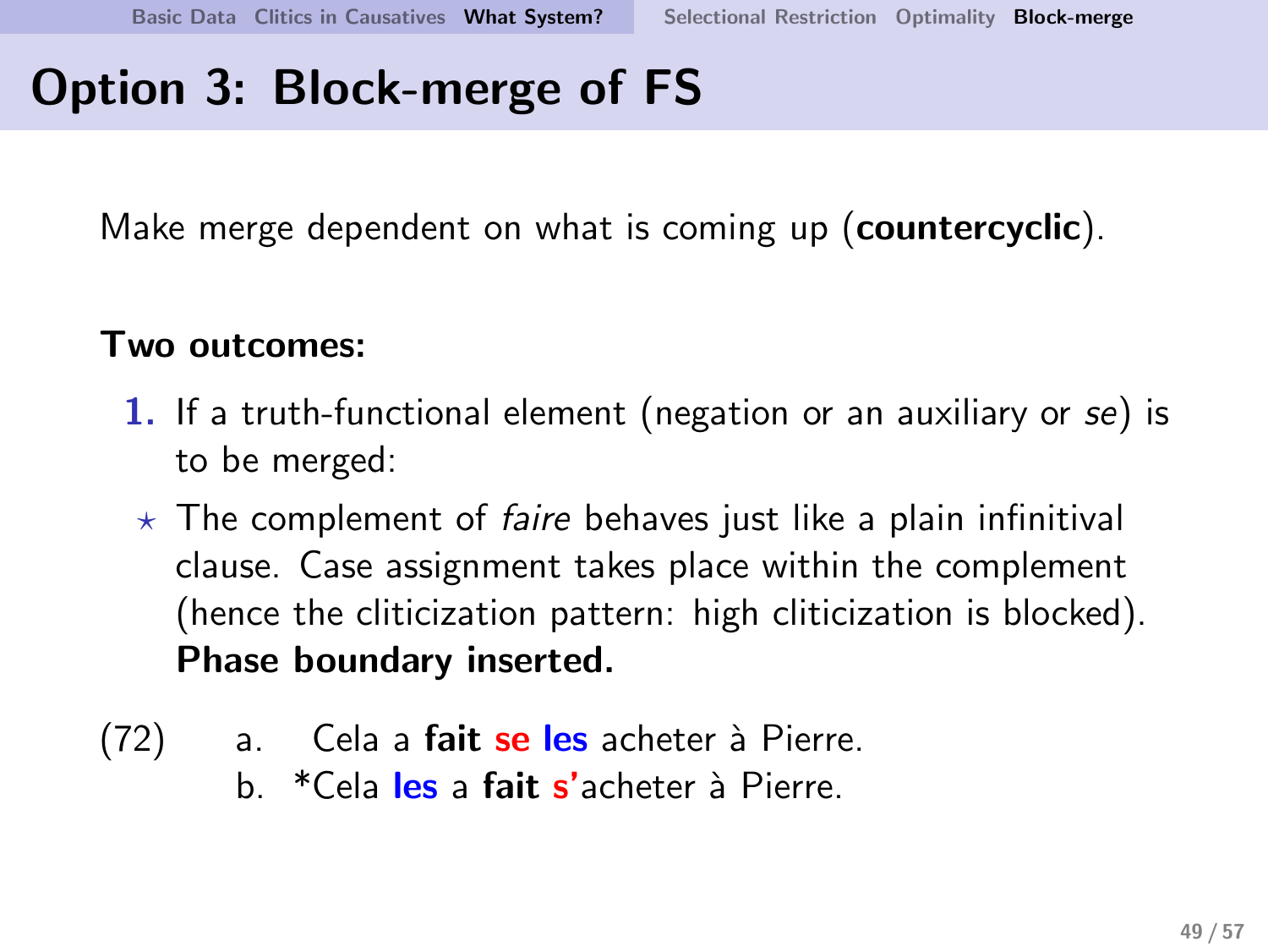# Option 3: Block-merge of FS

- 2. If neither negation nor an auxiliary nor se is merged, then there is a problem.
	- $\star$  We predict that personal clitics should be cliticizable low, contrary to fact.
- (73) a. \*Cela a fait les acheter à Pierre.
	- b. Cela les a fait acheter à Pierre.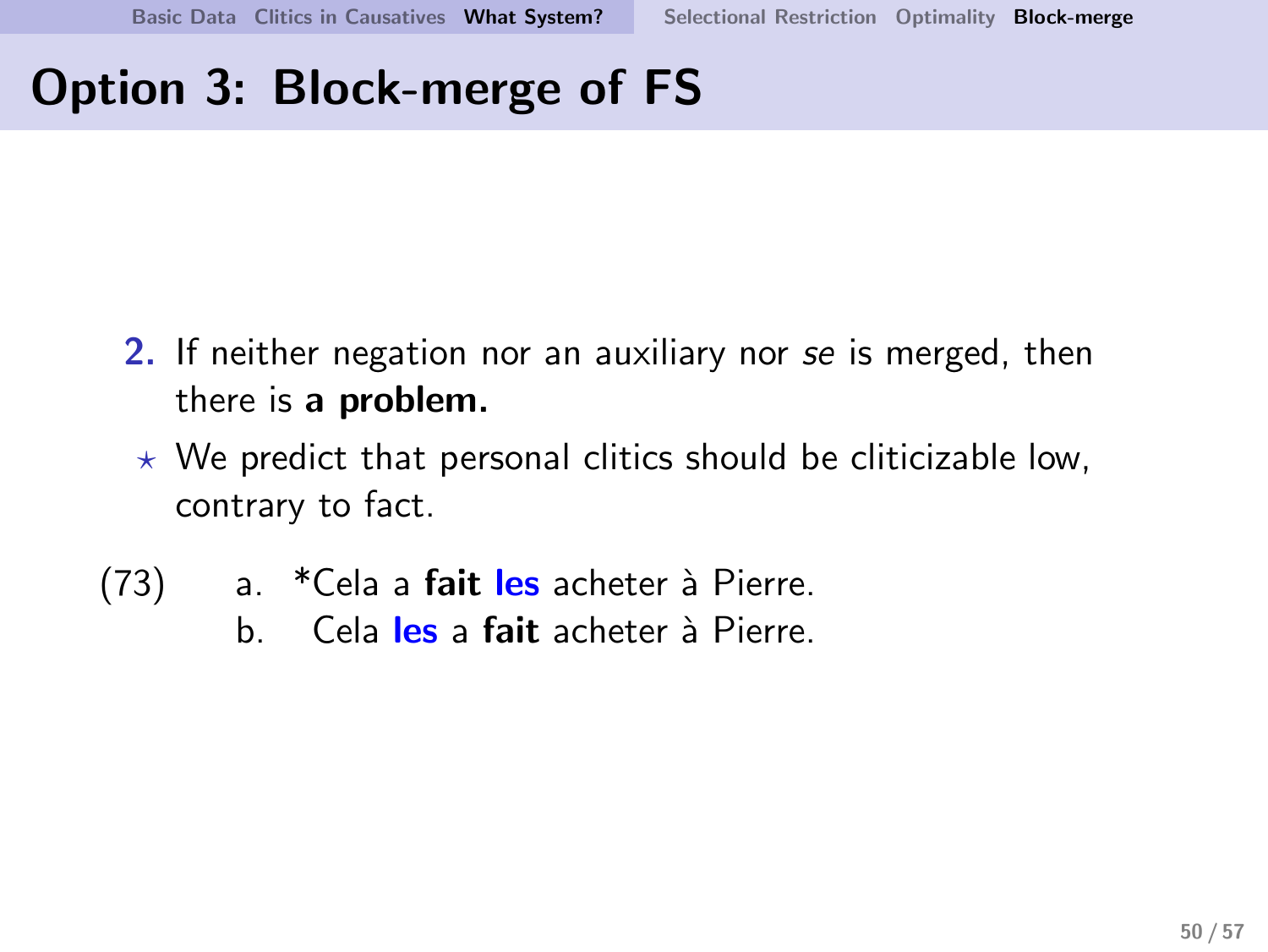#### Procedure: Merge ACC? (Wait and see)

- 1. If next thing up is faire: NO.
- 2. If FS contains truth-functional elements, YES.
- $\Rightarrow$  Parsimonious merge.
	- ACC is lowest in FS (cf. *l'emporter*).
	- **•** Therefore finite look-ahead window is required.
	- If FS is to contain truth-functional elements, the whole FS is merged.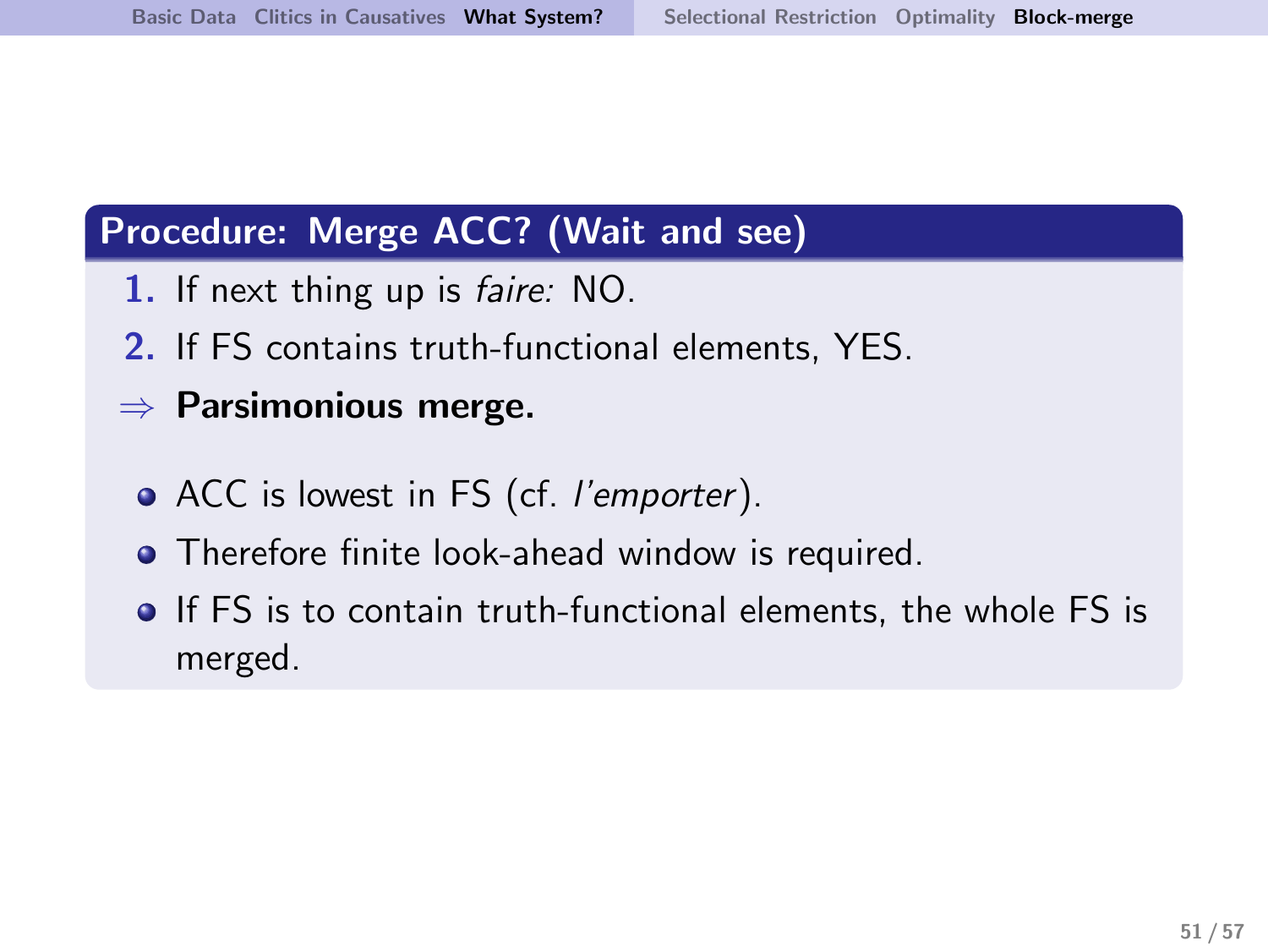![](_page_51_Figure_2.jpeg)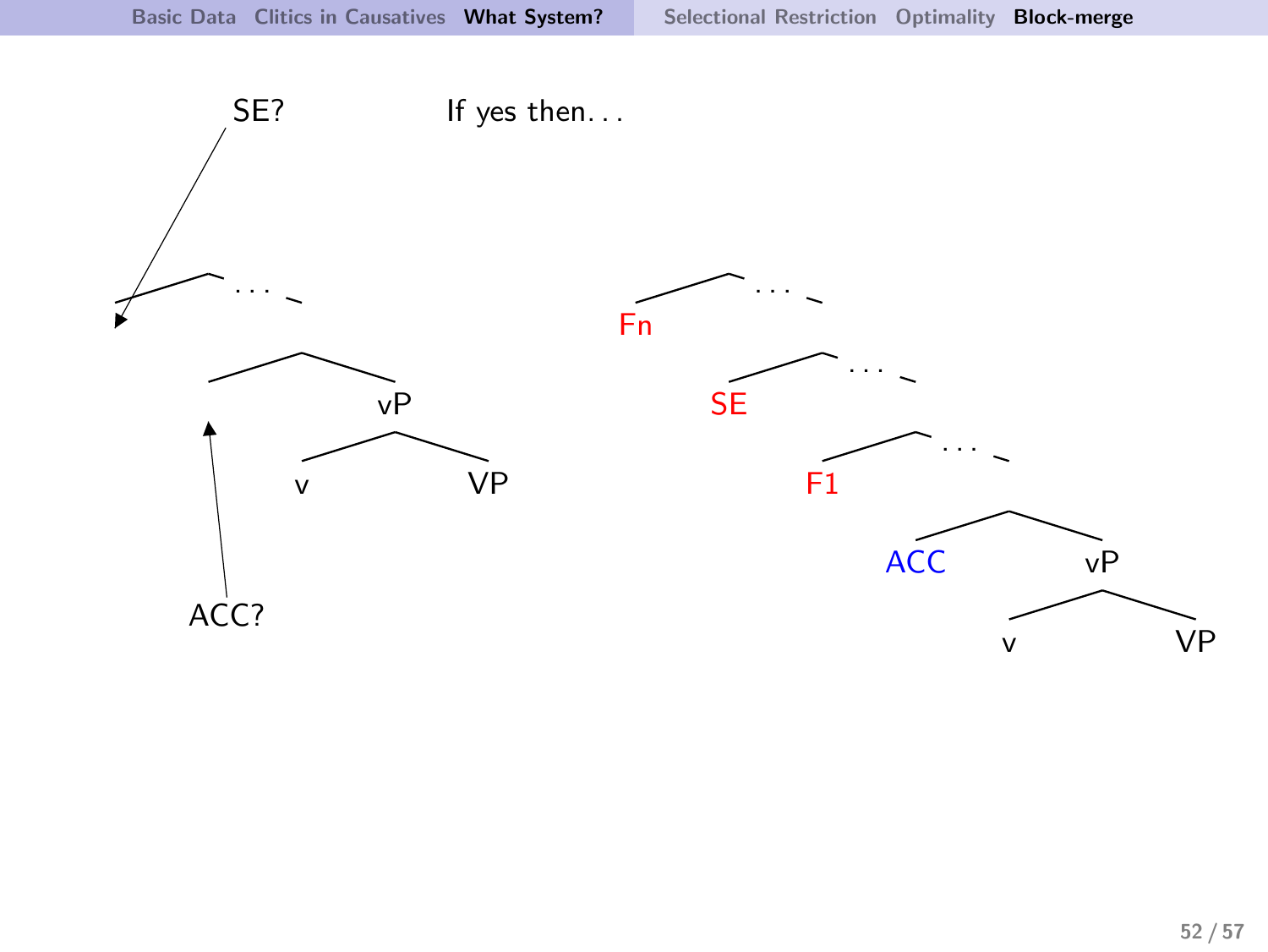**Question:** Why is low cliticization impossible if high cliticization is possible?

 $\blacktriangleright$  If FS is not merged, no phase boundary, the clitic is not prevented from moving towards its probe.

**Question:** Why is high cliticization impossible if low cliticization is possible?

 $\blacktriangleright$  If FS is block-merged, a phase boundary is inserted.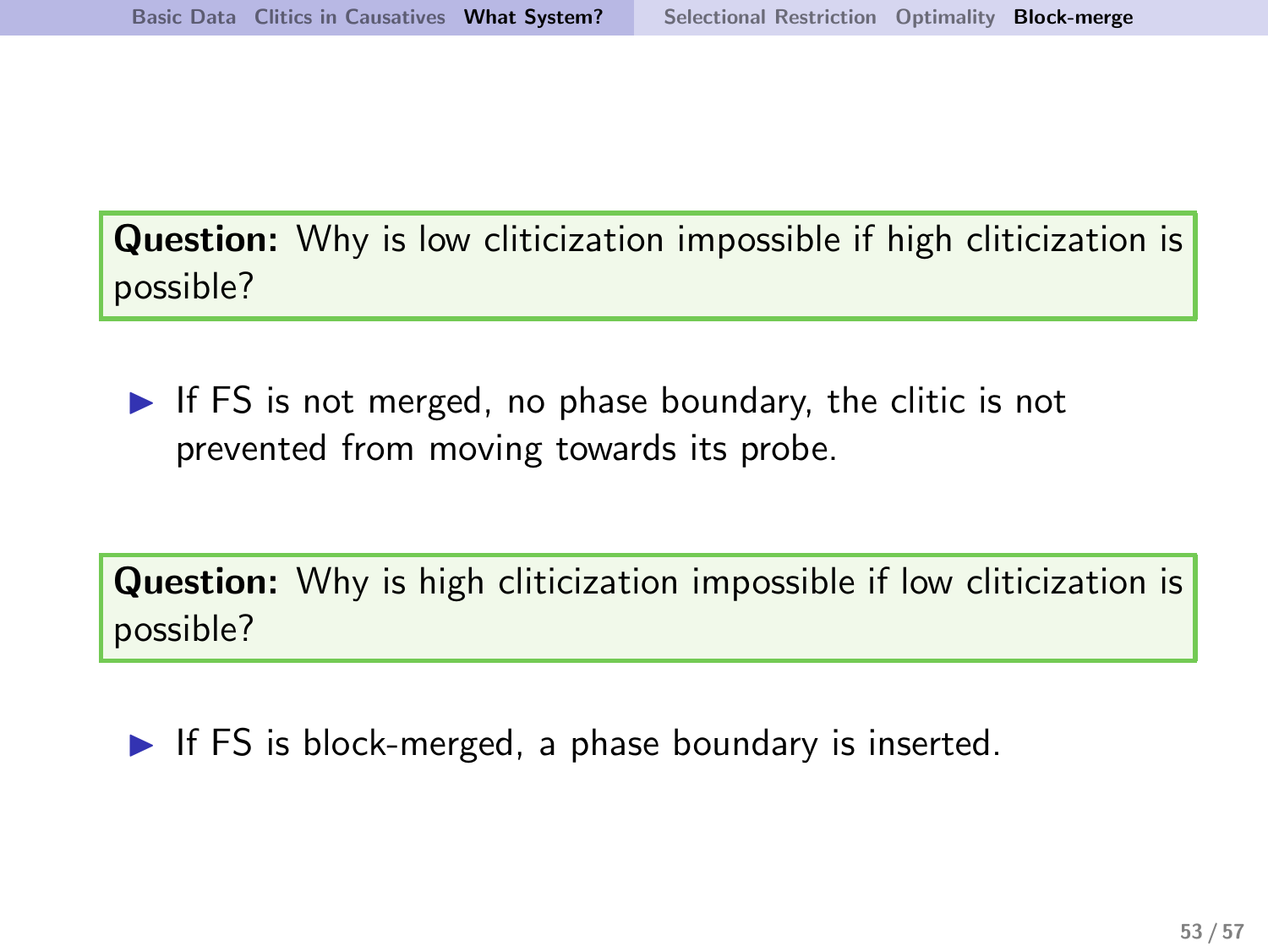## Truth-functionality

- FS is inserted low if it is to contain truth-functional elements;
- That negation and (temporo-aspectual) auxiliaries are truth-functional elements is uncontroversial;
- Se: reflexive is a voice. There is a functional head whose denotation applies to a n-ary relation (denoted by VP) and returns an n-1-ary relation.

Reuland 2011, Anaphora and Language Design, Sportiche 2010 'French Reflexive se: Binding and Merge Locality' (unpublished ms.), Byron Ahn 'Agentive Focus and Clausal Reflexivity', WCCFL 29.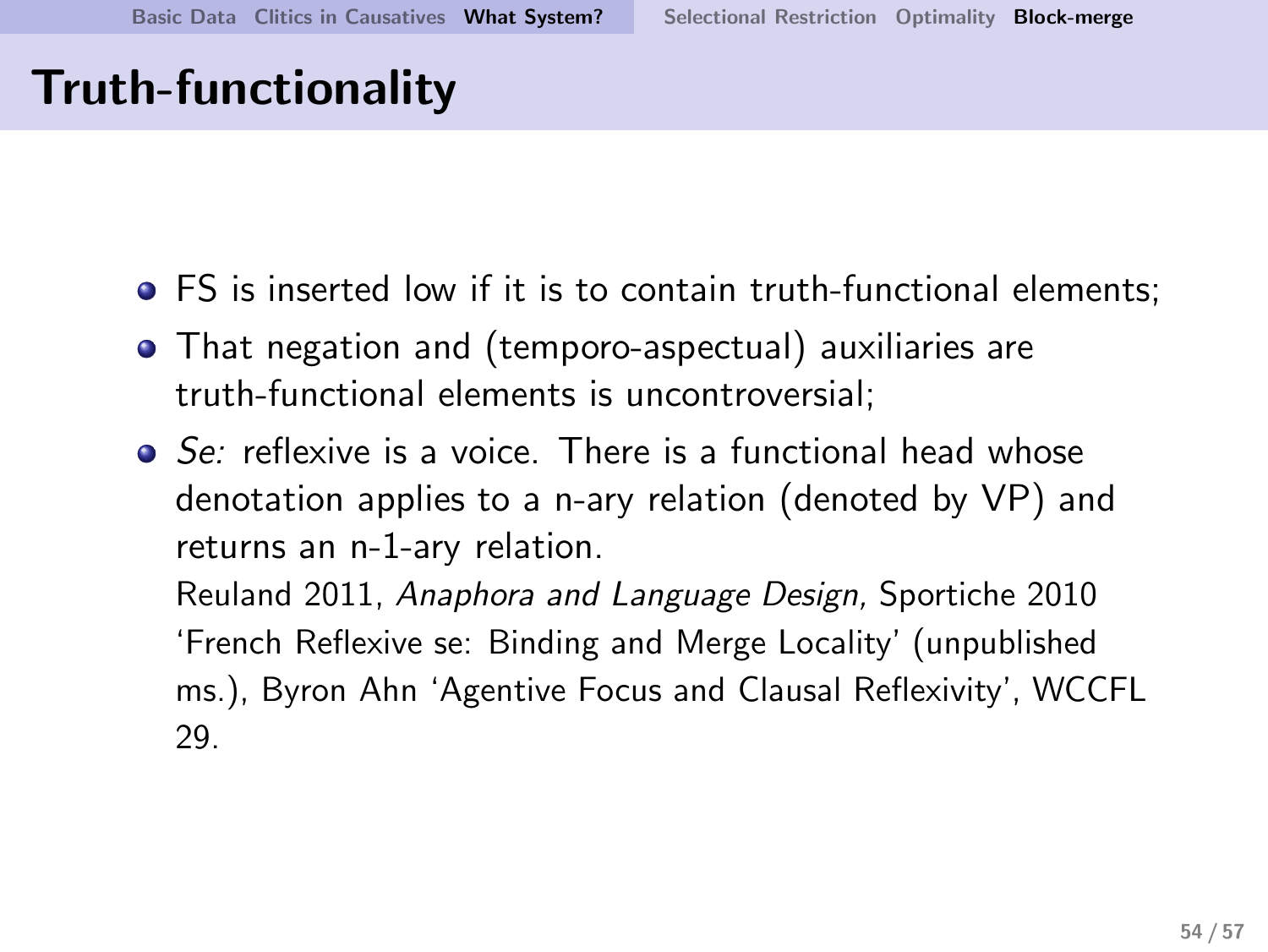## Difference with Italian Restructuring

- Clitic climbing in Italian with restructuring verbs:
- (74) a. Voglio andarci.
	- I-want go-there
	- b. Ci voglio andare.
	- $\Diamond$  In causatives, the low option is **not always available.**

- (75) Gli voglio parlare. to-him I-want speak
	- $\Diamond$  In causatives, bare IO clitics are not possible.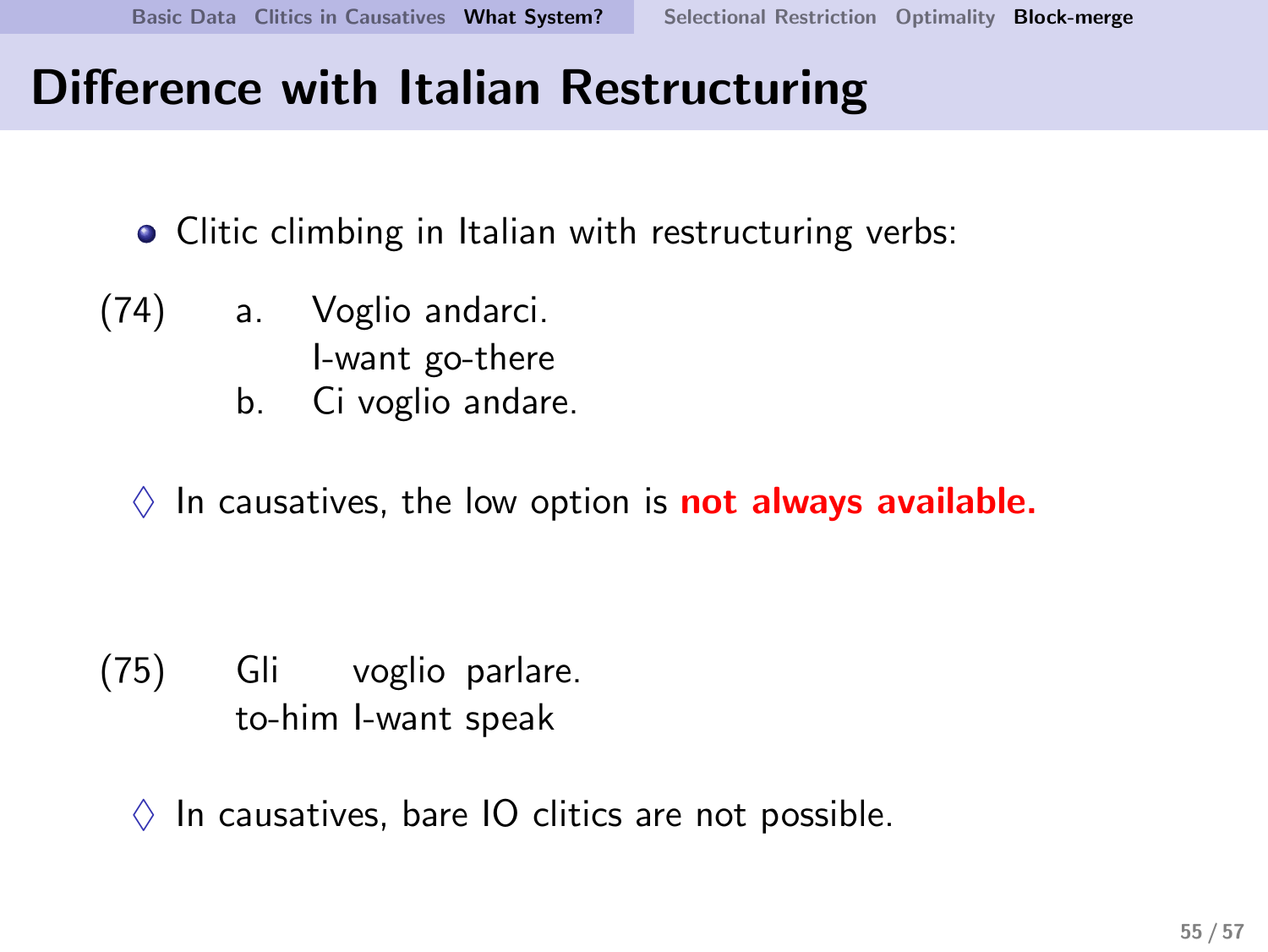## Conclusion

- 1. Clitics appear in the clause in which their Case is licensed;
- 2. Accusative is not solely determined by little v;
- 3. Causative constructions are not monoclausal;
- 4. Parsimonious merge.